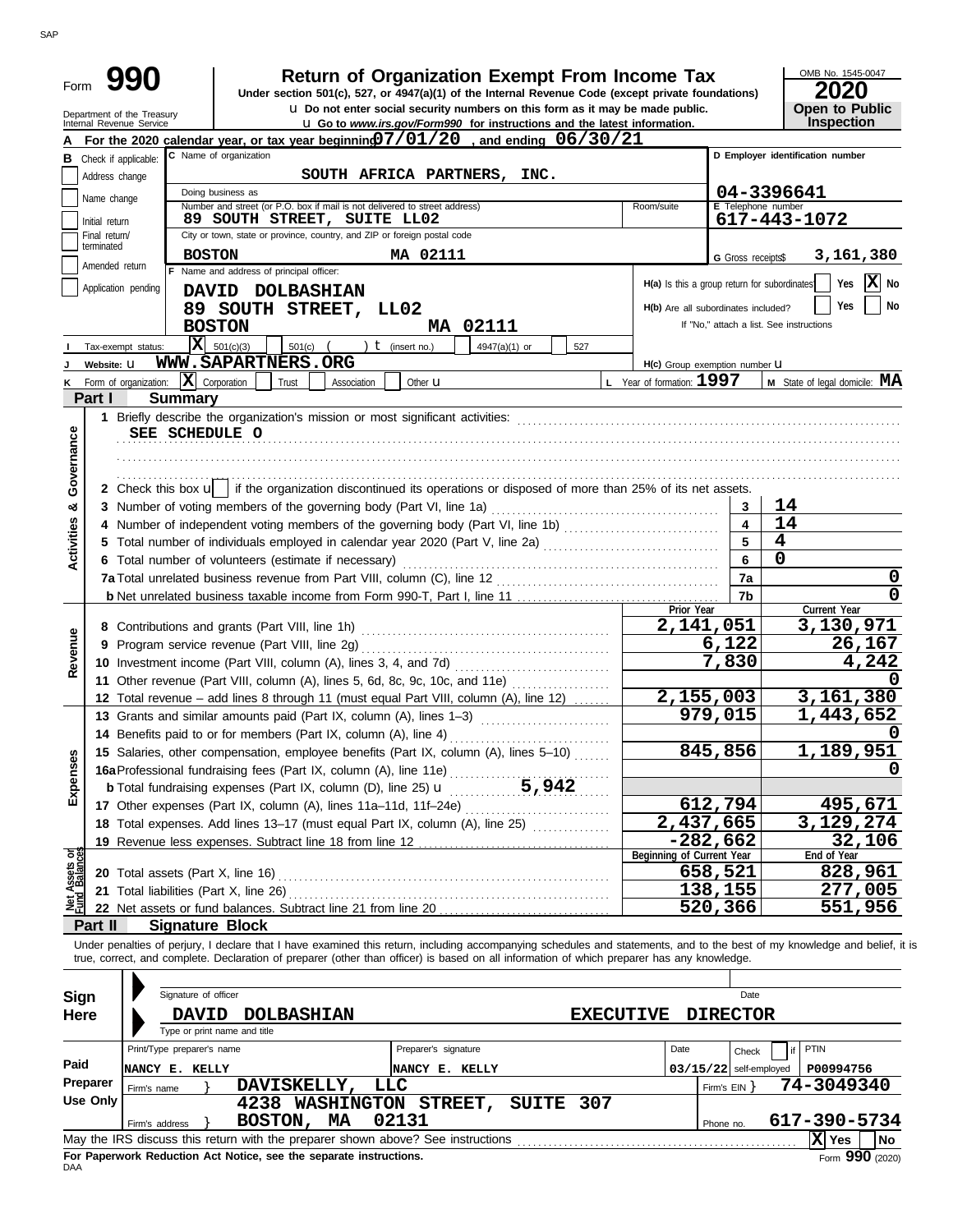| Form 990 (2020) SOUTH AFRICA PARTNERS, INC.                                                                                                                                                                                                                                                                                                               |                       | 04-3396641                                                          | Page 2                |
|-----------------------------------------------------------------------------------------------------------------------------------------------------------------------------------------------------------------------------------------------------------------------------------------------------------------------------------------------------------|-----------------------|---------------------------------------------------------------------|-----------------------|
| <b>Statement of Program Service Accomplishments</b><br>Part III                                                                                                                                                                                                                                                                                           |                       |                                                                     |                       |
| 1 Briefly describe the organization's mission:                                                                                                                                                                                                                                                                                                            |                       |                                                                     |                       |
| SAME AS MOST SIGNIFICANT ACTIVITIES                                                                                                                                                                                                                                                                                                                       |                       |                                                                     |                       |
|                                                                                                                                                                                                                                                                                                                                                           |                       |                                                                     |                       |
|                                                                                                                                                                                                                                                                                                                                                           |                       |                                                                     |                       |
| 2 Did the organization undertake any significant program services during the year which were not listed on the                                                                                                                                                                                                                                            |                       |                                                                     |                       |
| prior Form 990 or 990-EZ?                                                                                                                                                                                                                                                                                                                                 |                       |                                                                     | Yes $ X $ No          |
| If "Yes," describe these new services on Schedule O.                                                                                                                                                                                                                                                                                                      |                       |                                                                     |                       |
| Did the organization cease conducting, or make significant changes in how it conducts, any program<br>3                                                                                                                                                                                                                                                   |                       |                                                                     | Yes $\overline{X}$ No |
| services?<br>If "Yes," describe these changes on Schedule O.                                                                                                                                                                                                                                                                                              |                       |                                                                     |                       |
| Describe the organization's program service accomplishments for each of its three largest program services, as measured by                                                                                                                                                                                                                                |                       |                                                                     |                       |
| expenses. Section 501(c)(3) and 501(c)(4) organizations are required to report the amount of grants and allocations to others,                                                                                                                                                                                                                            |                       |                                                                     |                       |
| the total expenses, and revenue, if any, for each program service reported.                                                                                                                                                                                                                                                                               |                       |                                                                     |                       |
| COMMITTED TO ADDRESSING SOCIAL, POLITICAL, AND ECONOMIC NEEDS IN A MANNER<br><b>THAT</b><br>LOCAL LEADERSHIP.<br>EDUCATION: SAP PARTNERS FACILITITATES THE DEVELOPMENT OF STRATEGIES TO<br>EXPAND EDUCATIONAL OPPORTUNITIES ACROSS THE SOCIOECONOMIC SPECTRUM FROM<br>EARLY CHILDHOOD DEVELOPMENT TO EXECUTIVE TRAINING IN THE HEALTH DELIVERY<br>SECTOR. |                       | STRENGTHENS COMMUNITIES, BUILDS INSTITUTIONAL CAPACITY, AND FOSTERS |                       |
| N/A                                                                                                                                                                                                                                                                                                                                                       |                       |                                                                     |                       |
|                                                                                                                                                                                                                                                                                                                                                           |                       |                                                                     |                       |
|                                                                                                                                                                                                                                                                                                                                                           |                       |                                                                     |                       |
|                                                                                                                                                                                                                                                                                                                                                           |                       |                                                                     |                       |
|                                                                                                                                                                                                                                                                                                                                                           |                       |                                                                     |                       |
|                                                                                                                                                                                                                                                                                                                                                           |                       |                                                                     |                       |
|                                                                                                                                                                                                                                                                                                                                                           |                       |                                                                     |                       |
|                                                                                                                                                                                                                                                                                                                                                           |                       |                                                                     |                       |
|                                                                                                                                                                                                                                                                                                                                                           |                       |                                                                     |                       |
|                                                                                                                                                                                                                                                                                                                                                           |                       |                                                                     |                       |
| 4c (Code:<br>) (Expenses \$                                                                                                                                                                                                                                                                                                                               | including grants of\$ | ) (Revenue \$                                                       |                       |
| N/A                                                                                                                                                                                                                                                                                                                                                       |                       |                                                                     |                       |
|                                                                                                                                                                                                                                                                                                                                                           |                       |                                                                     |                       |
|                                                                                                                                                                                                                                                                                                                                                           |                       |                                                                     |                       |
|                                                                                                                                                                                                                                                                                                                                                           |                       |                                                                     |                       |
|                                                                                                                                                                                                                                                                                                                                                           |                       |                                                                     |                       |
|                                                                                                                                                                                                                                                                                                                                                           |                       |                                                                     |                       |
|                                                                                                                                                                                                                                                                                                                                                           |                       |                                                                     |                       |
|                                                                                                                                                                                                                                                                                                                                                           |                       |                                                                     |                       |
|                                                                                                                                                                                                                                                                                                                                                           |                       |                                                                     |                       |
|                                                                                                                                                                                                                                                                                                                                                           |                       |                                                                     |                       |
| 4d Other program services (Describe on Schedule O.)                                                                                                                                                                                                                                                                                                       |                       |                                                                     |                       |
| (Expenses \$                                                                                                                                                                                                                                                                                                                                              | including grants of\$ | (Revenue \$                                                         |                       |
| 4e Total program service expenses u                                                                                                                                                                                                                                                                                                                       | 2,794,430             |                                                                     |                       |

SAP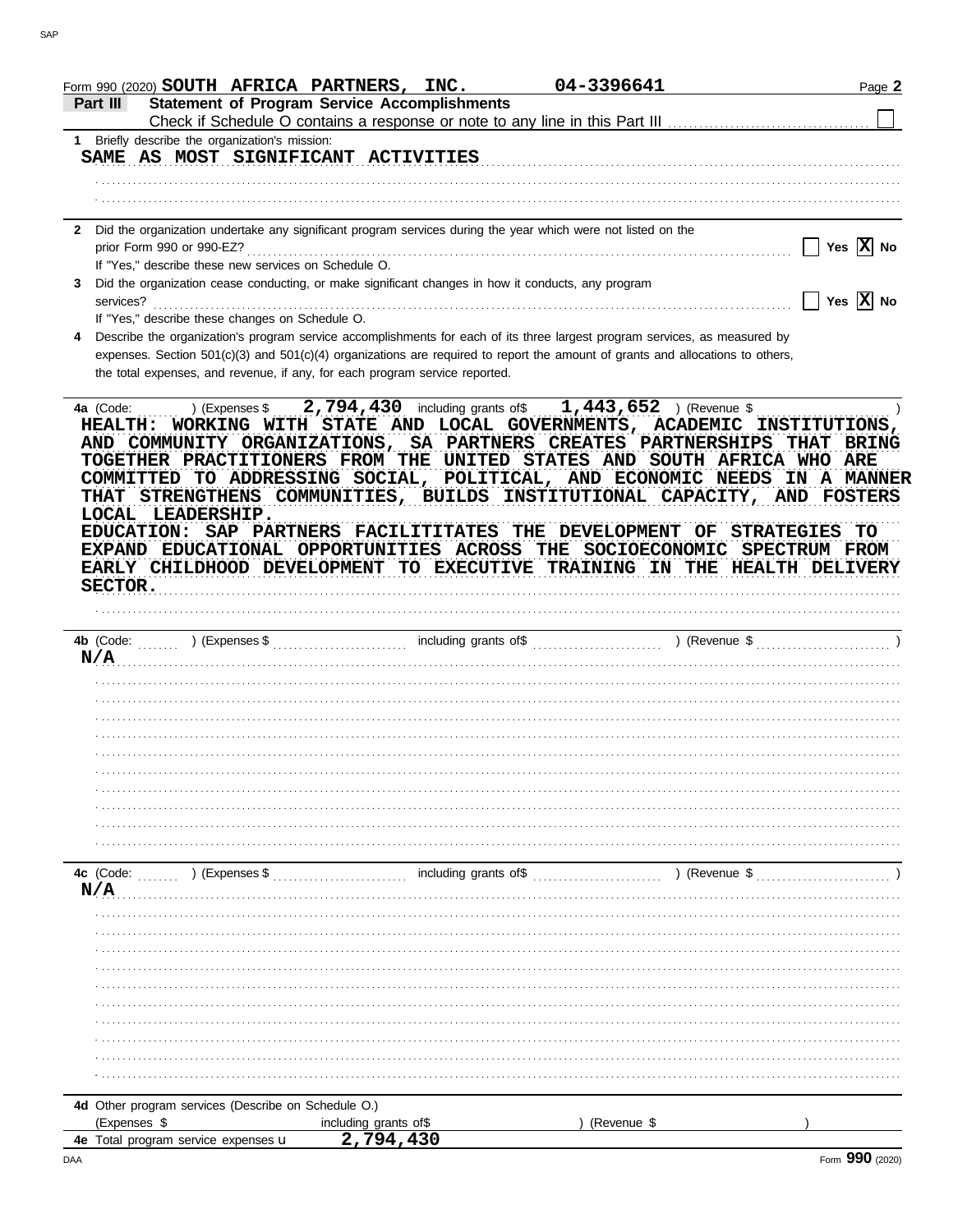| Form 990 (2020) SOUTH AFRICA PARTNERS |                                        | INC. | 04-3396641 | Page |
|---------------------------------------|----------------------------------------|------|------------|------|
| <b>Part IV</b>                        | <b>Checklist of Required Schedules</b> |      |            |      |

|             | ו מונוע<br>Oncential of Reduited Ochedules                                                                              |                 |             |             |
|-------------|-------------------------------------------------------------------------------------------------------------------------|-----------------|-------------|-------------|
|             |                                                                                                                         |                 | Yes         | No          |
| 1.          | Is the organization described in section $501(c)(3)$ or $4947(a)(1)$ (other than a private foundation)? If "Yes,"       |                 |             |             |
|             | complete Schedule A                                                                                                     | 1               | $\mathbf X$ |             |
| 2           | Is the organization required to complete Schedule B, Schedule of Contributors (see instructions)?                       | $\mathbf{2}$    |             | X           |
| 3           | Did the organization engage in direct or indirect political campaign activities on behalf of or in opposition to        |                 |             |             |
|             | candidates for public office? If "Yes," complete Schedule C, Part I                                                     | 3               |             | X           |
| 4           | Section 501(c)(3) organizations. Did the organization engage in lobbying activities, or have a section 501(h)           |                 |             |             |
|             | election in effect during the tax year? If "Yes," complete Schedule C, Part II                                          | 4               |             | X           |
| 5           | Is the organization a section $501(c)(4)$ , $501(c)(5)$ , or $501(c)(6)$ organization that receives membership dues,    |                 |             |             |
|             | assessments, or similar amounts as defined in Revenue Procedure 98-19? If "Yes," complete Schedule C, Part III          | 5               |             | X           |
| 6           | Did the organization maintain any donor advised funds or any similar funds or accounts for which donors                 |                 |             |             |
|             | have the right to provide advice on the distribution or investment of amounts in such funds or accounts? If             |                 |             |             |
|             | "Yes," complete Schedule D, Part I                                                                                      | 6               |             | X           |
| 7           | Did the organization receive or hold a conservation easement, including easements to preserve open space,               |                 |             |             |
|             | the environment, historic land areas, or historic structures? If "Yes," complete Schedule D, Part II                    | $\overline{7}$  |             | X           |
| 8           | Did the organization maintain collections of works of art, historical treasures, or other similar assets? If "Yes,"     |                 |             |             |
|             | complete Schedule D, Part III                                                                                           | 8               |             | X           |
| 9           | Did the organization report an amount in Part X, line 21, for escrow or custodial account liability, serve as a         |                 |             |             |
|             | custodian for amounts not listed in Part X; or provide credit counseling, debt management, credit repair, or            |                 |             |             |
|             | debt negotiation services? If "Yes," complete Schedule D, Part IV                                                       | 9               |             | X           |
| 10          | Did the organization, directly or through a related organization, hold assets in donor-restricted endowments            |                 |             |             |
|             | or in quasi endowments? If "Yes," complete Schedule D, Part V                                                           | 10              |             | X           |
| 11          | If the organization's answer to any of the following questions is "Yes," then complete Schedule D, Parts VI,            |                 |             |             |
|             | VII, VIII, IX, or X as applicable.                                                                                      |                 |             |             |
|             | Did the organization report an amount for land, buildings, and equipment in Part X, line 10? If "Yes,"                  |                 |             |             |
|             | complete Schedule D, Part VI                                                                                            | 11a             | X           |             |
| b           | Did the organization report an amount for investments-other securities in Part X, line 12, that is 5% or more           |                 |             |             |
|             | of its total assets reported in Part X, line 16? If "Yes," complete Schedule D, Part VII                                | 11b             |             | X           |
|             | Did the organization report an amount for investments—program related in Part X, line 13, that is 5% or more            |                 |             |             |
|             |                                                                                                                         | 11c             |             | X           |
| d           | Did the organization report an amount for other assets in Part X, line 15, that is 5% or more of its total assets       |                 |             |             |
|             | reported in Part X, line 16? If "Yes," complete Schedule D, Part IX                                                     | 11d             |             | X           |
|             | Did the organization report an amount for other liabilities in Part X, line 25? If "Yes," complete Schedule D, Part X   | 11e             |             | X           |
| f           | Did the organization's separate or consolidated financial statements for the tax year include a footnote that addresses |                 |             |             |
|             | the organization's liability for uncertain tax positions under FIN 48 (ASC 740)? If "Yes," complete Schedule D, Part X  | 11f             |             | X           |
|             | 12a Did the organization obtain separate, independent audited financial statements for the tax year? If "Yes," complete |                 |             |             |
|             |                                                                                                                         | 12a             | X           |             |
| b           | Was the organization included in consolidated, independent audited financial statements for the tax year? If            |                 |             |             |
|             | "Yes," and if the organization answered "No" to line 12a, then completing Schedule D, Parts XI and XII is optional      | 12 <sub>b</sub> |             | X           |
| 13          |                                                                                                                         | 13              |             | $\mathbf x$ |
| 14a         | Did the organization maintain an office, employees, or agents outside of the United States?                             | 14a             | X           |             |
| b           | Did the organization have aggregate revenues or expenses of more than \$10,000 from grantmaking,                        |                 |             |             |
|             | fundraising, business, investment, and program service activities outside the United States, or aggregate               |                 |             |             |
|             |                                                                                                                         | 14b             | X           |             |
| 15          | Did the organization report on Part IX, column (A), line 3, more than \$5,000 of grants or other assistance to or       |                 |             |             |
|             | for any foreign organization? If "Yes," complete Schedule F, Parts II and IV                                            | 15              | X           |             |
| 16          | Did the organization report on Part IX, column (A), line 3, more than \$5,000 of aggregate grants or other              |                 |             |             |
|             | assistance to or for foreign individuals? If "Yes," complete Schedule F, Parts III and IV                               | 16              |             | X           |
| 17          | Did the organization report a total of more than \$15,000 of expenses for professional fundraising services on          |                 |             |             |
|             |                                                                                                                         | 17              |             | X           |
| 18          | Did the organization report more than \$15,000 total of fundraising event gross income and contributions on             |                 |             |             |
|             | Part VIII, lines 1c and 8a? If "Yes," complete Schedule G, Part II                                                      | 18              |             | X           |
| 19          | Did the organization report more than \$15,000 of gross income from gaming activities on Part VIII, line 9a?            |                 |             |             |
|             |                                                                                                                         | 19              |             | X           |
| 20a         |                                                                                                                         | 20a             |             | $\mathbf X$ |
| $\mathbf b$ |                                                                                                                         | 20 <sub>b</sub> |             |             |
| 21          | Did the organization report more than \$5,000 of grants or other assistance to any domestic organization or             |                 |             |             |
|             |                                                                                                                         | 21              |             | X,          |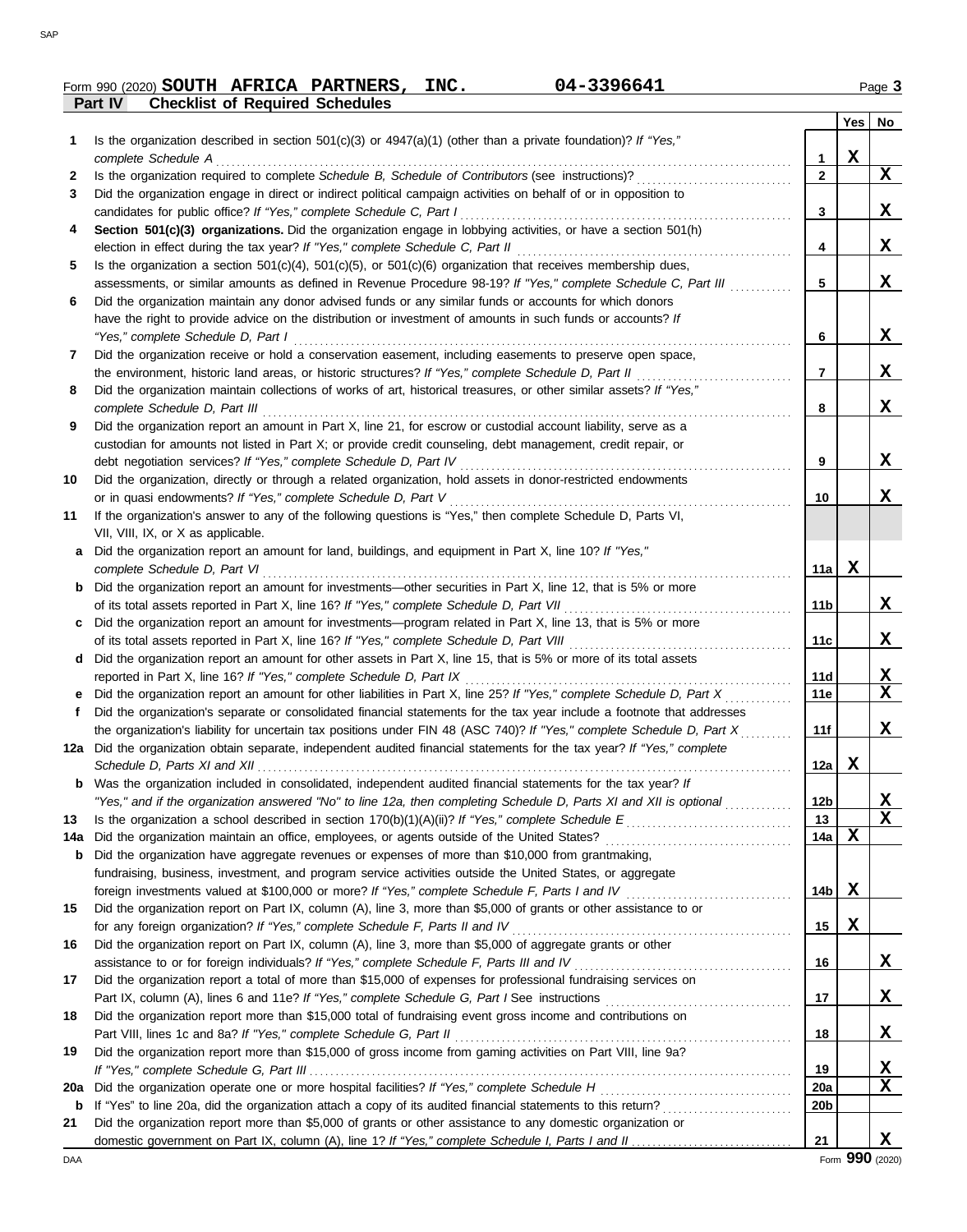### Form 990 (2020) **SOUTH AFRICA PARTNERS, INC.** 04-3396641 Page 4 **SOUTH AFRICA PARTNERS, INC. 04-3396641**

|     | <b>Checklist of Required Schedules (continued)</b><br>Part IV                                                                                                                                                              |                 |     |             |
|-----|----------------------------------------------------------------------------------------------------------------------------------------------------------------------------------------------------------------------------|-----------------|-----|-------------|
|     |                                                                                                                                                                                                                            |                 | Yes | No          |
| 22  | Did the organization report more than \$5,000 of grants or other assistance to or for domestic individuals on                                                                                                              |                 |     |             |
|     | Part IX, column (A), line 2? If "Yes," complete Schedule I, Parts I and III                                                                                                                                                | 22              |     | X           |
| 23  | Did the organization answer "Yes" to Part VII, Section A, line 3, 4, or 5 about compensation of the                                                                                                                        |                 |     |             |
|     | organization's current and former officers, directors, trustees, key employees, and highest compensated                                                                                                                    |                 |     |             |
|     | employees? If "Yes," complete Schedule J                                                                                                                                                                                   | 23              |     | X           |
|     | 24a Did the organization have a tax-exempt bond issue with an outstanding principal amount of more than                                                                                                                    |                 |     |             |
|     | \$100,000 as of the last day of the year, that was issued after December 31, 2002? If "Yes," answer lines 24b                                                                                                              |                 |     | X           |
|     | through 24d and complete Schedule K. If "No," go to line 25a<br>Did the organization invest any proceeds of tax-exempt bonds beyond a temporary period exception?                                                          | 24a<br>24b      |     |             |
| b   | Did the organization maintain an escrow account other than a refunding escrow at any time during the year                                                                                                                  |                 |     |             |
|     | to defease any tax-exempt bonds?                                                                                                                                                                                           | 24c             |     |             |
| d   | Did the organization act as an "on behalf of" issuer for bonds outstanding at any time during the year?                                                                                                                    | 24d             |     |             |
|     | 25a Section 501(c)(3), 501(c)(4), and 501(c)(29) organizations. Did the organization engage in an excess benefit                                                                                                           |                 |     |             |
|     | transaction with a disqualified person during the year? If "Yes," complete Schedule L, Part I                                                                                                                              | 25a             |     | X           |
| b   | Is the organization aware that it engaged in an excess benefit transaction with a disqualified person in a prior                                                                                                           |                 |     |             |
|     | year, and that the transaction has not been reported on any of the organization's prior Forms 990 or 990-EZ?                                                                                                               |                 |     |             |
|     | If "Yes," complete Schedule L, Part I                                                                                                                                                                                      | 25b             |     | X           |
| 26  | Did the organization report any amount on Part X, line 5 or 22, for receivables from or payables to any current                                                                                                            |                 |     |             |
|     | or former officer, director, trustee, key employee, creator or founder, substantial contributor, or 35%                                                                                                                    |                 |     |             |
|     | controlled entity or family member of any of these persons? If "Yes," complete Schedule L, Part II                                                                                                                         | 26              |     | X           |
| 27  | Did the organization provide a grant or other assistance to any current or former officer, director, trustee, key                                                                                                          |                 |     |             |
|     | employee, creator or founder, substantial contributor or employee thereof, a grant selection committee                                                                                                                     |                 |     |             |
|     | member, or to a 35% controlled entity (including an employee thereof) or family member of any of these                                                                                                                     |                 |     |             |
|     | persons? If "Yes," complete Schedule L, Part III                                                                                                                                                                           | 27              |     | x           |
| 28  | Was the organization a party to a business transaction with one of the following parties (see Schedule L, Part                                                                                                             |                 |     |             |
|     | IV instructions, for applicable filing thresholds, conditions, and exceptions):                                                                                                                                            |                 |     |             |
| a   | A current or former officer, director, trustee, key employee, creator or founder, or substantial contributor? If                                                                                                           |                 |     |             |
|     | "Yes," complete Schedule L, Part IV                                                                                                                                                                                        | 28a             |     | <u>x</u>    |
| b   |                                                                                                                                                                                                                            | 28b             |     | $\mathbf X$ |
| c   | A 35% controlled entity of one or more individuals and/or organizations described in lines 28a or 28b? If                                                                                                                  |                 |     |             |
|     | "Yes," complete Schedule L, Part IV                                                                                                                                                                                        | 28c             |     | <u>x</u>    |
| 29  | Did the organization receive more than \$25,000 in non-cash contributions? If "Yes," complete Schedule M                                                                                                                   | 29              |     | $\mathbf X$ |
| 30  | Did the organization receive contributions of art, historical treasures, or other similar assets, or qualified                                                                                                             |                 |     |             |
|     | conservation contributions? If "Yes," complete Schedule M                                                                                                                                                                  | 30              |     | X           |
| 31  | Did the organization liquidate, terminate, or dissolve and cease operations? If "Yes," complete Schedule N, Part I                                                                                                         | 31              |     | $\mathbf x$ |
| 32  | Did the organization sell, exchange, dispose of, or transfer more than 25% of its net assets? If "Yes,"                                                                                                                    |                 |     |             |
|     | complete Schedule N, Part II                                                                                                                                                                                               | 32              |     | X           |
| 33  | Did the organization own 100% of an entity disregarded as separate from the organization under Regulations                                                                                                                 |                 |     |             |
|     | sections 301.7701-2 and 301.7701-3? If "Yes," complete Schedule R, Part I                                                                                                                                                  | 33              |     | X           |
| 34  | Was the organization related to any tax-exempt or taxable entity? If "Yes," complete Schedule R, Part II, III,                                                                                                             |                 |     |             |
|     | or IV, and Part V, line 1                                                                                                                                                                                                  | 34              |     | <u>х</u>    |
| 35a |                                                                                                                                                                                                                            | 35a             |     | X           |
| b   | If "Yes" to line 35a, did the organization receive any payment from or engage in any transaction with a                                                                                                                    |                 |     |             |
|     | controlled entity within the meaning of section 512(b)(13)? If "Yes," complete Schedule R, Part V, line 2                                                                                                                  | 35 <sub>b</sub> |     |             |
| 36  | Section 501(c)(3) organizations. Did the organization make any transfers to an exempt non-charitable                                                                                                                       |                 |     |             |
|     | related organization? If "Yes," complete Schedule R, Part V, line 2                                                                                                                                                        | 36              |     | X           |
| 37  | Did the organization conduct more than 5% of its activities through an entity that is not a related organization                                                                                                           |                 |     | X           |
| 38  | and that is treated as a partnership for federal income tax purposes? If "Yes," complete Schedule R, Part VI<br>Did the organization complete Schedule O and provide explanations in Schedule O for Part VI, lines 11b and | 37              |     |             |
|     | 19? Note: All Form 990 filers are required to complete Schedule O.                                                                                                                                                         | 38              | X   |             |
|     | Statements Regarding Other IRS Filings and Tax Compliance<br>Part V                                                                                                                                                        |                 |     |             |
|     | Check if Schedule O contains a response or note to any line in this Part V                                                                                                                                                 |                 |     |             |
|     |                                                                                                                                                                                                                            |                 | Yes | No          |
| 1a  | 1<br>Enter the number reported in Box 3 of Form 1096. Enter -0- if not applicable<br>1a                                                                                                                                    |                 |     |             |
| b   | 0<br>1 <sub>b</sub><br>Enter the number of Forms W-2G included in line 1a. Enter -0- if not applicable                                                                                                                     |                 |     |             |
| c   | Did the organization comply with backup withholding rules for reportable payments to vendors and                                                                                                                           |                 |     |             |
|     |                                                                                                                                                                                                                            | 1c              | X   |             |
|     |                                                                                                                                                                                                                            |                 |     |             |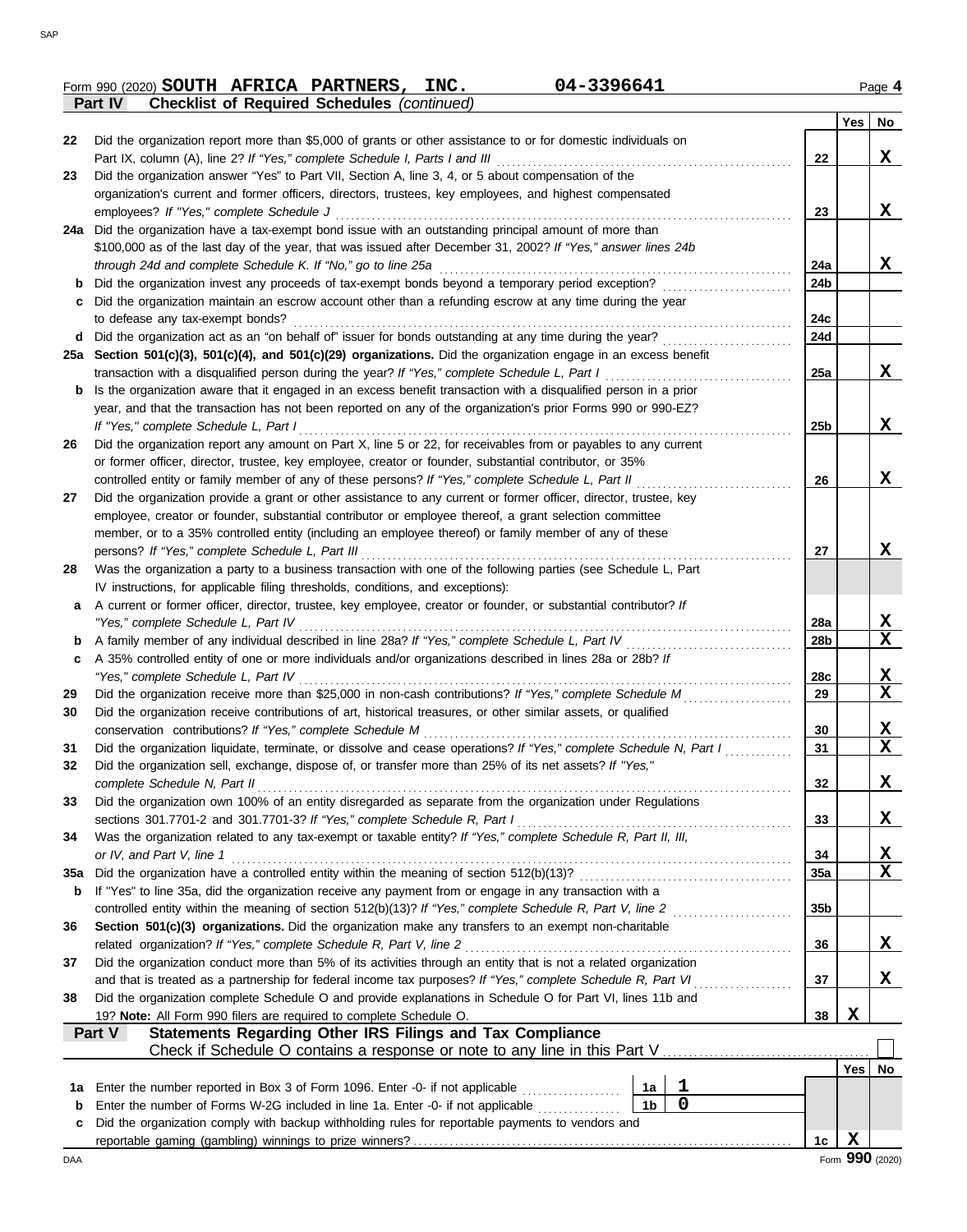| Part V<br>b<br>За<br>b<br>4a<br>$\mathbf b$ | Statements Regarding Other IRS Filings and Tax Compliance (continued)<br>2a Enter the number of employees reported on Form W-3, Transmittal of Wage and Tax<br>Statements, filed for the calendar year ending with or within the year covered by this return<br>If at least one is reported on line 2a, did the organization file all required federal employment tax returns?<br>Note: If the sum of lines 1a and 2a is greater than 250, you may be required to e-file (see instructions)<br>Did the organization have unrelated business gross income of \$1,000 or more during the year? | 4<br>2a         |                |             | Yes   No |
|---------------------------------------------|----------------------------------------------------------------------------------------------------------------------------------------------------------------------------------------------------------------------------------------------------------------------------------------------------------------------------------------------------------------------------------------------------------------------------------------------------------------------------------------------------------------------------------------------------------------------------------------------|-----------------|----------------|-------------|----------|
|                                             |                                                                                                                                                                                                                                                                                                                                                                                                                                                                                                                                                                                              |                 |                |             |          |
|                                             |                                                                                                                                                                                                                                                                                                                                                                                                                                                                                                                                                                                              |                 |                |             |          |
|                                             |                                                                                                                                                                                                                                                                                                                                                                                                                                                                                                                                                                                              |                 |                |             |          |
|                                             |                                                                                                                                                                                                                                                                                                                                                                                                                                                                                                                                                                                              |                 |                |             |          |
|                                             |                                                                                                                                                                                                                                                                                                                                                                                                                                                                                                                                                                                              |                 | 2 <sub>b</sub> | $\mathbf X$ |          |
|                                             |                                                                                                                                                                                                                                                                                                                                                                                                                                                                                                                                                                                              |                 |                |             |          |
|                                             |                                                                                                                                                                                                                                                                                                                                                                                                                                                                                                                                                                                              |                 | 3a             |             | X        |
|                                             | If "Yes," has it filed a Form 990-T for this year? If "No" to line 3b, provide an explanation on Schedule O                                                                                                                                                                                                                                                                                                                                                                                                                                                                                  |                 | 3b             |             |          |
|                                             | At any time during the calendar year, did the organization have an interest in, or a signature or other authority over,                                                                                                                                                                                                                                                                                                                                                                                                                                                                      |                 |                |             |          |
|                                             | a financial account in a foreign country (such as a bank account, securities account, or other financial account)?                                                                                                                                                                                                                                                                                                                                                                                                                                                                           |                 | 4a             | X           |          |
|                                             | If "Yes," enter the name of the foreign country <b>u SOUTH</b> AFRICA                                                                                                                                                                                                                                                                                                                                                                                                                                                                                                                        |                 |                |             |          |
|                                             | See instructions for filing requirements for FinCEN Form 114, Report of Foreign Bank and Financial Accounts (FBAR).                                                                                                                                                                                                                                                                                                                                                                                                                                                                          |                 |                |             |          |
| 5а                                          | Was the organization a party to a prohibited tax shelter transaction at any time during the tax year?                                                                                                                                                                                                                                                                                                                                                                                                                                                                                        |                 | 5a             |             | X        |
| b                                           |                                                                                                                                                                                                                                                                                                                                                                                                                                                                                                                                                                                              |                 | 5b             |             | X        |
| c                                           | If "Yes" to line 5a or 5b, did the organization file Form 8886-T?                                                                                                                                                                                                                                                                                                                                                                                                                                                                                                                            |                 | 5c             |             |          |
| 6a                                          | Does the organization have annual gross receipts that are normally greater than \$100,000, and did the                                                                                                                                                                                                                                                                                                                                                                                                                                                                                       |                 |                |             |          |
|                                             | organization solicit any contributions that were not tax deductible as charitable contributions?                                                                                                                                                                                                                                                                                                                                                                                                                                                                                             |                 | 6а             |             | X        |
| b                                           | If "Yes," did the organization include with every solicitation an express statement that such contributions or                                                                                                                                                                                                                                                                                                                                                                                                                                                                               |                 |                |             |          |
|                                             | gifts were not tax deductible?                                                                                                                                                                                                                                                                                                                                                                                                                                                                                                                                                               |                 | 6b             |             |          |
| 7                                           | Organizations that may receive deductible contributions under section 170(c).                                                                                                                                                                                                                                                                                                                                                                                                                                                                                                                |                 |                |             |          |
| a                                           | Did the organization receive a payment in excess of \$75 made partly as a contribution and partly for goods                                                                                                                                                                                                                                                                                                                                                                                                                                                                                  |                 |                |             |          |
|                                             | and services provided to the payor?                                                                                                                                                                                                                                                                                                                                                                                                                                                                                                                                                          |                 | 7a             |             |          |
| b                                           |                                                                                                                                                                                                                                                                                                                                                                                                                                                                                                                                                                                              |                 | 7b             |             |          |
| c                                           | Did the organization sell, exchange, or otherwise dispose of tangible personal property for which it was                                                                                                                                                                                                                                                                                                                                                                                                                                                                                     |                 |                |             |          |
|                                             |                                                                                                                                                                                                                                                                                                                                                                                                                                                                                                                                                                                              |                 | 7c             |             |          |
| d                                           | If "Yes," indicate the number of Forms 8282 filed during the year<br>[[[[[[[[[[[[[]]]]]]                                                                                                                                                                                                                                                                                                                                                                                                                                                                                                     | 7d              |                |             |          |
| е                                           |                                                                                                                                                                                                                                                                                                                                                                                                                                                                                                                                                                                              |                 | 7e             |             |          |
| f                                           | Did the organization, during the year, pay premiums, directly or indirectly, on a personal benefit contract?                                                                                                                                                                                                                                                                                                                                                                                                                                                                                 |                 | 7f             |             |          |
| g                                           | If the organization received a contribution of qualified intellectual property, did the organization file Form 8899 as required?                                                                                                                                                                                                                                                                                                                                                                                                                                                             |                 | 7g             |             |          |
| h                                           | If the organization received a contribution of cars, boats, airplanes, or other vehicles, did the organization file a Form 1098-C?                                                                                                                                                                                                                                                                                                                                                                                                                                                           |                 | 7h             |             |          |
| 8                                           | Sponsoring organizations maintaining donor advised funds. Did a donor advised fund maintained by the                                                                                                                                                                                                                                                                                                                                                                                                                                                                                         |                 |                |             |          |
|                                             | sponsoring organization have excess business holdings at any time during the year?                                                                                                                                                                                                                                                                                                                                                                                                                                                                                                           |                 | 8              |             |          |
| 9                                           | Sponsoring organizations maintaining donor advised funds.                                                                                                                                                                                                                                                                                                                                                                                                                                                                                                                                    |                 |                |             |          |
| a                                           | Did the sponsoring organization make any taxable distributions under section 4966?                                                                                                                                                                                                                                                                                                                                                                                                                                                                                                           |                 | 9a             |             |          |
| b                                           |                                                                                                                                                                                                                                                                                                                                                                                                                                                                                                                                                                                              |                 | 9b             |             |          |
| 10                                          | Section 501(c)(7) organizations. Enter:                                                                                                                                                                                                                                                                                                                                                                                                                                                                                                                                                      |                 |                |             |          |
|                                             | Initiation fees and capital contributions included on Part VIII, line 12 [11] [11] [12] [11] [11] [12] [11] [1                                                                                                                                                                                                                                                                                                                                                                                                                                                                               | 10a             |                |             |          |
| b                                           | Gross receipts, included on Form 990, Part VIII, line 12, for public use of club facilities                                                                                                                                                                                                                                                                                                                                                                                                                                                                                                  | 10b             |                |             |          |
| 11                                          | Section 501(c)(12) organizations. Enter:                                                                                                                                                                                                                                                                                                                                                                                                                                                                                                                                                     |                 |                |             |          |
| a                                           | Gross income from members or shareholders                                                                                                                                                                                                                                                                                                                                                                                                                                                                                                                                                    | 11a             |                |             |          |
| b                                           | Gross income from other sources (Do not net amounts due or paid to other sources                                                                                                                                                                                                                                                                                                                                                                                                                                                                                                             |                 |                |             |          |
|                                             | against amounts due or received from them.)                                                                                                                                                                                                                                                                                                                                                                                                                                                                                                                                                  | 11 <sub>b</sub> |                |             |          |
| 12a                                         | Section 4947(a)(1) non-exempt charitable trusts. Is the organization filing Form 990 in lieu of Form 1041?                                                                                                                                                                                                                                                                                                                                                                                                                                                                                   |                 | 12a            |             |          |
| b                                           | If "Yes," enter the amount of tax-exempt interest received or accrued during the year                                                                                                                                                                                                                                                                                                                                                                                                                                                                                                        | 12 <sub>b</sub> |                |             |          |
| 13                                          | Section 501(c)(29) qualified nonprofit health insurance issuers.                                                                                                                                                                                                                                                                                                                                                                                                                                                                                                                             |                 |                |             |          |
| a                                           | Is the organization licensed to issue qualified health plans in more than one state?                                                                                                                                                                                                                                                                                                                                                                                                                                                                                                         |                 | 13а            |             |          |
|                                             | Note: See the instructions for additional information the organization must report on Schedule O.                                                                                                                                                                                                                                                                                                                                                                                                                                                                                            |                 |                |             |          |
| b                                           | Enter the amount of reserves the organization is required to maintain by the states in which                                                                                                                                                                                                                                                                                                                                                                                                                                                                                                 |                 |                |             |          |
|                                             |                                                                                                                                                                                                                                                                                                                                                                                                                                                                                                                                                                                              | 13b             |                |             |          |
| c                                           | Enter the amount of reserves on hand                                                                                                                                                                                                                                                                                                                                                                                                                                                                                                                                                         | 13c             |                |             |          |
| 14a                                         | Did the organization receive any payments for indoor tanning services during the tax year?                                                                                                                                                                                                                                                                                                                                                                                                                                                                                                   |                 | 14a            |             | X        |
| b                                           | If "Yes," has it filed a Form 720 to report these payments? If "No," provide an explanation on Schedule O                                                                                                                                                                                                                                                                                                                                                                                                                                                                                    |                 | 14b            |             |          |
| 15                                          | Is the organization subject to the section 4960 tax on payment(s) of more than \$1,000,000 in remuneration or                                                                                                                                                                                                                                                                                                                                                                                                                                                                                |                 |                |             |          |
|                                             | excess parachute payment(s) during the year?                                                                                                                                                                                                                                                                                                                                                                                                                                                                                                                                                 |                 | 15             |             | X        |
|                                             | If "Yes," see instructions and file Form 4720, Schedule N.                                                                                                                                                                                                                                                                                                                                                                                                                                                                                                                                   |                 |                |             |          |
| 16                                          | Is the organization an educational institution subject to the section 4968 excise tax on net investment income?                                                                                                                                                                                                                                                                                                                                                                                                                                                                              |                 | 16             |             | X        |

DAA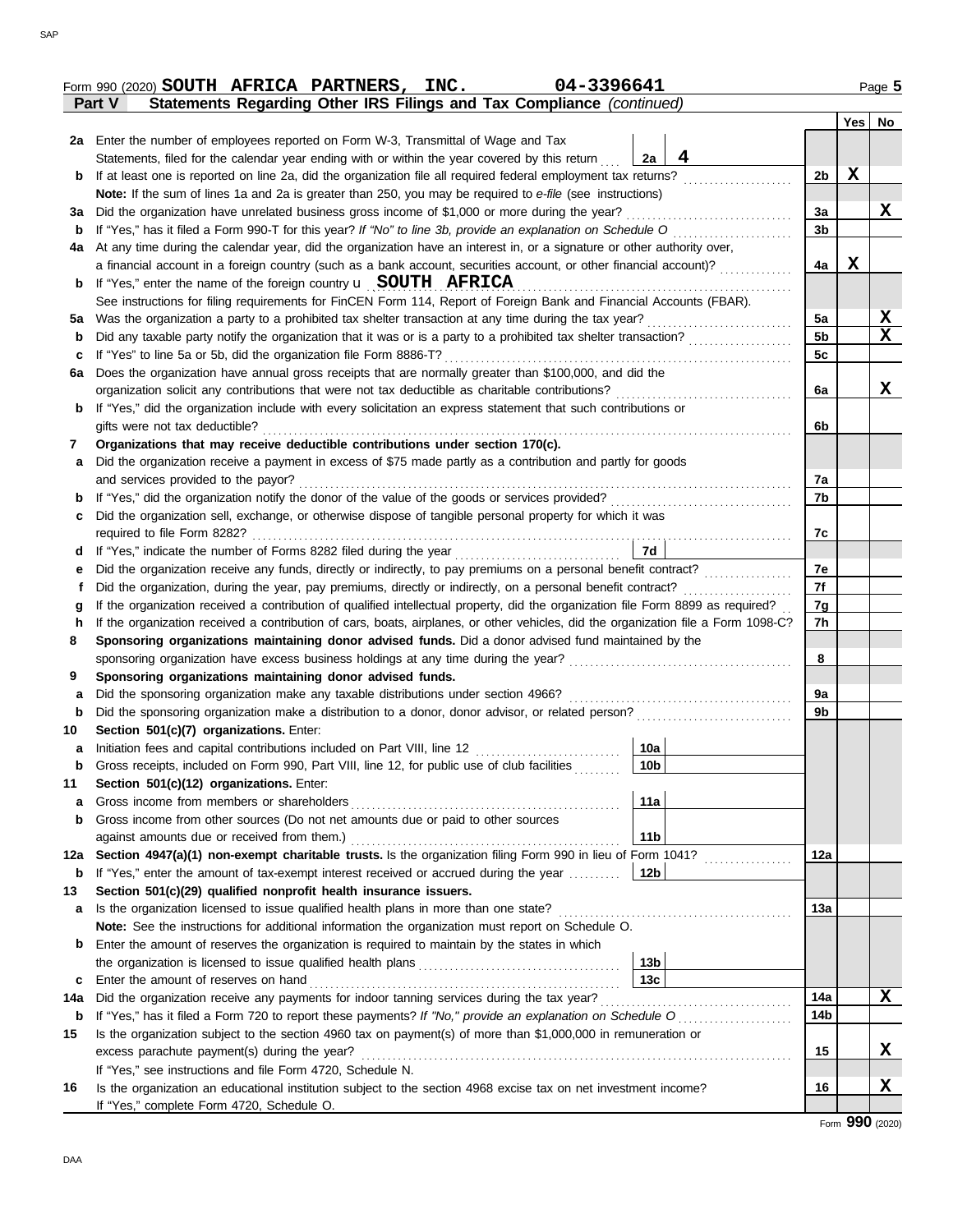# **Form 990 (2020) SOUTH AFRICA PARTNERS, INC.** 04-3396641 Page 6

|         | response to line 8a, 8b, or 10b below, describe the circumstances, processes, or changes on Schedule O. See instructions. |
|---------|---------------------------------------------------------------------------------------------------------------------------|
| Part VI | <b>Governance, Management, and Disclosure</b> For each "Yes" response to lines 2 through 7b below, and for a "No"         |

|             | Section A. Governing Body and Management                                                                                            |    |    |                 |             |                         |
|-------------|-------------------------------------------------------------------------------------------------------------------------------------|----|----|-----------------|-------------|-------------------------|
|             |                                                                                                                                     |    |    |                 | Yes         | No                      |
| 1а          | Enter the number of voting members of the governing body at the end of the tax year                                                 | 1a | 14 |                 |             |                         |
|             | If there are material differences in voting rights among members of the governing body, or                                          |    |    |                 |             |                         |
|             | if the governing body delegated broad authority to an executive committee or similar                                                |    |    |                 |             |                         |
|             | committee, explain on Schedule O.                                                                                                   |    |    |                 |             |                         |
| b           | Enter the number of voting members included on line 1a, above, who are independent                                                  | 1b | 14 |                 |             |                         |
| 2           | Did any officer, director, trustee, or key employee have a family relationship or a business relationship with                      |    |    |                 |             |                         |
|             | any other officer, director, trustee, or key employee?                                                                              |    |    | $\mathbf{2}$    |             | X                       |
| 3           | Did the organization delegate control over management duties customarily performed by or under the direct                           |    |    |                 |             |                         |
|             | supervision of officers, directors, trustees, or key employees to a management company or other person?                             |    | .  | 3               |             | X                       |
| 4           | Did the organization make any significant changes to its governing documents since the prior Form 990 was filed?                    |    |    | 4               |             | $\overline{\mathbf{x}}$ |
| 5           | Did the organization become aware during the year of a significant diversion of the organization's assets?                          |    |    | 5               |             | X                       |
| 6           | Did the organization have members or stockholders?                                                                                  |    |    | 6               |             | $\mathbf x$             |
| 7a          | Did the organization have members, stockholders, or other persons who had the power to elect or appoint                             |    |    |                 |             |                         |
|             | one or more members of the governing body?                                                                                          |    |    | 7a              | X           |                         |
| b           | Are any governance decisions of the organization reserved to (or subject to approval by) members,                                   |    |    |                 |             |                         |
|             | stockholders, or persons other than the governing body?                                                                             |    |    | 7b              |             | X.                      |
| 8           | Did the organization contemporaneously document the meetings held or written actions undertaken during the year by the following:   |    |    |                 |             |                         |
| а           | The governing body?                                                                                                                 |    |    | 8a              | X           |                         |
| $\mathbf b$ | Each committee with authority to act on behalf of the governing body?                                                               |    |    | 8b              | $\mathbf X$ |                         |
| 9           | Is there any officer, director, trustee, or key employee listed in Part VII, Section A, who cannot be reached at                    |    |    |                 |             |                         |
|             |                                                                                                                                     |    |    | 9               |             | X                       |
|             | Section B. Policies (This Section B requests information about policies not required by the Internal Revenue Code.                  |    |    |                 |             |                         |
|             |                                                                                                                                     |    |    |                 | Yes         | No                      |
| 10a         | Did the organization have local chapters, branches, or affiliates?                                                                  |    |    | 10a             |             | X                       |
| b           | If "Yes," did the organization have written policies and procedures governing the activities of such chapters,                      |    |    |                 |             |                         |
|             | affiliates, and branches to ensure their operations are consistent with the organization's exempt purposes?                         |    |    | 10b             |             |                         |
| 11a         | Has the organization provided a complete copy of this Form 990 to all members of its governing body before filing the form?         |    |    | 11a             |             | X                       |
| b           | Describe in Schedule O the process, if any, used by the organization to review this Form 990.                                       |    |    |                 |             |                         |
| 12a         | Did the organization have a written conflict of interest policy? If "No," go to line 13                                             |    |    | <u>12a</u>      | X           |                         |
| b           | Were officers, directors, or trustees, and key employees required to disclose annually interests that could give rise to conflicts? |    |    | 12 <sub>b</sub> | $\mathbf x$ |                         |
| c           | Did the organization regularly and consistently monitor and enforce compliance with the policy? If "Yes,"                           |    |    |                 |             |                         |
|             | describe in Schedule O how this was done                                                                                            |    |    | 12c             | X           |                         |
| 13          | Did the organization have a written whistleblower policy?                                                                           |    |    | 13              | $\mathbf x$ |                         |
| 14          | Did the organization have a written document retention and destruction policy?                                                      |    |    | 14              | $\mathbf x$ |                         |
| 15          | Did the process for determining compensation of the following persons include a review and approval by                              |    |    |                 |             |                         |
|             | independent persons, comparability data, and contemporaneous substantiation of the deliberation and decision?                       |    |    |                 |             |                         |
| a           |                                                                                                                                     |    |    | 15a             | X           |                         |
| b           | Other officers or key employees of the organization                                                                                 |    |    | 15b             | $\mathbf x$ |                         |
|             | If "Yes" to line 15a or 15b, describe the process in Schedule O (see instructions).                                                 |    |    |                 |             |                         |
| 16а         | Did the organization invest in, contribute assets to, or participate in a joint venture or similar arrangement                      |    |    |                 |             |                         |
|             | with a taxable entity during the year?                                                                                              |    |    | 16a             |             | X,                      |
| b           | If "Yes," did the organization follow a written policy or procedure requiring the organization to evaluate its                      |    |    |                 |             |                         |
|             | participation in joint venture arrangements under applicable federal tax law, and take steps to safeguard the                       |    |    |                 |             |                         |
|             |                                                                                                                                     |    |    | 16 <sub>b</sub> |             |                         |
|             | <b>Section C. Disclosure</b>                                                                                                        |    |    |                 |             |                         |
| 17          | List the states with which a copy of this Form 990 is required to be filed $\mathbf{u} \mathbf{M}$ A                                |    |    |                 |             |                         |
| 18          | Section 6104 requires an organization to make its Forms 1023 (1024 or 1024-A, if applicable), 990, and 990-T (Section 501(c)        |    |    |                 |             |                         |

(3)s only) available for public inspection. Indicate how you made these available. Check all that apply.

|  |  |  |  |  |  | Own website $\mathbf{X}$ Another's website $\mathbf{X}$ Upon request |  |  |  | Other (explain on Schedule O) |  |
|--|--|--|--|--|--|----------------------------------------------------------------------|--|--|--|-------------------------------|--|
|--|--|--|--|--|--|----------------------------------------------------------------------|--|--|--|-------------------------------|--|

| 19 Describe on Schedule O whether (and if so, how) the organization made its governing documents, conflict of interest policy, and |
|------------------------------------------------------------------------------------------------------------------------------------|
| financial statements available to the public during the tax year.                                                                  |

|  |  |  |  |  |  |  |  | 20 State the name, address, and telephone number of the person who possesses the organization's books and records <b>u</b> |
|--|--|--|--|--|--|--|--|----------------------------------------------------------------------------------------------------------------------------|
|--|--|--|--|--|--|--|--|----------------------------------------------------------------------------------------------------------------------------|

**BOSTON MA 02111 617-443-1072**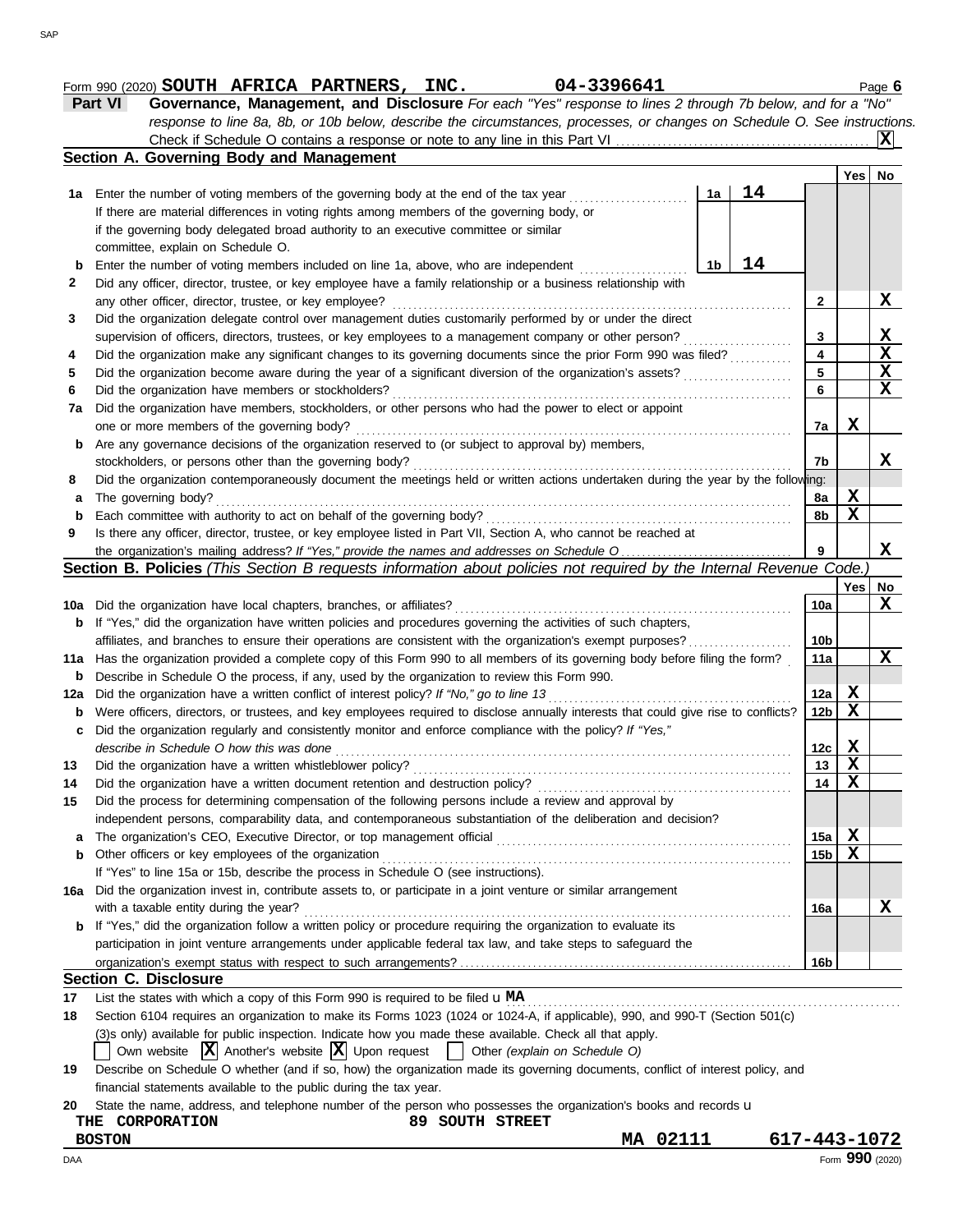SAP

**Independent Contractors Part VII Compensation of Officers, Directors, Trustees, Key Employees, Highest Compensated Employees, and Form 990 (2020) SOUTH AFRICA PARTNERS, INC. 04-3396641** Page 7 Check if Schedule O contains a response or note to any line in this Part VII

#### **Section A. Officers, Directors, Trustees, Key Employees, and Highest Compensated Employees**

**1a** Complete this table for all persons required to be listed. Report compensation for the calendar year ending with or within the organization's tax year.

■ List all of the organization's **current** officers, directors, trustees (whether individuals or organizations), regardless of amount of the organization Enter -0- in columns (D), (E), and (E) if no compensation was paid compensation. Enter -0- in columns (D), (E), and (F) if no compensation was paid.

● List all of the organization's **current** key employees, if any. See instructions for definition of "key employee."

who received reportable compensation (Box 5 of Form W-2 and/or Box 7 of Form 1099-MISC) of more than \$100,000 from the organization and any related organizations. ■ List the organization's five **current** highest compensated employees (other than an officer, director, trustee, or key employee)<br>
a received reportable compensation (Box 5 of Form W-2 and/or Box 7 of Form 1099-MISC) of

■ List all of the organization's **former** officers, key employees, and highest compensated employees who received more than<br>00,000 of reportable compensation from the organization and any related organizations \$100,000 of reportable compensation from the organization and any related organizations.

■ List all of the organization's **former directors or trustees** that received, in the capacity as a former director or trustee of the<br>enization, more than \$10,000 of reportable compensation from the organization and any r organization, more than \$10,000 of reportable compensation from the organization and any related organizations. See instructions for the order in which to list the persons above.

Check this box if neither the organization nor any related organization compensated any current officer, director, or trustee.

| (A)<br>Name and title                      | (C)<br>(B)<br>Position<br>Average<br>hours<br>(do not check more than one<br>per week<br>box, unless person is both an<br>officer and a director/trustee)<br>(list any |                                   |                         |             |                 | (D)<br>Reportable<br>compensation<br>from the<br>organization | (E)<br>Reportable<br>compensation<br>from related<br>organizations<br>(W-2/1099-MISC) | (F)<br>Estimated amount<br>of other<br>compensation<br>from the |   |                                           |
|--------------------------------------------|------------------------------------------------------------------------------------------------------------------------------------------------------------------------|-----------------------------------|-------------------------|-------------|-----------------|---------------------------------------------------------------|---------------------------------------------------------------------------------------|-----------------------------------------------------------------|---|-------------------------------------------|
|                                            | hours for<br>related<br>organizations<br>below<br>dotted line)                                                                                                         | Individual trustee<br>or director | nstitutional<br>trustee | Officer     | Key<br>employee | Highest compensated<br>employee                               | Former                                                                                | (W-2/1099-MISC)                                                 |   | organization and<br>related organizations |
| (1) GRAUNT KRUGER                          |                                                                                                                                                                        |                                   |                         |             |                 |                                                               |                                                                                       |                                                                 |   |                                           |
| <b>PRESIDENT</b>                           | 5.00<br>0.00                                                                                                                                                           | $\mathbf x$                       |                         | $\mathbf x$ |                 |                                                               |                                                                                       | 0                                                               | 0 | $\mathbf 0$                               |
| (2) ILANA HURWITZ                          |                                                                                                                                                                        |                                   |                         |             |                 |                                                               |                                                                                       |                                                                 |   |                                           |
|                                            | 2.00                                                                                                                                                                   |                                   |                         |             |                 |                                                               |                                                                                       |                                                                 |   |                                           |
| <b>CLERK</b>                               | 0.00                                                                                                                                                                   | $\mathbf x$                       |                         | $\mathbf x$ |                 |                                                               |                                                                                       | 0                                                               | 0 | $\mathbf 0$                               |
| <b>MCCALLUM</b><br>$(3)$ LEBO              |                                                                                                                                                                        |                                   |                         |             |                 |                                                               |                                                                                       |                                                                 |   |                                           |
|                                            | 2.00                                                                                                                                                                   |                                   |                         |             |                 |                                                               |                                                                                       |                                                                 |   |                                           |
| <b>TREASURER</b>                           | 0.00                                                                                                                                                                   | $\mathbf X$                       |                         | $\mathbf x$ |                 |                                                               |                                                                                       | 0                                                               | 0 | $\mathbf 0$                               |
| (4) LEORA RAJAK                            |                                                                                                                                                                        |                                   |                         |             |                 |                                                               |                                                                                       |                                                                 |   |                                           |
|                                            | 2.00                                                                                                                                                                   |                                   |                         |             |                 |                                                               |                                                                                       |                                                                 |   |                                           |
| <b>PAST PRESIDENT</b><br><b>DOLBASHIAN</b> | 0.00                                                                                                                                                                   | $\mathbf x$                       |                         |             |                 |                                                               |                                                                                       | 0                                                               | 0 | $\mathbf 0$                               |
| $(5)$ DAVID                                | 20.00                                                                                                                                                                  |                                   |                         |             |                 |                                                               |                                                                                       |                                                                 |   |                                           |
| EXECUTIVE DIRECTOR                         | 0.00                                                                                                                                                                   |                                   |                         | X           |                 |                                                               |                                                                                       | 47,750                                                          | 0 | 3,668                                     |
| (6) MITALENE<br><b>FLETCHER</b>            |                                                                                                                                                                        |                                   |                         |             |                 |                                                               |                                                                                       |                                                                 |   |                                           |
|                                            | 5.00                                                                                                                                                                   |                                   |                         |             |                 |                                                               |                                                                                       |                                                                 |   |                                           |
| <b>DIRECTOR</b>                            | 0.00                                                                                                                                                                   | $\mathbf X$                       |                         |             |                 |                                                               |                                                                                       | 0                                                               | 0 | $\mathbf 0$                               |
| (7) PAKS MADIKIZA                          |                                                                                                                                                                        |                                   |                         |             |                 |                                                               |                                                                                       |                                                                 |   |                                           |
|                                            | 2.00                                                                                                                                                                   |                                   |                         |             |                 |                                                               |                                                                                       |                                                                 |   |                                           |
| <b>DIRECTOR</b>                            | 0.00                                                                                                                                                                   | X                                 |                         |             |                 |                                                               |                                                                                       | 0                                                               | 0 | $\mathbf 0$                               |
| (8) JESSICA BENJAMIN                       |                                                                                                                                                                        |                                   |                         |             |                 |                                                               |                                                                                       |                                                                 |   |                                           |
|                                            | 2.00                                                                                                                                                                   |                                   |                         |             |                 |                                                               |                                                                                       |                                                                 |   |                                           |
| <b>DIRECTOR</b>                            | 0.00                                                                                                                                                                   | $\mathbf x$                       |                         |             |                 |                                                               |                                                                                       | 0                                                               | 0 | $\mathbf 0$                               |
| <b>XENIA</b><br>(9) NOMFUNDO               | <b>NGWENYA</b>                                                                                                                                                         |                                   |                         |             |                 |                                                               |                                                                                       |                                                                 |   |                                           |
|                                            | 2.00                                                                                                                                                                   |                                   |                         |             |                 |                                                               |                                                                                       |                                                                 |   |                                           |
| <b>DIRECTOR</b>                            | 0.00                                                                                                                                                                   | X                                 |                         |             |                 |                                                               |                                                                                       | 0                                                               | 0 | $\mathbf 0$                               |
| (10) RESHMA<br><b>SHEORAJ</b>              | 2.00                                                                                                                                                                   |                                   |                         |             |                 |                                                               |                                                                                       |                                                                 |   |                                           |
| <b>DIRECTOR</b>                            | 0.00                                                                                                                                                                   | $\mathbf x$                       |                         |             |                 |                                                               |                                                                                       | 0                                                               | 0 | $\mathbf 0$                               |
| (11) BRITTANI<br><b>SMIT</b>               |                                                                                                                                                                        |                                   |                         |             |                 |                                                               |                                                                                       |                                                                 |   |                                           |
|                                            | 2.00                                                                                                                                                                   |                                   |                         |             |                 |                                                               |                                                                                       |                                                                 |   |                                           |
| <b>DIRECTOR</b>                            | 0.00                                                                                                                                                                   | $\mathbf X$                       |                         |             |                 |                                                               |                                                                                       | 0                                                               | 0 | 0                                         |
|                                            |                                                                                                                                                                        |                                   |                         |             |                 |                                                               |                                                                                       |                                                                 |   | Form 990 (2020)                           |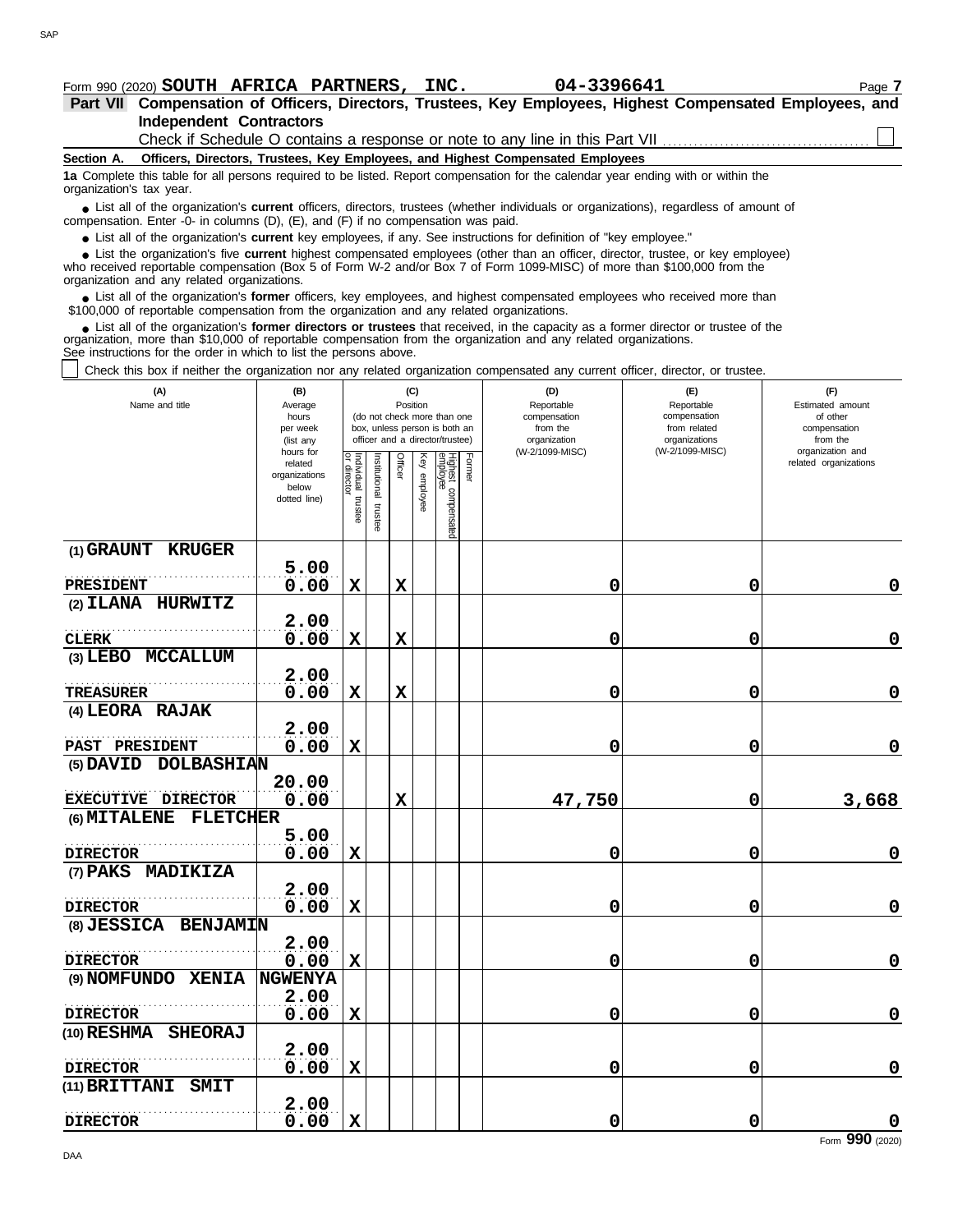| Form 990 (2020) SOUTH AFRICA PARTNERS,                             |                                                                |                                      |                          |                 |              | INC.                                                                                            |        | 04-3396641                                                                                                                                                                                                           |                                                                                                                                  |                                                                 | Page 8              |
|--------------------------------------------------------------------|----------------------------------------------------------------|--------------------------------------|--------------------------|-----------------|--------------|-------------------------------------------------------------------------------------------------|--------|----------------------------------------------------------------------------------------------------------------------------------------------------------------------------------------------------------------------|----------------------------------------------------------------------------------------------------------------------------------|-----------------------------------------------------------------|---------------------|
| Part VII                                                           |                                                                |                                      |                          |                 |              |                                                                                                 |        |                                                                                                                                                                                                                      | Section A. Officers, Directors, Trustees, Key Employees, and Highest Compensated Employees (continued)                           |                                                                 |                     |
| (A)<br>Name and title                                              | (B)<br>Average<br>hours<br>per week<br>(list any               |                                      |                          | (C)<br>Position |              | (do not check more than one<br>box, unless person is both an<br>officer and a director/trustee) |        | (D)<br>Reportable<br>compensation<br>from the<br>organization                                                                                                                                                        | (E)<br>Reportable<br>compensation<br>from related<br>organizations                                                               | (F)<br>Estimated amount<br>of other<br>compensation<br>from the |                     |
|                                                                    | hours for<br>related<br>organizations<br>below<br>dotted line) | Individual<br>or director<br>trustee | Institutional<br>trustee | Officer         | Key employee | Highest compensatec<br>employee                                                                 | Former | (W-2/1099-MISC)                                                                                                                                                                                                      | (W-2/1099-MISC)                                                                                                                  | organization and<br>related organizations                       |                     |
| (12)<br><b>JONATHAN JOFFE</b>                                      |                                                                |                                      |                          |                 |              |                                                                                                 |        |                                                                                                                                                                                                                      |                                                                                                                                  |                                                                 |                     |
| <b>DIRECTOR</b>                                                    | 2.00<br>0.00                                                   | $\mathbf x$                          |                          |                 |              |                                                                                                 |        | 0                                                                                                                                                                                                                    | 0                                                                                                                                |                                                                 | 0                   |
| (13)<br><b>ELLEN</b>                                               | <b>SULLIVAN</b>                                                |                                      |                          |                 |              |                                                                                                 |        |                                                                                                                                                                                                                      |                                                                                                                                  |                                                                 |                     |
| <b>DIRECTOR</b>                                                    | 2.00<br>0.00                                                   | $\mathbf x$                          |                          |                 |              |                                                                                                 |        | 0                                                                                                                                                                                                                    | 0                                                                                                                                |                                                                 | $\mathbf 0$         |
| <b>KAREN</b><br>(14)                                               | <b>SHMUCKLER</b>                                               |                                      |                          |                 |              |                                                                                                 |        |                                                                                                                                                                                                                      |                                                                                                                                  |                                                                 |                     |
| <b>DIRECTOR</b>                                                    | 2.00<br>0.00                                                   | $\mathbf x$                          |                          |                 |              |                                                                                                 |        | 0                                                                                                                                                                                                                    | 0                                                                                                                                |                                                                 | 0                   |
| <b>JUDY ANN BIGBY</b><br>(15)                                      | 2.00                                                           |                                      |                          |                 |              |                                                                                                 |        |                                                                                                                                                                                                                      |                                                                                                                                  |                                                                 |                     |
| <b>DIRECTOR</b>                                                    | 0.00                                                           | $\mathbf x$                          |                          | X               |              |                                                                                                 |        | 0                                                                                                                                                                                                                    | 0                                                                                                                                |                                                                 | $\mathbf 0$         |
|                                                                    |                                                                |                                      |                          |                 |              |                                                                                                 |        |                                                                                                                                                                                                                      |                                                                                                                                  |                                                                 |                     |
|                                                                    |                                                                |                                      |                          |                 |              |                                                                                                 |        |                                                                                                                                                                                                                      |                                                                                                                                  |                                                                 |                     |
|                                                                    |                                                                |                                      |                          |                 |              |                                                                                                 |        |                                                                                                                                                                                                                      |                                                                                                                                  |                                                                 |                     |
|                                                                    |                                                                |                                      |                          |                 |              |                                                                                                 |        |                                                                                                                                                                                                                      |                                                                                                                                  |                                                                 |                     |
|                                                                    |                                                                |                                      |                          |                 |              |                                                                                                 | u      | 47,750                                                                                                                                                                                                               |                                                                                                                                  |                                                                 | 3,668               |
| c Total from continuation sheets to Part VII, Section A            |                                                                |                                      |                          |                 |              |                                                                                                 | u      | 47,750                                                                                                                                                                                                               |                                                                                                                                  |                                                                 | 3,668               |
| 2                                                                  |                                                                |                                      |                          |                 |              |                                                                                                 |        | Total number of individuals (including but not limited to those listed above) who received more than \$100,000 of                                                                                                    |                                                                                                                                  |                                                                 |                     |
| reportable compensation from the organization $\mathbf{u}$         |                                                                |                                      |                          |                 |              |                                                                                                 |        |                                                                                                                                                                                                                      |                                                                                                                                  |                                                                 | Yes<br>No           |
| 3                                                                  |                                                                |                                      |                          |                 |              |                                                                                                 |        | Did the organization list any former officer, director, trustee, key employee, or highest compensated                                                                                                                |                                                                                                                                  | 3                                                               | X                   |
| 4                                                                  |                                                                |                                      |                          |                 |              |                                                                                                 |        | For any individual listed on line 1a, is the sum of reportable compensation and other compensation from the<br>organization and related organizations greater than \$150,000? If "Yes," complete Schedule J for such |                                                                                                                                  |                                                                 |                     |
|                                                                    |                                                                |                                      |                          |                 |              |                                                                                                 |        |                                                                                                                                                                                                                      |                                                                                                                                  | 4                                                               | X                   |
| 5                                                                  |                                                                |                                      |                          |                 |              |                                                                                                 |        | Did any person listed on line 1a receive or accrue compensation from any unrelated organization or individual                                                                                                        |                                                                                                                                  | 5                                                               | X                   |
| Section B. Independent Contractors                                 |                                                                |                                      |                          |                 |              |                                                                                                 |        |                                                                                                                                                                                                                      |                                                                                                                                  |                                                                 |                     |
| 1                                                                  |                                                                |                                      |                          |                 |              |                                                                                                 |        | Complete this table for your five highest compensated independent contractors that received more than \$100,000 of                                                                                                   | compensation from the organization. Report compensation for the calendar year ending with or within the organization's tax year. |                                                                 |                     |
| (B)<br>Description of services<br>(A)<br>Name and business address |                                                                |                                      |                          |                 |              |                                                                                                 |        |                                                                                                                                                                                                                      |                                                                                                                                  |                                                                 | (C)<br>Compensation |
|                                                                    |                                                                |                                      |                          |                 |              |                                                                                                 |        |                                                                                                                                                                                                                      |                                                                                                                                  |                                                                 |                     |
|                                                                    |                                                                |                                      |                          |                 |              |                                                                                                 |        |                                                                                                                                                                                                                      |                                                                                                                                  |                                                                 |                     |
|                                                                    |                                                                |                                      |                          |                 |              |                                                                                                 |        |                                                                                                                                                                                                                      |                                                                                                                                  |                                                                 |                     |
|                                                                    |                                                                |                                      |                          |                 |              |                                                                                                 |        |                                                                                                                                                                                                                      |                                                                                                                                  |                                                                 |                     |
|                                                                    |                                                                |                                      |                          |                 |              |                                                                                                 |        |                                                                                                                                                                                                                      |                                                                                                                                  |                                                                 |                     |
|                                                                    |                                                                |                                      |                          |                 |              |                                                                                                 |        |                                                                                                                                                                                                                      |                                                                                                                                  |                                                                 |                     |

DAA Form **990** (2020) **2** Total number of independent contractors (including but not limited to those listed above) who received more than \$100,000 of compensation from the organization u

**0**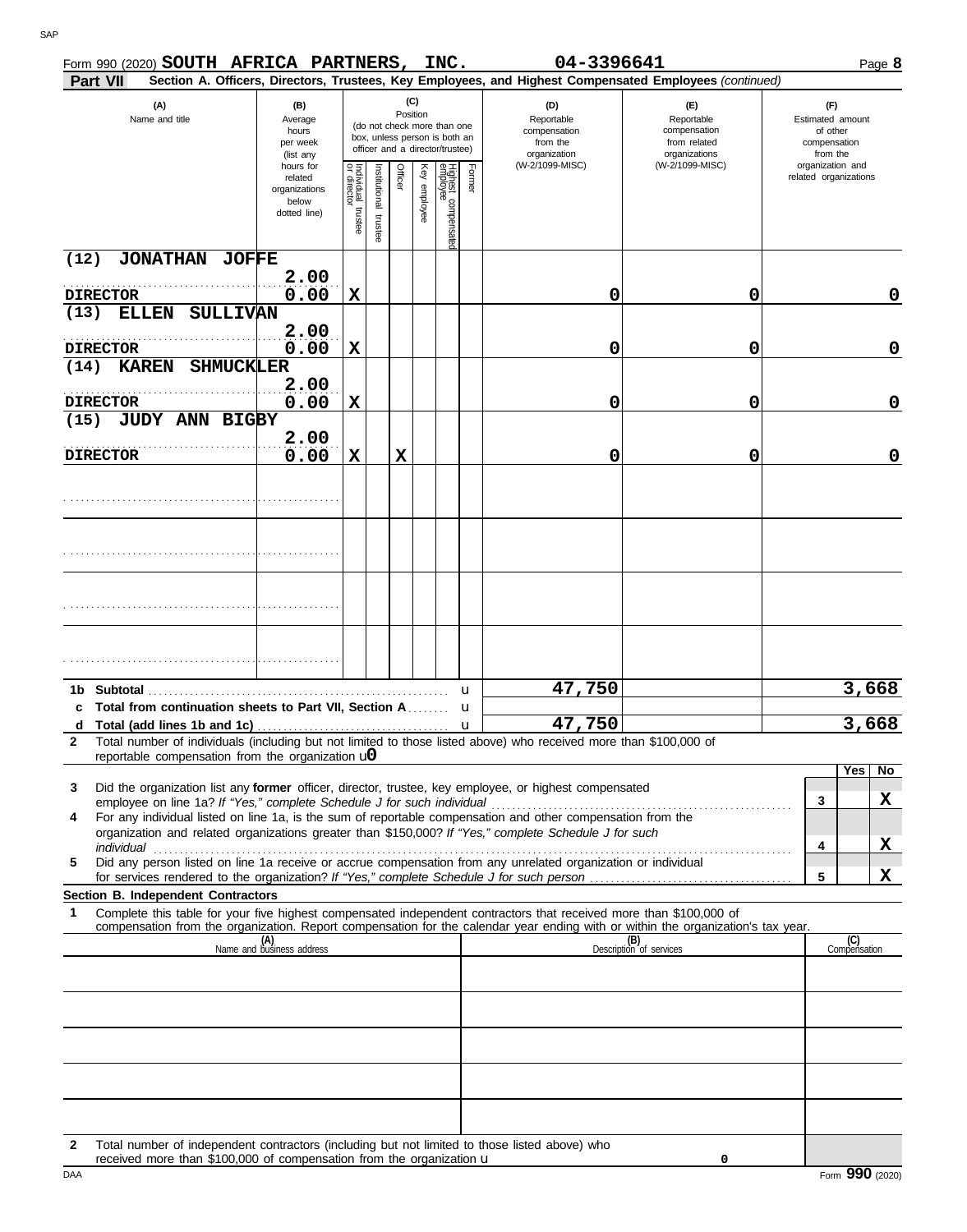| Form 990 (2020) $SOUTH$ AFRICA PARTNERS, |  | INC. | 04-3396641 | Page <b>9</b> |
|------------------------------------------|--|------|------------|---------------|

|                              | <b>Part VIII</b> |                                                                  |    | <b>Statement of Revenue</b> |                  |                      | Check if Schedule O contains a response or note to any line in this Part VIII |                                       |                               |                                    |
|------------------------------|------------------|------------------------------------------------------------------|----|-----------------------------|------------------|----------------------|-------------------------------------------------------------------------------|---------------------------------------|-------------------------------|------------------------------------|
|                              |                  |                                                                  |    |                             |                  |                      | (A)                                                                           | (B)                                   | (C)                           | (D)                                |
|                              |                  |                                                                  |    |                             |                  |                      | Total revenue                                                                 | Related or exempt<br>function revenue | Unrelated<br>business revenue | Revenue excluded<br>from tax under |
|                              |                  |                                                                  |    |                             |                  |                      |                                                                               |                                       |                               | sections 512-514                   |
|                              |                  | 1a Federated campaigns                                           |    |                             | 1a               |                      |                                                                               |                                       |                               |                                    |
|                              |                  | <b>b</b> Membership dues                                         |    | .                           | 1 <sub>b</sub>   |                      |                                                                               |                                       |                               |                                    |
|                              |                  | c Fundraising events                                             |    |                             | 1 <sub>c</sub>   |                      |                                                                               |                                       |                               |                                    |
|                              |                  | d Related organizations                                          |    |                             | 1 <sub>d</sub>   |                      |                                                                               |                                       |                               |                                    |
|                              |                  | e Government grants (contributions)                              |    |                             | 1e               | 1,465,569            |                                                                               |                                       |                               |                                    |
|                              |                  | f All other contributions, gifts, grants,                        |    |                             |                  |                      |                                                                               |                                       |                               |                                    |
|                              |                  | and similar amounts not included above                           |    |                             | 1f               | 1,665,402            |                                                                               |                                       |                               |                                    |
| Contributions, Gifts, Grants |                  | <b>g</b> Noncash contributions included in lines 1a-1f.          |    |                             | 1g $\frac{1}{3}$ |                      |                                                                               |                                       |                               |                                    |
|                              |                  |                                                                  |    |                             |                  | $\mathbf u$          | 3,130,971                                                                     |                                       |                               |                                    |
|                              |                  |                                                                  |    |                             |                  | <b>Business Code</b> |                                                                               |                                       |                               |                                    |
|                              | 2a               | OTHER INCOME                                                     |    |                             |                  |                      | 15,665                                                                        |                                       |                               | 15,665                             |
| Program Service<br>Revenue   | b                | SERVICE FEES                                                     |    |                             |                  |                      | 10,502                                                                        |                                       |                               | 10,502                             |
|                              | c                |                                                                  |    |                             |                  |                      |                                                                               |                                       |                               |                                    |
|                              |                  |                                                                  |    |                             |                  |                      |                                                                               |                                       |                               |                                    |
|                              |                  |                                                                  |    |                             |                  |                      |                                                                               |                                       |                               |                                    |
|                              |                  | f All other program service revenue                              |    |                             |                  | $\mathbf{u}$         | 26,167                                                                        |                                       |                               |                                    |
|                              | 3                | Investment income (including dividends, interest, and            |    |                             |                  |                      |                                                                               |                                       |                               |                                    |
|                              |                  |                                                                  |    |                             |                  | u                    | 4,242                                                                         | 4,242                                 |                               |                                    |
|                              | 4                | Income from investment of tax-exempt bond proceeds               |    |                             |                  | u                    |                                                                               |                                       |                               |                                    |
|                              | 5                |                                                                  |    |                             |                  | u                    |                                                                               |                                       |                               |                                    |
|                              |                  |                                                                  |    | (i) Real                    |                  | (ii) Personal        |                                                                               |                                       |                               |                                    |
|                              |                  | 6a Gross rents                                                   | 6a |                             |                  |                      |                                                                               |                                       |                               |                                    |
|                              |                  | <b>b</b> Less: rental expenses                                   | 6b |                             |                  |                      |                                                                               |                                       |                               |                                    |
|                              |                  | <b>c</b> Rental inc. or (loss)                                   | 6c |                             |                  |                      |                                                                               |                                       |                               |                                    |
|                              |                  |                                                                  |    |                             |                  | u                    |                                                                               |                                       |                               |                                    |
|                              |                  | <b>7a</b> Gross amount from<br>(i) Securities<br>sales of assets |    |                             | (ii) Other       |                      |                                                                               |                                       |                               |                                    |
|                              |                  | other than inventory                                             | 7a |                             |                  |                      |                                                                               |                                       |                               |                                    |
| Revenue                      |                  | <b>b</b> Less: cost or other                                     |    |                             |                  |                      |                                                                               |                                       |                               |                                    |
|                              |                  | basis and sales exps.                                            | 7b |                             |                  |                      |                                                                               |                                       |                               |                                    |
|                              |                  | c Gain or (loss)                                                 | 7c |                             |                  |                      |                                                                               |                                       |                               |                                    |
| <b>ther</b>                  |                  |                                                                  |    |                             |                  | u                    |                                                                               |                                       |                               |                                    |
|                              |                  | 8a Gross income from fundraising events                          |    |                             |                  |                      |                                                                               |                                       |                               |                                    |
|                              |                  | (not including \$<br>of contributions reported on line 1c).      |    | .                           |                  |                      |                                                                               |                                       |                               |                                    |
|                              |                  | See Part IV, line 18                                             |    |                             | 8a               |                      |                                                                               |                                       |                               |                                    |
|                              |                  | <b>b</b> Less: direct expenses <i>minimum</i>                    |    |                             | 8b               |                      |                                                                               |                                       |                               |                                    |
|                              |                  | c Net income or (loss) from fundraising events                   |    |                             |                  | u                    |                                                                               |                                       |                               |                                    |
|                              |                  | 9a Gross income from gaming activities.                          |    |                             |                  |                      |                                                                               |                                       |                               |                                    |
|                              |                  | See Part IV, line 19                                             |    |                             | 9a               |                      |                                                                               |                                       |                               |                                    |
|                              |                  | <b>b</b> Less: direct expenses                                   |    |                             | 9 <sub>b</sub>   |                      |                                                                               |                                       |                               |                                    |
|                              |                  | c Net income or (loss) from gaming activities                    |    |                             |                  | u                    |                                                                               |                                       |                               |                                    |
|                              |                  | 10a Gross sales of inventory, less                               |    |                             |                  |                      |                                                                               |                                       |                               |                                    |
|                              |                  | returns and allowances                                           |    |                             | 10a              |                      |                                                                               |                                       |                               |                                    |
|                              |                  | <b>b</b> Less: cost of goods sold                                |    |                             | 10 <sub>b</sub>  |                      |                                                                               |                                       |                               |                                    |
|                              |                  | c Net income or (loss) from sales of inventory                   |    |                             |                  | $\mathbf{u}$         |                                                                               |                                       |                               |                                    |
|                              |                  |                                                                  |    |                             |                  | <b>Business Code</b> |                                                                               |                                       |                               |                                    |
|                              | 11a              |                                                                  |    |                             |                  |                      |                                                                               |                                       |                               |                                    |
|                              | b                |                                                                  |    |                             |                  |                      |                                                                               |                                       |                               |                                    |
| Miscellaneous<br>Revenue     |                  |                                                                  |    |                             |                  |                      |                                                                               |                                       |                               |                                    |
|                              |                  |                                                                  |    |                             |                  |                      |                                                                               |                                       |                               |                                    |
|                              |                  |                                                                  |    |                             |                  | $\mathbf{u}$         | 3,161,380                                                                     | 4,242                                 | 0                             | 26,167                             |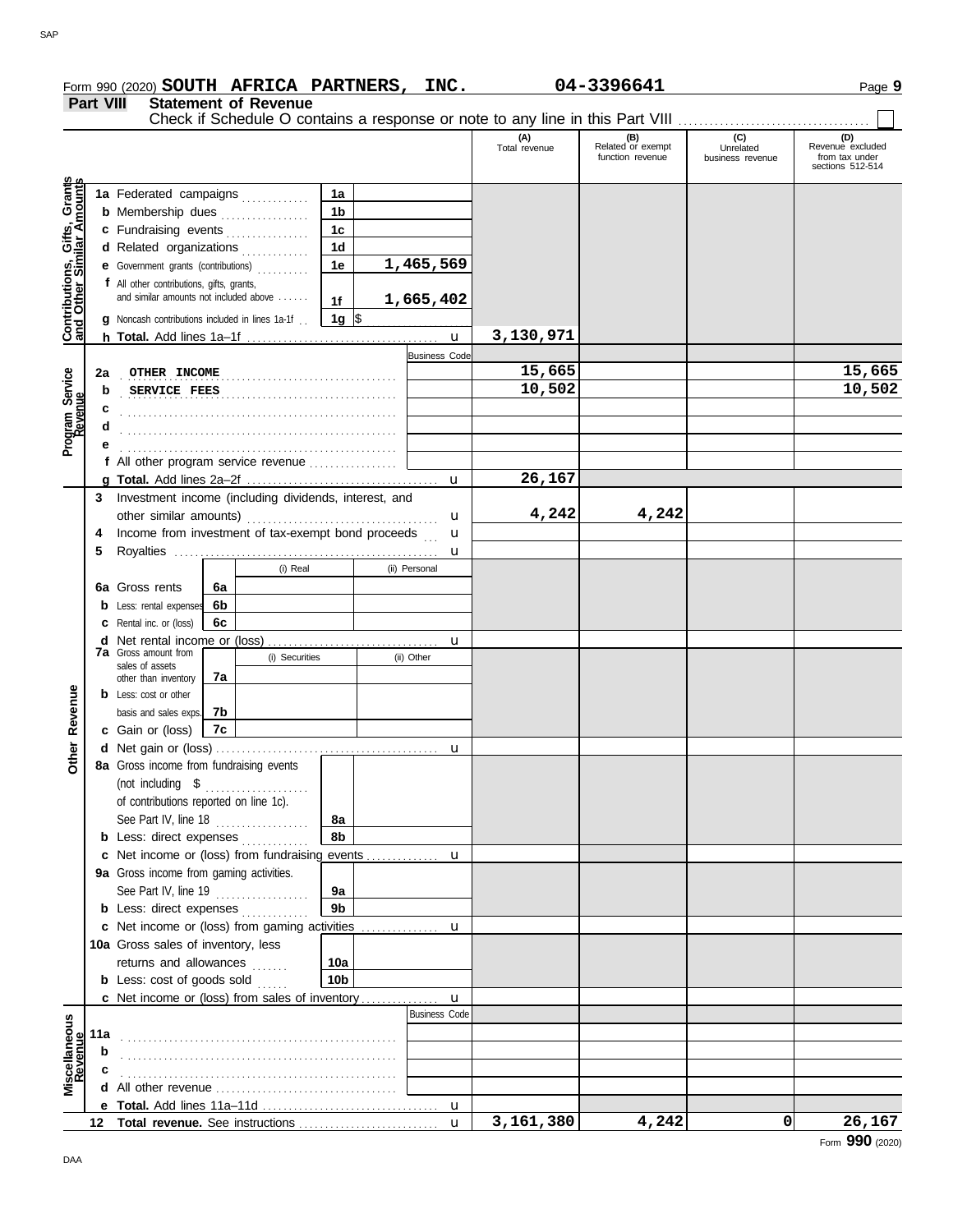# **Part IX Statement of Functional Expenses Form 990 (2020) SOUTH AFRICA PARTNERS, INC. 04-3396641** Page 10

|              | Section 501(c)(3) and 501(c)(4) organizations must complete all columns. All other organizations must complete column (A).<br>Check if Schedule O contains a response or note to any line in this Part IX                                                                                                                                                                                                                                           |                       |                                    |                                           |                                |
|--------------|-----------------------------------------------------------------------------------------------------------------------------------------------------------------------------------------------------------------------------------------------------------------------------------------------------------------------------------------------------------------------------------------------------------------------------------------------------|-----------------------|------------------------------------|-------------------------------------------|--------------------------------|
|              | Do not include amounts reported on lines 6b,<br>7b, 8b, 9b, and 10b of Part VIII.                                                                                                                                                                                                                                                                                                                                                                   | (A)<br>Total expenses | (B)<br>Program service<br>expenses | (C)<br>Management and<br>general expenses | (D)<br>Fundraising<br>expenses |
|              | 1 Grants and other assistance to domestic organizations                                                                                                                                                                                                                                                                                                                                                                                             |                       |                                    |                                           |                                |
|              | and domestic governments. See Part IV, line 21                                                                                                                                                                                                                                                                                                                                                                                                      |                       |                                    |                                           |                                |
| $\mathbf{2}$ | Grants and other assistance to domestic                                                                                                                                                                                                                                                                                                                                                                                                             |                       |                                    |                                           |                                |
|              | individuals. See Part IV, line 22                                                                                                                                                                                                                                                                                                                                                                                                                   |                       |                                    |                                           |                                |
| 3            | Grants and other assistance to foreign                                                                                                                                                                                                                                                                                                                                                                                                              |                       |                                    |                                           |                                |
|              | organizations, foreign governments, and foreign                                                                                                                                                                                                                                                                                                                                                                                                     |                       |                                    |                                           |                                |
|              | individuals. See Part IV, lines 15 and 16                                                                                                                                                                                                                                                                                                                                                                                                           | <u>1,443,652 </u>     | <u>1,443,652</u>                   |                                           |                                |
| 4            | Benefits paid to or for members                                                                                                                                                                                                                                                                                                                                                                                                                     |                       |                                    |                                           |                                |
| 5            | Compensation of current officers, directors,                                                                                                                                                                                                                                                                                                                                                                                                        |                       |                                    |                                           |                                |
|              | trustees, and key employees                                                                                                                                                                                                                                                                                                                                                                                                                         | 47,750                | 10,203                             | 34,700                                    | 2,847                          |
| 6            | Compensation not included above to disqualified                                                                                                                                                                                                                                                                                                                                                                                                     |                       |                                    |                                           |                                |
|              | persons (as defined under section 4958(f)(1)) and                                                                                                                                                                                                                                                                                                                                                                                                   |                       |                                    |                                           |                                |
|              | persons described in section 4958(c)(3)(B)                                                                                                                                                                                                                                                                                                                                                                                                          |                       |                                    |                                           |                                |
| 7            | Other salaries and wages                                                                                                                                                                                                                                                                                                                                                                                                                            | 923,531               | 842,562                            | 80,816                                    | 153                            |
| 8            | Pension plan accruals and contributions (include                                                                                                                                                                                                                                                                                                                                                                                                    |                       |                                    |                                           |                                |
|              | section 401(k) and 403(b) employer contributions)                                                                                                                                                                                                                                                                                                                                                                                                   |                       |                                    |                                           |                                |
| 9            | Other employee benefits                                                                                                                                                                                                                                                                                                                                                                                                                             | 199,678               | 80,553                             | 119,125                                   |                                |
| 10           |                                                                                                                                                                                                                                                                                                                                                                                                                                                     | 18,992                | 12,176                             | 6,586                                     | 230                            |
| 11           | Fees for services (nonemployees):                                                                                                                                                                                                                                                                                                                                                                                                                   |                       |                                    |                                           |                                |
|              | a Management                                                                                                                                                                                                                                                                                                                                                                                                                                        |                       |                                    |                                           |                                |
|              |                                                                                                                                                                                                                                                                                                                                                                                                                                                     |                       |                                    |                                           |                                |
|              | c Accounting $\ldots$                                                                                                                                                                                                                                                                                                                                                                                                                               | 76,573                | 35,772                             | 40,801                                    |                                |
|              |                                                                                                                                                                                                                                                                                                                                                                                                                                                     |                       |                                    |                                           |                                |
|              | e Professional fundraising services. See Part IV, line 1                                                                                                                                                                                                                                                                                                                                                                                            |                       |                                    |                                           |                                |
|              | f Investment management fees<br>g Other. (If line 11g amount exceeds 10% of line 25, column                                                                                                                                                                                                                                                                                                                                                         |                       |                                    |                                           |                                |
|              | (A) amount, list line 11g expenses on Schedule O.)                                                                                                                                                                                                                                                                                                                                                                                                  | 39,738                | 37,693                             | 2,045                                     |                                |
|              | 12 Advertising and promotion                                                                                                                                                                                                                                                                                                                                                                                                                        |                       |                                    |                                           |                                |
| 13           |                                                                                                                                                                                                                                                                                                                                                                                                                                                     | 106,209               | 90,603                             | 13,999                                    | 1,607                          |
| 14           | Information technology                                                                                                                                                                                                                                                                                                                                                                                                                              | 18,950                | 14,334                             | 4,616                                     |                                |
| 15           |                                                                                                                                                                                                                                                                                                                                                                                                                                                     |                       |                                    |                                           |                                |
| 16           |                                                                                                                                                                                                                                                                                                                                                                                                                                                     | 42,902                | 39,201                             | 3,701                                     |                                |
|              |                                                                                                                                                                                                                                                                                                                                                                                                                                                     | 113,178               | 113,149                            | 29                                        |                                |
|              | 18 Payments of travel or entertainment expenses                                                                                                                                                                                                                                                                                                                                                                                                     |                       |                                    |                                           |                                |
|              | for any federal, state, or local public officials                                                                                                                                                                                                                                                                                                                                                                                                   |                       |                                    |                                           |                                |
| 19           | Conferences, conventions, and meetings                                                                                                                                                                                                                                                                                                                                                                                                              | 23,754                | 23,357                             | 397                                       |                                |
| 20           |                                                                                                                                                                                                                                                                                                                                                                                                                                                     |                       |                                    |                                           |                                |
| 21           | Payments to affiliates                                                                                                                                                                                                                                                                                                                                                                                                                              |                       |                                    |                                           |                                |
| 22           | Depreciation, depletion, and amortization                                                                                                                                                                                                                                                                                                                                                                                                           | 17,785                | 17,785                             |                                           |                                |
| 23           | $In \textbf{surance} \begin{tabular}{@{}l@{}} \hline \textbf{m} & \textbf{m} & \textbf{m} & \textbf{m} \\ \hline \textbf{m} & \textbf{m} & \textbf{m} & \textbf{m} \\ \hline \textbf{m} & \textbf{m} & \textbf{m} & \textbf{m} \\ \hline \textbf{m} & \textbf{m} & \textbf{m} & \textbf{m} \\ \hline \textbf{m} & \textbf{m} & \textbf{m} & \textbf{m} \\ \hline \textbf{m} & \textbf{m} & \textbf{m} & \textbf{m} \\ \hline \textbf{m} & \textbf{$ | 14,379                | 10,757                             | 2,517                                     | 1,105                          |
| 24           | Other expenses. Itemize expenses not covered                                                                                                                                                                                                                                                                                                                                                                                                        |                       |                                    |                                           |                                |
|              | above (List miscellaneous expenses on line 24e. If                                                                                                                                                                                                                                                                                                                                                                                                  |                       |                                    |                                           |                                |
|              | line 24e amount exceeds 10% of line 25, column                                                                                                                                                                                                                                                                                                                                                                                                      |                       |                                    |                                           |                                |
|              | (A) amount, list line 24e expenses on Schedule O.)                                                                                                                                                                                                                                                                                                                                                                                                  |                       |                                    |                                           |                                |
| a            | <b>TELEPHONE</b>                                                                                                                                                                                                                                                                                                                                                                                                                                    | 19,664                | 17,128                             | 2,536                                     |                                |
| b            | <b>MISCELLANEOUS</b><br>BAD DEBT EXPENSE                                                                                                                                                                                                                                                                                                                                                                                                            | 9,766<br>6,973        | 2,839<br>71                        | 6,927<br>6,902                            |                                |
| d            | BANK & CREDIT CARD FEES                                                                                                                                                                                                                                                                                                                                                                                                                             | 3,185                 | 1,856                              | 1,329                                     |                                |
| е            | All other expenses                                                                                                                                                                                                                                                                                                                                                                                                                                  | 2,615                 | 739                                | 1,876                                     |                                |
| 25           | Total functional expenses. Add lines 1 through 24e                                                                                                                                                                                                                                                                                                                                                                                                  | 3,129,274             | 2,794,430                          | 328,902                                   | 5,942                          |
|              | 26 Joint costs. Complete this line only if the                                                                                                                                                                                                                                                                                                                                                                                                      |                       |                                    |                                           |                                |
|              | organization reported in column (B) joint costs                                                                                                                                                                                                                                                                                                                                                                                                     |                       |                                    |                                           |                                |
|              | from a combined educational campaign and<br>fundraising solicitation. Check here $\mathbf{u}$                                                                                                                                                                                                                                                                                                                                                       |                       |                                    |                                           |                                |
|              | following SOP 98-2 (ASC 958-720).                                                                                                                                                                                                                                                                                                                                                                                                                   |                       |                                    |                                           |                                |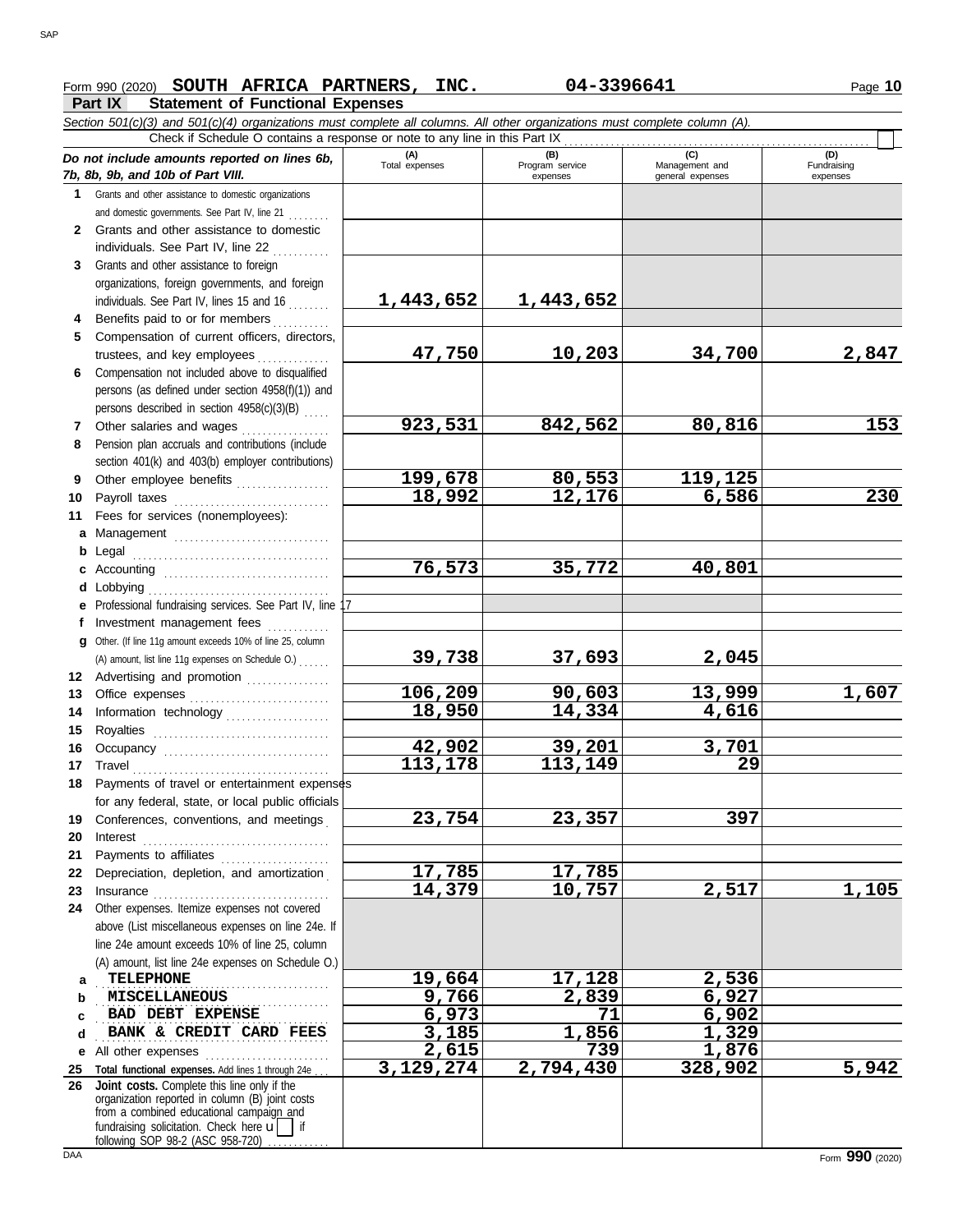| Form 990 (2020) |                      | SOUTH AFRICA PARTNERS,                                                     | <b>INC.</b> | 04-3396641 | Page 11 |
|-----------------|----------------------|----------------------------------------------------------------------------|-------------|------------|---------|
| Part X          | <b>Balance Sheet</b> |                                                                            |             |            |         |
|                 |                      | Check if Schedule O contains a response or note to any line in this Part X |             |            |         |

|                      |              |                                                                                                                                           |        | (A)<br>Beginning of year |                | (B)<br>End of year |
|----------------------|--------------|-------------------------------------------------------------------------------------------------------------------------------------------|--------|--------------------------|----------------|--------------------|
|                      | 1            | Cash-non-interest-bearing                                                                                                                 |        | 572,597                  | $\mathbf{1}$   | 736,035            |
|                      | $\mathbf{2}$ |                                                                                                                                           |        |                          | $\mathbf{2}$   |                    |
|                      | 3            |                                                                                                                                           |        |                          | 3              |                    |
|                      | 4            |                                                                                                                                           |        | 48,622                   | 4              | 24,359             |
|                      | 5            | Loans and other receivables from any current or former officer, director,                                                                 |        |                          |                |                    |
|                      |              | trustee, key employee, creator or founder, substantial contributor, or 35%                                                                |        |                          |                |                    |
|                      |              |                                                                                                                                           |        |                          | 5              |                    |
|                      | 6            | Loans and other receivables from other disqualified persons (as defined                                                                   |        |                          |                |                    |
|                      |              | under section $4958(f)(1)$ ), and persons described in section $4958(c)(3)(B)$                                                            |        |                          | 6              |                    |
| Assets               | 7            |                                                                                                                                           |        |                          | $\overline{7}$ |                    |
|                      | 8            |                                                                                                                                           |        |                          | 8              |                    |
|                      | 9            |                                                                                                                                           |        | 7,249                    | 9              | 7,804              |
|                      |              | 10a Land, buildings, and equipment: cost or other                                                                                         |        |                          |                |                    |
|                      |              |                                                                                                                                           | 90,489 |                          |                |                    |
|                      |              | basis. Complete Part VI of Schedule D<br><b>b</b> Less: accumulated depreciation<br><b>b</b> Less: accumulated depreciation<br><b>10b</b> | 39,759 | 16, 115                  | 10c            | 50,730             |
|                      | 11           |                                                                                                                                           |        |                          | 11             |                    |
|                      | 12           |                                                                                                                                           |        |                          | 12             |                    |
|                      | 13           |                                                                                                                                           |        |                          | 13             |                    |
|                      | 14           | Intangible assets                                                                                                                         |        |                          | 14             |                    |
|                      | 15           | Other assets. See Part IV, line 11                                                                                                        |        | 13,938                   | 15             | 10,033             |
|                      | 16           |                                                                                                                                           |        | 658,521                  | 16             | 828,961            |
|                      | 17           | Accounts payable and accrued expenses [[11][11] Accounts payable and accrued expenses [[11] Accounts accrued:                             |        | 115,047                  | 17             | 261,677            |
|                      | 18           |                                                                                                                                           |        |                          | 18             |                    |
|                      | 19           | Deferred revenue                                                                                                                          |        | $\overline{23,108}$      | 19             | 15,328             |
|                      | 20           |                                                                                                                                           |        |                          | 20             |                    |
|                      | 21           | Escrow or custodial account liability. Complete Part IV of Schedule D                                                                     |        |                          | 21             |                    |
|                      | 22           | Loans and other payables to any current or former officer, director,                                                                      |        |                          |                |                    |
| Liabilities          |              | trustee, key employee, creator or founder, substantial contributor, or 35%                                                                |        |                          |                |                    |
|                      |              | controlled entity or family member of any of these persons                                                                                |        |                          | 22             |                    |
|                      |              | 23 Secured mortgages and notes payable to unrelated third parties                                                                         |        |                          | 23             |                    |
|                      | 24           | Unsecured notes and loans payable to unrelated third parties                                                                              |        |                          | 24             |                    |
|                      | 25           | Other liabilities (including federal income tax, payables to related third                                                                |        |                          |                |                    |
|                      |              | parties, and other liabilities not included on lines 17-24). Complete Part X                                                              |        |                          |                |                    |
|                      |              | of Schedule D $\ldots$ $\ldots$ $\ldots$ $\ldots$ $\ldots$ $\ldots$ $\ldots$ $\ldots$ $\ldots$ $\ldots$ $\ldots$ $\ldots$                 |        |                          | 25             |                    |
|                      | 26           |                                                                                                                                           |        | <u>138,155</u>           | 26             | 277,005            |
|                      |              | Organizations that follow FASB ASC 958, check here $\boxed{\text{X}}$                                                                     |        |                          |                |                    |
|                      |              | and complete lines 27, 28, 32, and 33.                                                                                                    |        |                          |                |                    |
| <b>Fund Balances</b> | 27           | Net assets without donor restrictions                                                                                                     |        | 512,936                  | 27             | <u>543,751</u>     |
|                      | 28           | Net assets with donor restrictions                                                                                                        |        | 7,430                    | 28             | 8,205              |
|                      |              | Net assets with donor restrictions<br>Organizations that do not follow FASB ASC 958, check here u                                         |        |                          |                |                    |
|                      |              | and complete lines 29 through 33.                                                                                                         |        |                          |                |                    |
|                      | 29           | Capital stock or trust principal, or current funds                                                                                        |        |                          | 29             |                    |
|                      | 30           |                                                                                                                                           |        |                          | 30             |                    |
|                      | 31           | Retained earnings, endowment, accumulated income, or other funds                                                                          |        |                          | 31             |                    |
| Net Assets or        | 32           | Total net assets or fund balances                                                                                                         |        | 520,366                  | 32             | 551,956            |
|                      | 33           |                                                                                                                                           |        | 658,521                  | 33             | <u>828,961</u>     |

Form **990** (2020)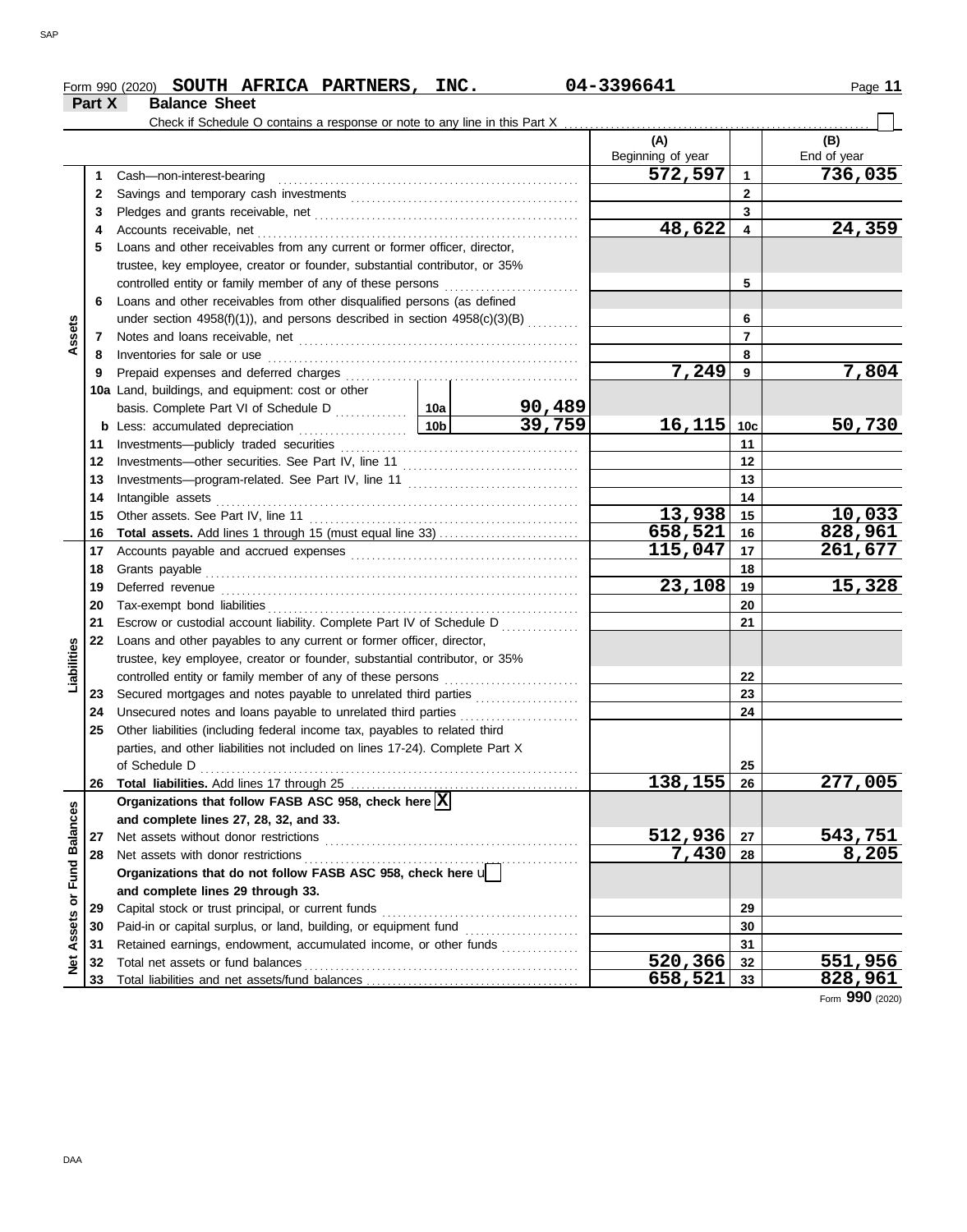|    | 04-3396641<br>Form 990 (2020) SOUTH AFRICA PARTNERS, INC.                                                                                                                                                                      |                         |                |         | Page 12         |
|----|--------------------------------------------------------------------------------------------------------------------------------------------------------------------------------------------------------------------------------|-------------------------|----------------|---------|-----------------|
|    | <b>Reconciliation of Net Assets</b><br>Part XI                                                                                                                                                                                 |                         |                |         |                 |
|    |                                                                                                                                                                                                                                |                         |                |         | $ \mathbf{x} $  |
| 1  |                                                                                                                                                                                                                                | $\mathbf{1}$            | 3,161,380      |         |                 |
| 2  |                                                                                                                                                                                                                                | $\overline{2}$          | 3,129,274      |         |                 |
| 3  |                                                                                                                                                                                                                                | 3                       |                | 32,106  |                 |
| 4  | Net assets or fund balances at beginning of year (must equal Part X, line 32, column (A)) [[[[[[[[[[[[[[[[[[[                                                                                                                  | $\overline{\mathbf{4}}$ |                | 520,366 |                 |
| 5  |                                                                                                                                                                                                                                | 5                       |                |         |                 |
| 6  |                                                                                                                                                                                                                                | 6                       |                |         |                 |
| 7  | Investment expenses <b>constant expenses</b>                                                                                                                                                                                   | $\overline{7}$          |                |         |                 |
| 8  | Prior period adjustments [11, 12] and the contract of the contract of the contract of the contract of the contract of the contract of the contract of the contract of the contract of the contract of the contract of the cont | 8                       |                |         |                 |
| 9  |                                                                                                                                                                                                                                | 9                       |                |         | $-516$          |
| 10 | Net assets or fund balances at end of year. Combine lines 3 through 9 (must equal Part X, line                                                                                                                                 |                         |                |         |                 |
|    |                                                                                                                                                                                                                                | 10                      |                | 551,956 |                 |
|    | <b>Financial Statements and Reporting</b><br>Part XII                                                                                                                                                                          |                         |                |         |                 |
|    |                                                                                                                                                                                                                                |                         |                |         |                 |
|    |                                                                                                                                                                                                                                |                         |                | Yes     | No              |
| 1. | $ \mathbf{X} $ Accrual<br>Accounting method used to prepare the Form 990:     Cash<br>Other                                                                                                                                    |                         |                |         |                 |
|    | If the organization changed its method of accounting from a prior year or checked "Other," explain in                                                                                                                          |                         |                |         |                 |
|    | Schedule O.                                                                                                                                                                                                                    |                         |                |         |                 |
|    | 2a Were the organization's financial statements compiled or reviewed by an independent accountant?                                                                                                                             |                         | 2a             |         | x               |
|    | If "Yes," check a box below to indicate whether the financial statements for the year were compiled or                                                                                                                         |                         |                |         |                 |
|    | reviewed on a separate basis, consolidated basis, or both:                                                                                                                                                                     |                         |                |         |                 |
|    | Consolidated basis<br>Separate basis<br>Both consolidated and separate basis<br>$\blacksquare$                                                                                                                                 |                         |                |         |                 |
|    | <b>b</b> Were the organization's financial statements audited by an independent accountant?                                                                                                                                    |                         | 2 <sub>b</sub> | X       |                 |
|    | If "Yes," check a box below to indicate whether the financial statements for the year were audited on a                                                                                                                        |                         |                |         |                 |
|    | separate basis, consolidated basis, or both:                                                                                                                                                                                   |                         |                |         |                 |
|    | $ \mathbf{X} $ Separate basis<br>  Consolidated basis<br>Both consolidated and separate basis                                                                                                                                  |                         |                |         |                 |
|    | c If "Yes" to line 2a or 2b, does the organization have a committee that assumes responsibility for oversight of                                                                                                               |                         |                |         |                 |
|    | the audit, review, or compilation of its financial statements and selection of an independent accountant?                                                                                                                      |                         | 2c             | X       |                 |
|    | If the organization changed either its oversight process or selection process during the tax year, explain on                                                                                                                  |                         |                |         |                 |
|    | Schedule O.                                                                                                                                                                                                                    |                         |                |         |                 |
|    | 3a As a result of a federal award, was the organization required to undergo an audit or audits as set forth in the                                                                                                             |                         |                |         |                 |
|    | Single Audit Act and OMB Circular A-133?                                                                                                                                                                                       |                         | За             | X       |                 |
|    | <b>b</b> If "Yes," did the organization undergo the required audit or audits? If the organization did not undergo the                                                                                                          |                         |                |         |                 |
|    | required audit or audits, explain why on Schedule O and describe any steps taken to undergo such audits                                                                                                                        |                         | 3b             | Х       |                 |
|    |                                                                                                                                                                                                                                |                         |                |         | Form 990 (2020) |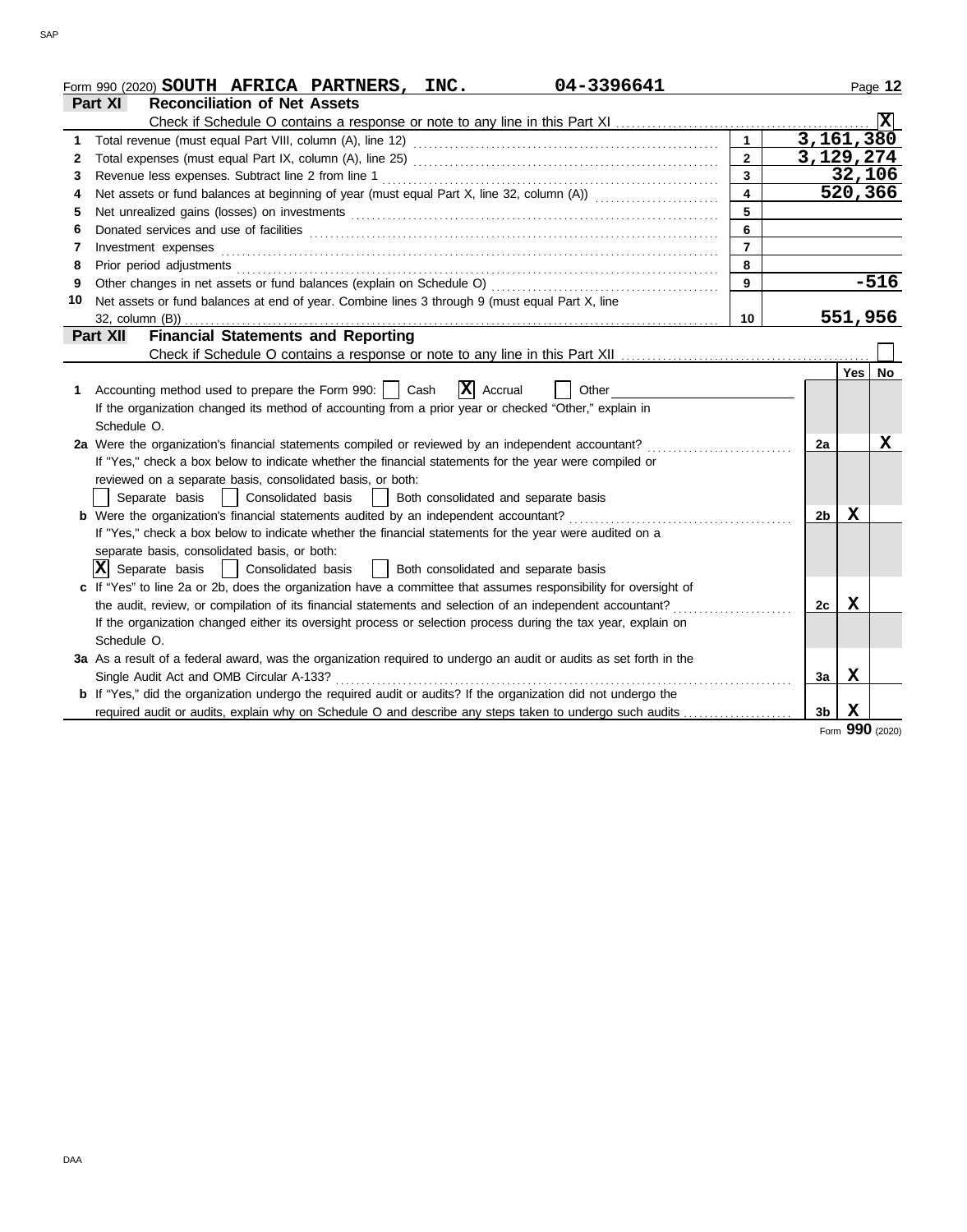| <b>Public Charity Status and Public Support</b><br><b>SCHEDULE A</b>                                                                                                                                                                                                  | OMB No. 1545-0047                    |
|-----------------------------------------------------------------------------------------------------------------------------------------------------------------------------------------------------------------------------------------------------------------------|--------------------------------------|
| (Form 990 or 990-EZ)<br>Complete if the organization is a section $501(c)(3)$ organization or a section $4947(a)(1)$ nonexempt charitable trust.                                                                                                                      | 2020                                 |
| La Attach to Form 990 or Form 990-EZ.<br>Department of the Treasury                                                                                                                                                                                                   | Open to Public                       |
| Internal Revenue Service<br>u Go to www.irs.gov/Form990 for instructions and the latest information.                                                                                                                                                                  | <b>Inspection</b>                    |
| Employer identification number<br>Name of the organization<br>SOUTH AFRICA PARTNERS,<br>INC.<br>04-3396641                                                                                                                                                            |                                      |
| Part I<br><b>Reason for Public Charity Status.</b> (All organizations must complete this part.) See instructions.                                                                                                                                                     |                                      |
| The organization is not a private foundation because it is: (For lines 1 through 12, check only one box.)                                                                                                                                                             |                                      |
| A church, convention of churches, or association of churches described in section 170(b)(1)(A)(i).<br>1                                                                                                                                                               |                                      |
| A school described in section 170(b)(1)(A)(ii). (Attach Schedule E (Form 990 or 990-EZ).)<br>2                                                                                                                                                                        |                                      |
| 3<br>A hospital or a cooperative hospital service organization described in section 170(b)(1)(A)(iii).<br>A medical research organization operated in conjunction with a hospital described in section 170(b)(1)(A)(iii). Enter the hospital's name,<br>4             |                                      |
| city, and state:                                                                                                                                                                                                                                                      |                                      |
| An organization operated for the benefit of a college or university owned or operated by a governmental unit described in<br>5                                                                                                                                        |                                      |
| section 170(b)(1)(A)(iv). (Complete Part II.)<br>A federal, state, or local government or governmental unit described in section 170(b)(1)(A)(v).<br>6                                                                                                                |                                      |
| X<br>7<br>An organization that normally receives a substantial part of its support from a governmental unit or from the general public                                                                                                                                |                                      |
| described in section 170(b)(1)(A)(vi). (Complete Part II.)                                                                                                                                                                                                            |                                      |
| A community trust described in section 170(b)(1)(A)(vi). (Complete Part II.)<br>8<br>9<br>An agricultural research organization described in section 170(b)(1)(A)(ix) operated in conjunction with a land-grant college                                               |                                      |
| or university or a non-land-grant college of agriculture (see instructions). Enter the name, city, and state of the college or<br>university:                                                                                                                         |                                      |
| An organization that normally receives: (1) more than 33 1/3% of its support from contributions, membership fees, and gross<br>10                                                                                                                                     |                                      |
| receipts from activities related to its exempt functions, subject to certain exceptions; and (2) no more than 331/3% of its<br>support from gross investment income and unrelated business taxable income (less section 511 tax) from businesses                      |                                      |
| acquired by the organization after June 30, 1975. See section 509(a)(2). (Complete Part III.)                                                                                                                                                                         |                                      |
| 11<br>An organization organized and operated exclusively to test for public safety. See section 509(a)(4).                                                                                                                                                            |                                      |
| 12<br>An organization organized and operated exclusively for the benefit of, to perform the functions of, or to carry out the purposes<br>of one or more publicly supported organizations described in section 509(a)(1) or section 509(a)(2). See section 509(a)(3). |                                      |
| Check the box in lines 12a through 12d that describes the type of supporting organization and complete lines 12e, 12f, and 12g.                                                                                                                                       |                                      |
| Type I. A supporting organization operated, supervised, or controlled by its supported organization(s), typically by giving<br>a<br>the supported organization(s) the power to regularly appoint or elect a majority of the directors or trustees of the              |                                      |
| supporting organization. You must complete Part IV, Sections A and B.                                                                                                                                                                                                 |                                      |
| Type II. A supporting organization supervised or controlled in connection with its supported organization(s), by having<br>b                                                                                                                                          |                                      |
| control or management of the supporting organization vested in the same persons that control or manage the supported<br>organization(s). You must complete Part IV, Sections A and C.                                                                                 |                                      |
| Type III functionally integrated. A supporting organization operated in connection with, and functionally integrated with,<br>c                                                                                                                                       |                                      |
| its supported organization(s) (see instructions). You must complete Part IV, Sections A, D, and E.<br>Type III non-functionally integrated. A supporting organization operated in connection with its supported organization(s)<br>d                                  |                                      |
| that is not functionally integrated. The organization generally must satisfy a distribution requirement and an attentiveness                                                                                                                                          |                                      |
| requirement (see instructions). You must complete Part IV, Sections A and D, and Part V.                                                                                                                                                                              |                                      |
| Check this box if the organization received a written determination from the IRS that it is a Type I, Type II, Type III<br>е<br>functionally integrated, or Type III non-functionally integrated supporting organization.                                             |                                      |
| Enter the number of supported organizations<br>f                                                                                                                                                                                                                      |                                      |
| Provide the following information about the supported organization(s).<br>g<br>(iv) Is the organization                                                                                                                                                               |                                      |
| (i) Name of supported<br>(ii) EIN<br>(iii) Type of organization<br>(v) Amount of monetary<br>listed in your governing<br>organization<br>(described on lines 1-10<br>support (see                                                                                     | (vi) Amount of<br>other support (see |
| document?<br>above (see instructions))<br>instructions)                                                                                                                                                                                                               | instructions)                        |
| Yes<br>No<br>(A)                                                                                                                                                                                                                                                      |                                      |
|                                                                                                                                                                                                                                                                       |                                      |
| (B)                                                                                                                                                                                                                                                                   |                                      |
| (C)                                                                                                                                                                                                                                                                   |                                      |
| (D)                                                                                                                                                                                                                                                                   |                                      |
| (E)                                                                                                                                                                                                                                                                   |                                      |
| Total                                                                                                                                                                                                                                                                 | Schedule A (Form 990 or 990-EZ) 2020 |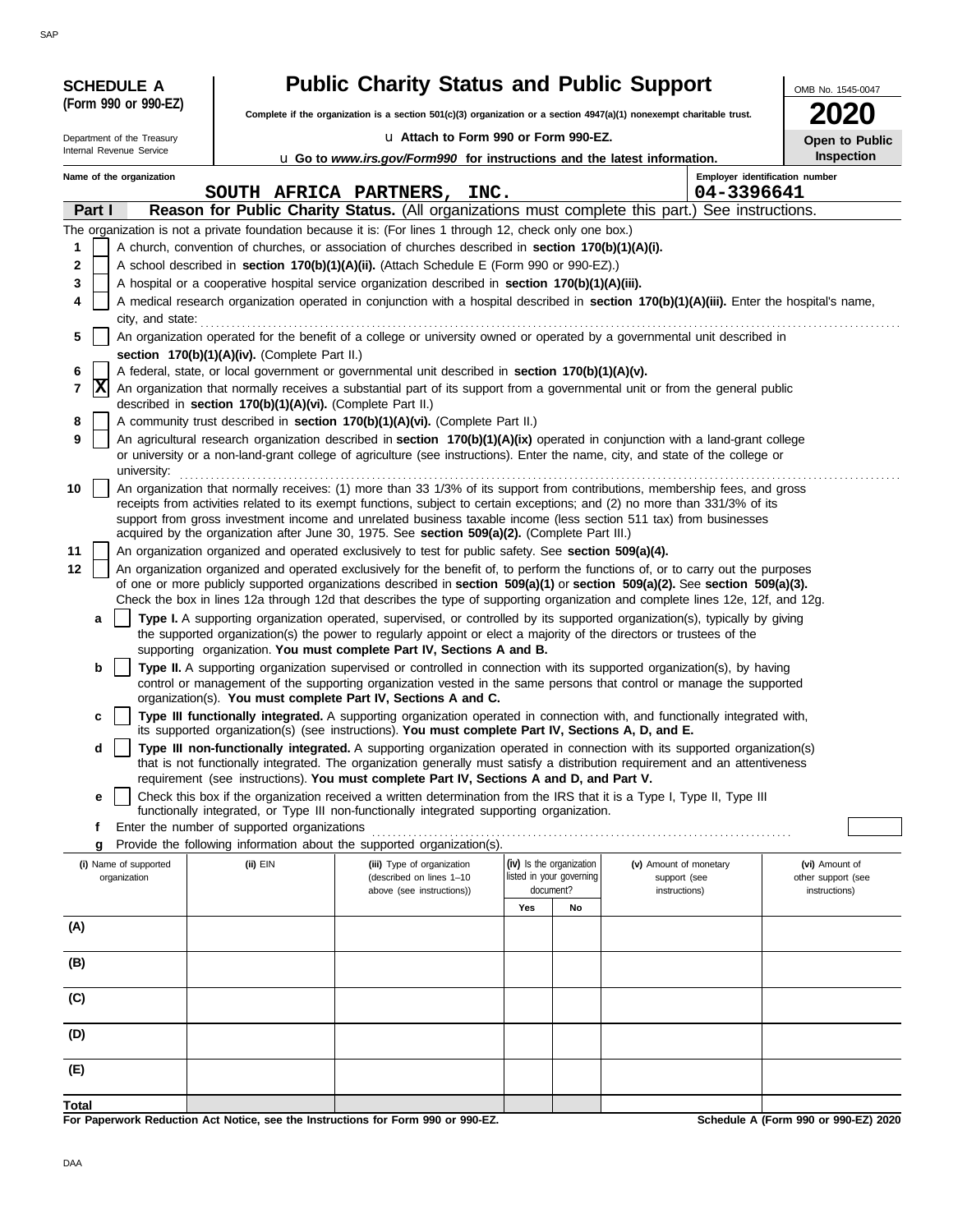|              | Schedule A (Form 990 or 990-EZ) 2020                                                                                                                                                               | SOUTH AFRICA PARTNERS, INC. |           |            |            | 04-3396641 | Page 2                                 |
|--------------|----------------------------------------------------------------------------------------------------------------------------------------------------------------------------------------------------|-----------------------------|-----------|------------|------------|------------|----------------------------------------|
|              | Support Schedule for Organizations Described in Sections 170(b)(1)(A)(iv) and 170(b)(1)(A)(vi)<br>Part II                                                                                          |                             |           |            |            |            |                                        |
|              | (Complete only if you checked the box on line 5, 7, or 8 of Part I or if the organization failed to qualify under                                                                                  |                             |           |            |            |            |                                        |
|              | Part III. If the organization fails to qualify under the tests listed below, please complete Part III.)                                                                                            |                             |           |            |            |            |                                        |
|              | <b>Section A. Public Support</b>                                                                                                                                                                   |                             |           |            |            |            |                                        |
|              | Calendar year (or fiscal year beginning in) <b>u</b>                                                                                                                                               | (a) 2016                    | (b) 2017  | $(c)$ 2018 | $(d)$ 2019 | (e) $2020$ | (f) Total                              |
| 1            | Gifts, grants, contributions, and                                                                                                                                                                  |                             |           |            |            |            |                                        |
|              | membership fees received. (Do not                                                                                                                                                                  |                             |           |            |            |            |                                        |
|              | include any "unusual grants.")                                                                                                                                                                     | 7,343,557                   | 5,965,776 | 3,043,919  | 2,141,051  | 3,130,971  | 21,625,274                             |
| $\mathbf{2}$ | Tax revenues levied for the                                                                                                                                                                        |                             |           |            |            |            |                                        |
|              | organization's benefit and either paid                                                                                                                                                             |                             |           |            |            |            |                                        |
|              | to or expended on its behalf                                                                                                                                                                       |                             |           |            |            |            |                                        |
| 3            | The value of services or facilities                                                                                                                                                                |                             |           |            |            |            |                                        |
|              | furnished by a governmental unit to the<br>organization without charge                                                                                                                             |                             |           |            |            |            |                                        |
| 4            | Total. Add lines 1 through 3                                                                                                                                                                       | 7,343,557                   | 5,965,776 | 3,043,919  | 2,141,051  | 3,130,971  | 21,625,274                             |
| 5            | The portion of total contributions by                                                                                                                                                              |                             |           |            |            |            |                                        |
|              | each person (other than a                                                                                                                                                                          |                             |           |            |            |            |                                        |
|              | governmental unit or publicly                                                                                                                                                                      |                             |           |            |            |            |                                        |
|              | supported organization) included on<br>line 1 that exceeds 2% of the amount                                                                                                                        |                             |           |            |            |            |                                        |
|              | shown on line 11, column (f)                                                                                                                                                                       |                             |           |            |            |            |                                        |
| 6            | Public support. Subtract line 5 from line 4                                                                                                                                                        |                             |           |            |            |            | 21,625,274                             |
|              | <b>Section B. Total Support</b>                                                                                                                                                                    |                             |           |            |            |            |                                        |
|              | Calendar year (or fiscal year beginning in) $\mathbf u$                                                                                                                                            | (a) 2016                    | (b) 2017  | $(c)$ 2018 | $(d)$ 2019 | (e) 2020   | (f) Total                              |
| 7            | Amounts from line 4                                                                                                                                                                                | 7,343,557                   | 5,965,776 | 3,043,919  | 2,141,051  | 3,130,971  | 21,625,274                             |
| 8            | Gross income from interest, dividends,                                                                                                                                                             |                             |           |            |            |            |                                        |
|              | payments received on securities loans,<br>rents, royalties, and income from                                                                                                                        |                             |           |            |            |            |                                        |
|              | similar sources                                                                                                                                                                                    | 3,901                       | 14,909    | 4,441      | 7,830      | 4,242      | 35,323                                 |
| 9            | Net income from unrelated business                                                                                                                                                                 |                             |           |            |            |            |                                        |
|              | activities, whether or not the business                                                                                                                                                            |                             |           |            |            |            |                                        |
|              | is regularly carried on                                                                                                                                                                            |                             |           |            |            |            |                                        |
| 10           | Other income. Do not include gain or                                                                                                                                                               |                             |           |            |            |            |                                        |
|              | loss from the sale of capital assets                                                                                                                                                               |                             |           |            |            |            |                                        |
|              | (Explain in Part VI.)                                                                                                                                                                              |                             |           |            | 6,122      | 26,167     | 32,289                                 |
| 11<br>12     | Total support. Add lines 7 through 10                                                                                                                                                              |                             |           |            |            | $12 \,$    | 21,692,886                             |
| 13           | Gross receipts from related activities, etc. (see instructions)<br>First 5 years. If the Form 990 is for the organization's first, second, third, fourth, or fifth tax year as a section 501(c)(3) |                             |           |            |            |            | 12,072                                 |
|              | organization, check this box and stop here                                                                                                                                                         |                             |           |            |            |            |                                        |
|              | Section C. Computation of Public Support Percentage                                                                                                                                                |                             |           |            |            |            |                                        |
| 14           |                                                                                                                                                                                                    |                             |           |            |            | 14         | 99.69%                                 |
| 15           | Public support percentage from 2019 Schedule A, Part II, line 14                                                                                                                                   |                             |           |            |            | 15         | 99.84%                                 |
| 16a          | 33 1/3% support test-2020. If the organization did not check the box on line 13, and line 14 is 33 1/3% or more, check this                                                                        |                             |           |            |            |            |                                        |
|              | box and stop here. The organization qualifies as a publicly supported organization                                                                                                                 |                             |           |            |            |            | $\blacktriangleright \boxed{\text{X}}$ |
| b            | 33 1/3% support test-2019. If the organization did not check a box on line 13 or 16a, and line 15 is 33 1/3% or more, check                                                                        |                             |           |            |            |            |                                        |
|              | this box and stop here. The organization qualifies as a publicly supported organization                                                                                                            |                             |           |            |            |            |                                        |
|              | 17a 10%-facts-and-circumstances test-2020. If the organization did not check a box on line 13, 16a, or 16b, and line 14 is                                                                         |                             |           |            |            |            |                                        |
|              | 10% or more, and if the organization meets the "facts-and-circumstances" test, check this box and stop here. Explain in                                                                            |                             |           |            |            |            |                                        |
|              | Part VI how the organization meets the "facts-and-circumstances" test. The organization qualifies as a publicly supported                                                                          |                             |           |            |            |            |                                        |
|              | organization                                                                                                                                                                                       |                             |           |            |            |            |                                        |
| b            | 10%-facts-and-circumstances test-2019. If the organization did not check a box on line 13, 16a, 16b, or 17a, and line                                                                              |                             |           |            |            |            |                                        |
|              | 15 is 10% or more, and if the organization meets the "facts-and-circumstances" test, check this box and stop here. Explain                                                                         |                             |           |            |            |            |                                        |
|              | in Part VI how the organization meets the "facts-and-circumstances" test. The organization qualifies as a publicly supported                                                                       |                             |           |            |            |            |                                        |
|              | organization                                                                                                                                                                                       |                             |           |            |            |            |                                        |
| 18           | Private foundation. If the organization did not check a box on line 13, 16a, 16b, 17a, or 17b, check this box and see                                                                              |                             |           |            |            |            |                                        |
|              | instructions                                                                                                                                                                                       |                             |           |            |            |            |                                        |

**Schedule A (Form 990 or 990-EZ) 2020**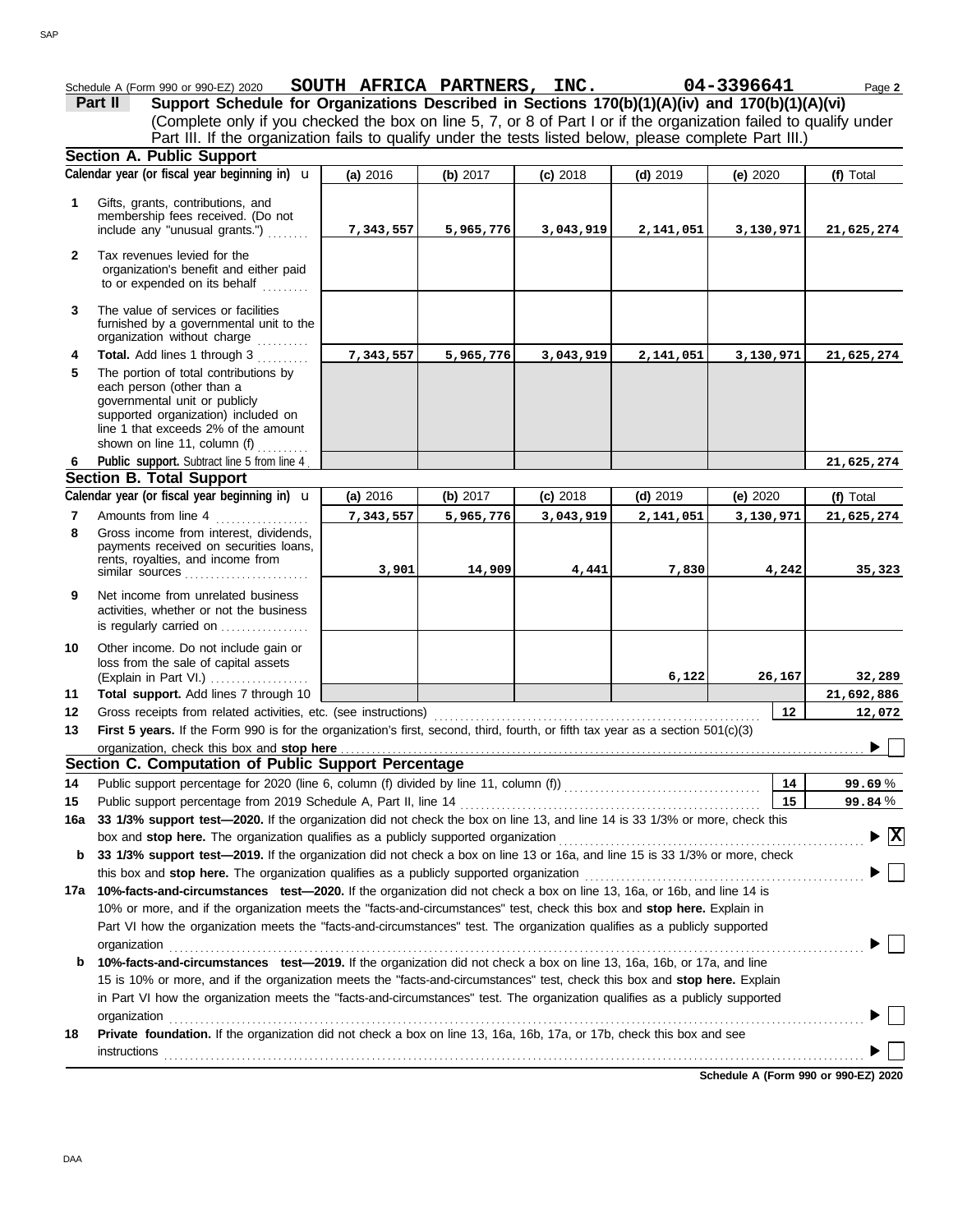# **Schedule A (Form 990 or 990-EZ) 2020 SOUTH AFRICA PARTNERS, INC.**<br>**Part III** Support Schedule for Organizations Described in Section 509(a)(2) Schedule A (Form 990 or 990-EZ) 2020 **SOUTH AFRICA PARTNERS, INC.** 04-3396641 Page 3

(Complete only if you checked the box on line 10 of Part I or if the organization failed to qualify under Part II. If the organization fails to qualify under the tests listed below, please complete Part II.)

|     | <b>Section A. Public Support</b>                                                                                                                                                  |          |          |            |            |            |    |           |
|-----|-----------------------------------------------------------------------------------------------------------------------------------------------------------------------------------|----------|----------|------------|------------|------------|----|-----------|
|     | Calendar year (or fiscal year beginning in) $\mathbf u$                                                                                                                           | (a) 2016 | (b) 2017 | $(c)$ 2018 | $(d)$ 2019 | (e) $2020$ |    | (f) Total |
| 1   | Gifts, grants, contributions, and membership fees<br>received. (Do not include any "unusual grants.")                                                                             |          |          |            |            |            |    |           |
| 2   | Gross receipts from admissions, merchandise<br>sold or services performed, or facilities<br>furnished in any activity that is related to the<br>organization's fax-exempt purpose |          |          |            |            |            |    |           |
| 3   | Gross receipts from activities that are not an<br>unrelated trade or business under section 513                                                                                   |          |          |            |            |            |    |           |
| 4   | Tax revenues levied for the<br>organization's benefit and either paid<br>to or expended on its behalf<br>.                                                                        |          |          |            |            |            |    |           |
| 5   | The value of services or facilities<br>furnished by a governmental unit to the<br>organization without charge                                                                     |          |          |            |            |            |    |           |
| 6   | Total. Add lines 1 through 5<br>in albuman                                                                                                                                        |          |          |            |            |            |    |           |
|     | <b>7a</b> Amounts included on lines 1, 2, and 3<br>received from disqualified persons                                                                                             |          |          |            |            |            |    |           |
| b   | Amounts included on lines 2 and 3<br>received from other than disqualified<br>persons that exceed the greater of \$5,000<br>or 1% of the amount on line 13 for the year           |          |          |            |            |            |    |           |
| C   | Add lines 7a and 7b                                                                                                                                                               |          |          |            |            |            |    |           |
| 8   | Public support. (Subtract line 7c from<br>line 6.) $\frac{1}{2}$                                                                                                                  |          |          |            |            |            |    |           |
|     | <b>Section B. Total Support</b>                                                                                                                                                   |          |          |            |            |            |    |           |
|     | Calendar year (or fiscal year beginning in) $\mathbf u$                                                                                                                           | (a) 2016 | (b) 2017 | $(c)$ 2018 | $(d)$ 2019 | (e) $2020$ |    | (f) Total |
| 9   | Amounts from line 6                                                                                                                                                               |          |          |            |            |            |    |           |
| 10a | Gross income from interest, dividends,<br>payments received on securities loans, rents,<br>royalties, and income from similar sources                                             |          |          |            |            |            |    |           |
| b   | Unrelated business taxable income (less<br>section 511 taxes) from businesses<br>acquired after June 30, 1975                                                                     |          |          |            |            |            |    |           |
|     | c Add lines 10a and 10b $\ldots$                                                                                                                                                  |          |          |            |            |            |    |           |
| 11  | Net income from unrelated business<br>activities not included in line 10b, whether<br>or not the business is regularly carried on                                                 |          |          |            |            |            |    |           |
| 12  | Other income. Do not include gain or<br>loss from the sale of capital assets<br>(Explain in Part VI.)                                                                             |          |          |            |            |            |    |           |
| 13  | Total support. (Add lines 9, 10c, 11,<br>and 12.)                                                                                                                                 |          |          |            |            |            |    |           |
| 14  | First 5 years. If the Form 990 is for the organization's first, second, third, fourth, or fifth tax year as a section 501(c)(3)<br>organization, check this box and stop here     |          |          |            |            |            |    |           |
|     | Section C. Computation of Public Support Percentage                                                                                                                               |          |          |            |            |            |    |           |
| 15  |                                                                                                                                                                                   |          |          |            |            |            | 15 | %         |
| 16  |                                                                                                                                                                                   |          |          |            |            |            | 16 | %         |
|     | Section D. Computation of Investment Income Percentage                                                                                                                            |          |          |            |            |            |    |           |
| 17  |                                                                                                                                                                                   |          |          |            |            |            | 17 | %         |
|     | 18 Investment income percentage from 2019 Schedule A, Part III, line 17                                                                                                           |          |          |            |            |            | 18 | %         |
|     | 19a 33 1/3% support tests-2020. If the organization did not check the box on line 14, and line 15 is more than 33 1/3%, and line                                                  |          |          |            |            |            |    |           |
|     | 17 is not more than 33 1/3%, check this box and stop here. The organization qualifies as a publicly supported organization.                                                       |          |          |            |            |            |    |           |
| b   | 33 1/3% support tests—2019. If the organization did not check a box on line 14 or line 19a, and line 16 is more than 33 1/3%, and                                                 |          |          |            |            |            |    |           |
|     | line 18 is not more than 33 1/3%, check this box and stop here. The organization qualifies as a publicly supported organization                                                   |          |          |            |            |            |    |           |
| 20  |                                                                                                                                                                                   |          |          |            |            |            |    |           |

**Schedule A (Form 990 or 990-EZ) 2020**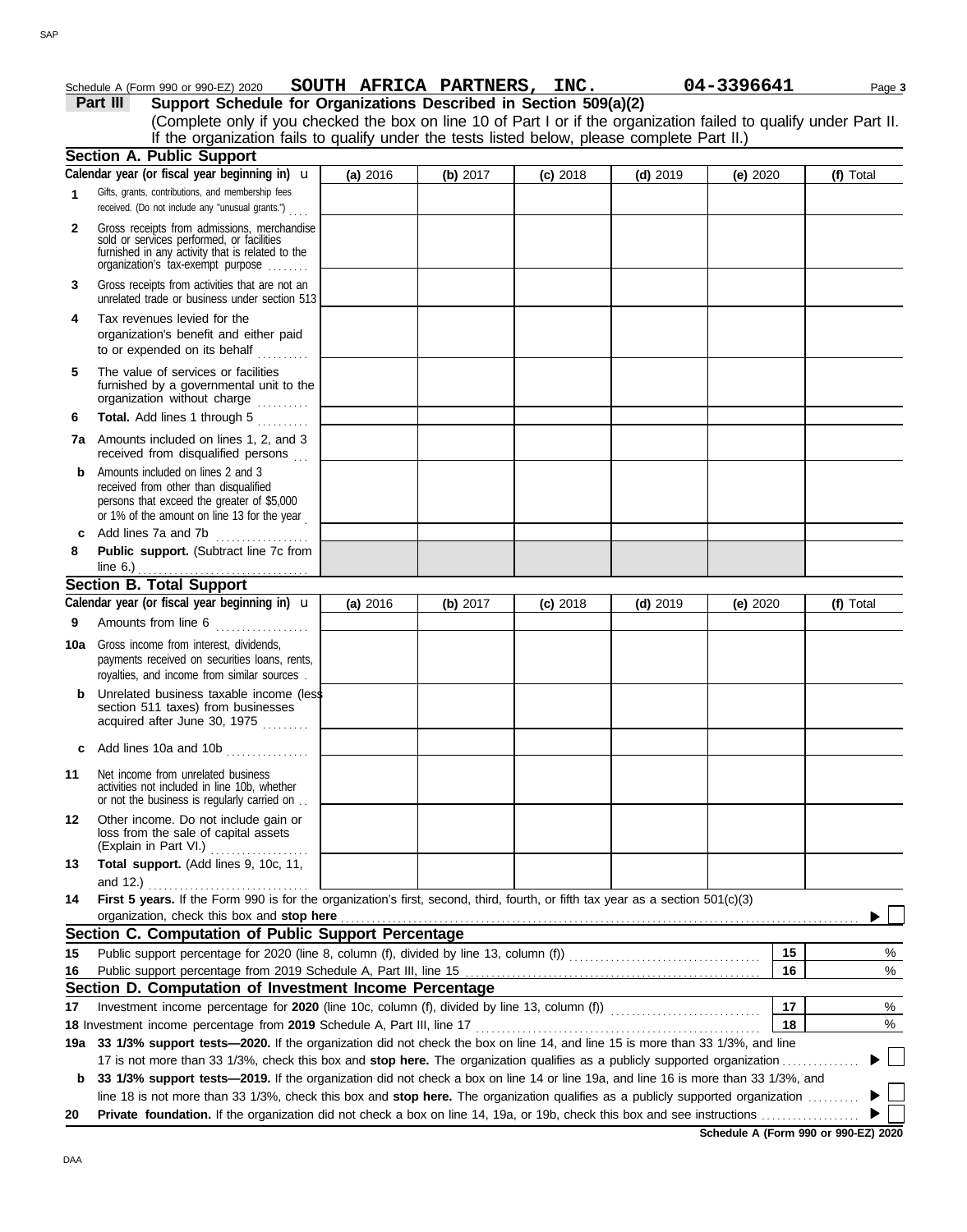| Schedule A (Form 990 or 990-EZ) 2020 | <b>SOUTH</b> | <b>AFRICA</b> | <b>PARTNERS</b> | <b>INC.</b> | $-3396641$<br>$04 -$ | Page 4 |
|--------------------------------------|--------------|---------------|-----------------|-------------|----------------------|--------|
|                                      |              |               |                 |             |                      |        |

**Part IV** Supporting Organizations Sections A, D, and E. If you checked box 12d, Part I, complete Sections A and D, and complete Part V.) **Section A. All Supporting Organizations** (Complete only if you checked a box in line 12 on Part I. If you checked box 12a, Part I, complete Sections A and B. If you checked box 12b, Part I, complete Sections A and C. If you checked box 12c, Part I, complete Are all of the organization's supported organizations listed by name in the organization's governing documents? *If "No," describe in Part VI how the supported organizations are designated. If designated by class or purpose, describe the designation. If historic and continuing relationship, explain.* Did the organization have any supported organization that does not have an IRS determination of status under section 509(a)(1) or (2)? *If "Yes," explain in Part VI how the organization determined that the supported organization was described in section 509(a)(1) or (2).* **1 2 3a** Did the organization have a supported organization described in section 501(c)(4), (5), or (6)? *If "Yes," answer* **b** Did the organization confirm that each supported organization qualified under section 501(c)(4), (5), or (6) and **c** Did the organization ensure that all support to such organizations was used exclusively for section 170(c)(2)(B) **4a b** Did the organization have ultimate control and discretion in deciding whether to make grants to the foreign **c** Did the organization support any foreign supported organization that does not have an IRS determination **5a** Did the organization add, substitute, or remove any supported organizations during the tax year? *If "Yes,"* **b** Type I or Type II only. Was any added or substituted supported organization part of a class already **c Substitutions only.** Was the substitution the result of an event beyond the organization's control? **6 7 8 9a** Was the organization controlled directly or indirectly at any time during the tax year by one or more **b** Did one or more disqualified persons (as defined in line 9a) hold a controlling interest in any entity in which **c 10a** *lines 3b and 3c below.* satisfied the public support tests under section 509(a)(2)? *If "Yes," describe in Part VI when and how the organization made the determination.* purposes? *If "Yes," explain in Part VI what controls the organization put in place to ensure such use.* Was any supported organization not organized in the United States ("foreign supported organization")? *If "Yes," and if you checked 12a or 12b in Part I, answer (b) and (c) below.* supported organization? *If "Yes," describe in Part VI how the organization had such control and discretion despite being controlled or supervised by or in connection with its supported organizations.* under sections 501(c)(3) and 509(a)(1) or (2)? *If "Yes," explain in Part VI what controls the organization used to ensure that all support to the foreign supported organization was used exclusively for section 170(c)(2)(B) purposes. answer lines 5b and 5c below (if applicable). Also, provide detail in Part VI, including (i) the names and EIN numbers of the supported organizations added, substituted, or removed; (ii) the reasons for each such action; (iii) the authority under the organization's organizing document authorizing such action; and (iv) how the action was accomplished (such as by amendment to the organizing document).* designated in the organization's organizing document? Did the organization provide support (whether in the form of grants or the provision of services or facilities) to anyone other than (i) its supported organizations, (ii) individuals that are part of the charitable class benefited by one or more of its supported organizations, or (iii) other supporting organizations that also support or benefit one or more of the filing organization's supported organizations? *If "Yes," provide detail in Part VI.* Did the organization provide a grant, loan, compensation, or other similar payment to a substantial contributor (as defined in section 4958(c)(3)(C)), a family member of a substantial contributor, or a 35% controlled entity with regard to a substantial contributor? *If "Yes," complete Part I of Schedule L (Form 990 or 990-EZ).* Did the organization make a loan to a disqualified person (as defined in section 4958) not described in line 7? *If "Yes," complete Part I of Schedule L (Form 990 or 990-EZ).* disqualified persons, as defined in section 4946 (other than foundation managers and organizations described in section 509(a)(1) or (2))? *If "Yes," provide detail in Part VI.* the supporting organization had an interest? *If "Yes," provide detail in Part VI.* Did a disqualified person (as defined in line 9a) have an ownership interest in, or derive any personal benefit from, assets in which the supporting organization also had an interest? *If "Yes," provide detail in Part VI.* Was the organization subject to the excess business holdings rules of section 4943 because of section 4943(f) (regarding certain Type II supporting organizations, and all Type III non-functionally integrated supporting organizations)? *If "Yes," answer line 10b below.* **Yes No 1 2 3a 3b 3c 4a 4b 4c 5a 5b 5c 6 7 8 9a 9b 9c 10a**

**b** Did the organization have any excess business holdings in the tax year? *(Use Schedule C, Form 4720, to determine whether the organization had excess business holdings.)*

**Schedule A (Form 990 or 990-EZ) 2020 10b**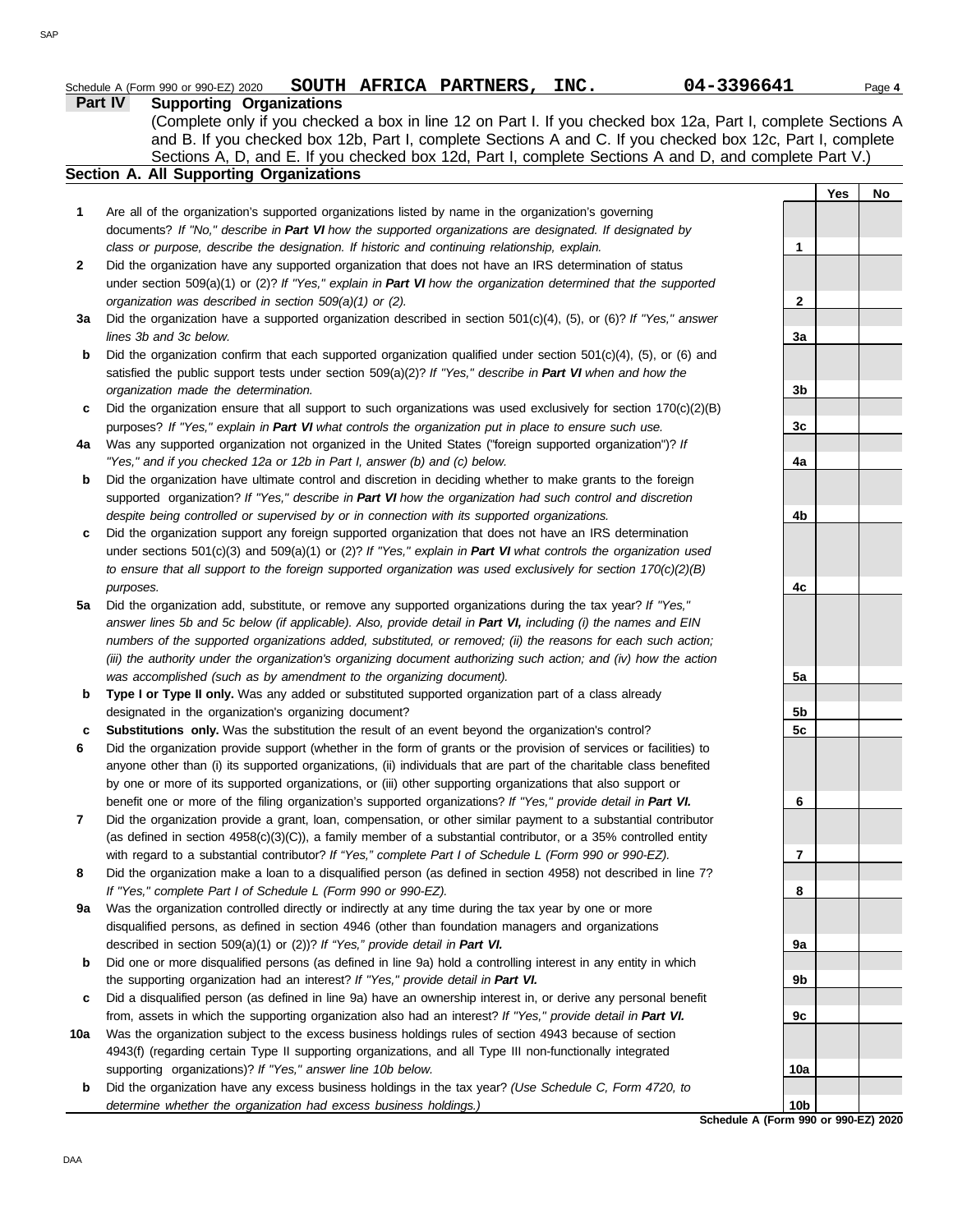|                | Schedule A (Form 990 or 990-EZ) 2020 |                                             | SOUTH AFRICA PARTNERS, | INC. | 04-3396641 | Page 5 |
|----------------|--------------------------------------|---------------------------------------------|------------------------|------|------------|--------|
| <b>Part IV</b> |                                      | <b>Supporting Organizations (continued)</b> |                        |      |            |        |

|    |                                                                                                                      |                 | Yes | No |
|----|----------------------------------------------------------------------------------------------------------------------|-----------------|-----|----|
| 11 | Has the organization accepted a gift or contribution from any of the following persons?                              |                 |     |    |
|    | a A person who directly or indirectly controls, either alone or together with persons described in lines 11b and     |                 |     |    |
|    | 11c below, the governing body of a supported organization?                                                           | 11a             |     |    |
|    | <b>b</b> A family member of a person described in line 11a above?                                                    | 11 <sub>b</sub> |     |    |
|    | c A 35% controlled entity of a person described in line 11a or 11b above? If "Yes" to line 11a, 11b, or 11c, provide |                 |     |    |
|    | detail in Part VI.                                                                                                   | 11c             |     |    |

# **Section B. Type I Supporting Organizations**

|                                             |                                                                                                                                |   | Yes | No |  |
|---------------------------------------------|--------------------------------------------------------------------------------------------------------------------------------|---|-----|----|--|
|                                             | Did the governing body, members of the governing body, officers acting in their official capacity, or membership of one or     |   |     |    |  |
|                                             | more supported organizations have the power to regularly appoint or elect at least a majority of the organization's officers,  |   |     |    |  |
|                                             | directors, or trustees at all times during the tax year? If "No," describe in Part VI how the supported organization(s)        |   |     |    |  |
|                                             | effectively operated, supervised, or controlled the organization's activities. If the organization had more than one supported |   |     |    |  |
|                                             | organization, describe how the powers to appoint and/or remove officers, directors, or trustees were allocated among the       |   |     |    |  |
|                                             | supported organizations and what conditions or restrictions, if any, applied to such powers during the tax year.               |   |     |    |  |
|                                             | Did the organization operate for the benefit of any supported organization other than the supported                            |   |     |    |  |
|                                             | organization(s) that operated, supervised, or controlled the supporting organization? If "Yes," explain in Part                |   |     |    |  |
|                                             | VI how providing such benefit carried out the purposes of the supported organization(s) that operated,                         |   |     |    |  |
|                                             | supervised, or controlled the supporting organization.                                                                         | າ |     |    |  |
| Section C. Type II Supporting Organizations |                                                                                                                                |   |     |    |  |

| Were a majority of the organization's directors or trustees during the tax year also a majority of the directors |  |  |
|------------------------------------------------------------------------------------------------------------------|--|--|
| or trustees of each of the organization's supported organization(s)? If "No," describe in Part VI how control    |  |  |
| or management of the supporting organization was vested in the same persons that controlled or managed           |  |  |
| the supported organization(s).                                                                                   |  |  |

# **Section D. All Type III Supporting Organizations**

|                |                                                                                                                        |   | Yes | No |
|----------------|------------------------------------------------------------------------------------------------------------------------|---|-----|----|
| 1              | Did the organization provide to each of its supported organizations, by the last day of the fifth month of the         |   |     |    |
|                | organization's tax year, (i) a written notice describing the type and amount of support provided during the prior tax  |   |     |    |
|                | year, (ii) a copy of the Form 990 that was most recently filed as of the date of notification, and (iii) copies of the |   |     |    |
|                | organization's governing documents in effect on the date of notification, to the extent not previously provided?       |   |     |    |
| $\overline{2}$ | Were any of the organization's officers, directors, or trustees either (i) appointed or elected by the supported       |   |     |    |
|                | organization(s) or (ii) serving on the governing body of a supported organization? If "No," explain in Part VI how     |   |     |    |
|                | the organization maintained a close and continuous working relationship with the supported organization(s).            | 2 |     |    |
| $\mathbf{3}$   | By reason of the relationship described in line 2, above, did the organization's supported organizations have          |   |     |    |
|                | a significant voice in the organization's investment policies and in directing the use of the organization's           |   |     |    |
|                | income or assets at all times during the tax year? If "Yes," describe in Part VI the role the organization's           |   |     |    |
|                | supported organizations played in this regard.                                                                         |   |     |    |

# **Section E. Type III Functionally-Integrated Supporting Organizations**

- **1** *Check the box next to the method that the organization used to satisfy the Integral Part Test during the year (see instructions).*
	- The organization satisfied the Activities Test. *Complete line 2 below.* **a**
	- The organization is the parent of each of its supported organizations. *Complete line 3 below.* **b**
	- The organization supported a governmental entity. *Describe in Part VI how you supported a governmental entity (see instructions).* **c**
- **2** Activities Test. *Answer lines 2a and 2b below.*
- **a** Did substantially all of the organization's activities during the tax year directly further the exempt purposes of the supported organization(s) to which the organization was responsive? *If "Yes," then in Part VI identify those supported organizations and explain how these activities directly furthered their exempt purposes, how the organization was responsive to those supported organizations, and how the organization determined that these activities constituted substantially all of its activities.*
- **b** Did the activities described in line 2a, above, constitute activities that, but for the organization's involvement, one or more of the organization's supported organization(s) would have been engaged in? If "Yes," explain in *Part VI the reasons for the organization's position that its supported organization(s) would have engaged in these activities but for the organization's involvement.*
- **3** Parent of Supported Organizations. *Answer lines 3a and 3b below.*
- **a** Did the organization have the power to regularly appoint or elect a majority of the officers, directors, or trustees of each of the supported organizations? *If "Yes" or "No," provide details in Part VI.*
- **b** Did the organization exercise a substantial degree of direction over the policies, programs, and activities of each of its supported organizations? *If "Yes," describe in Part VI the role played by the organization in this regard.*

DAA **Schedule A (Form 990 or 990-EZ) 2020 3b**

**2a**

**2b**

**3a**

**Yes No**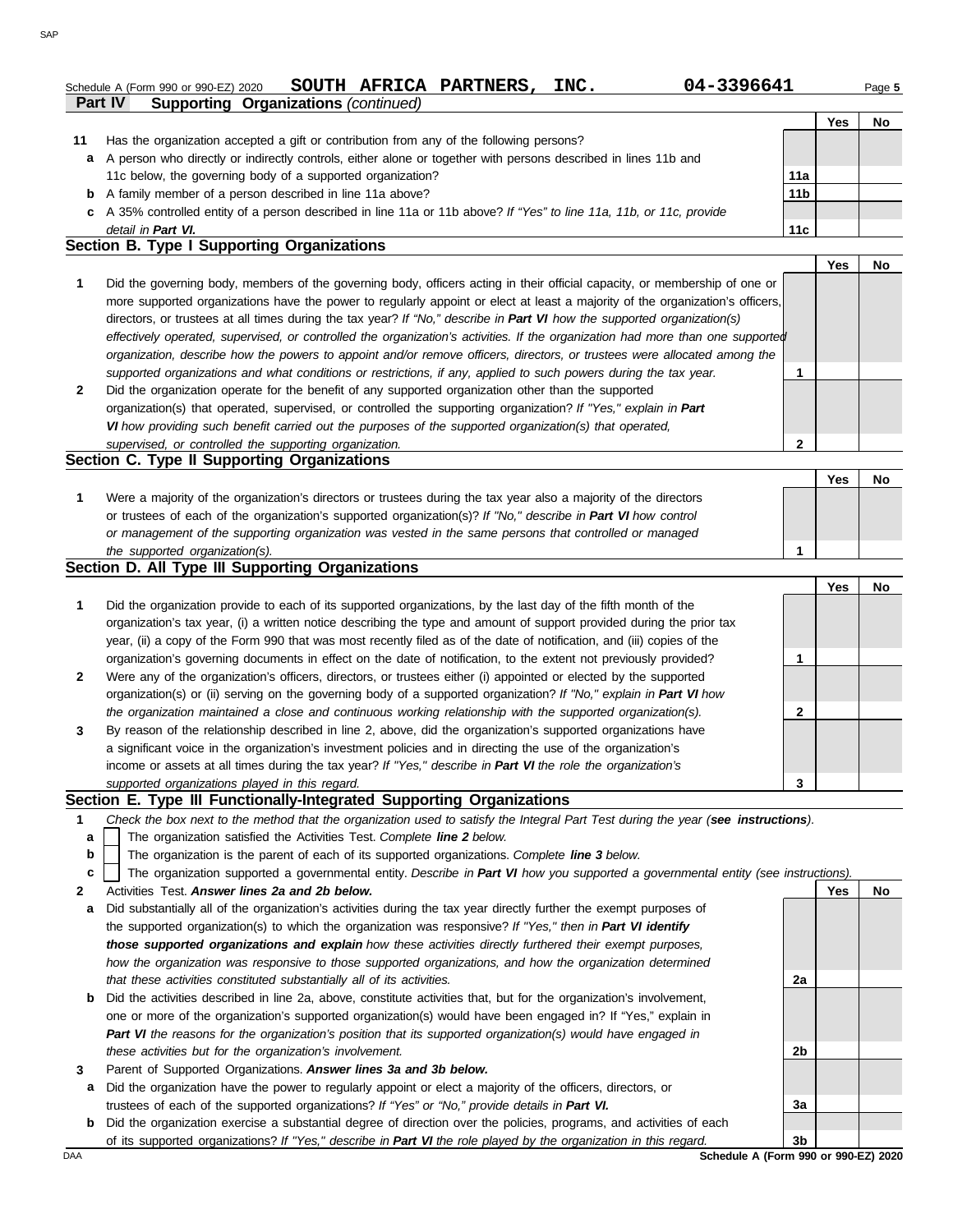# Schedule A (Form 990 or 990-EZ) 2020 **SOUTH AFRICA PARTNERS, INC.** 04-3396641 Page 6

**Part V Type III Non-Functionally Integrated 509(a)(3) Supporting Organizations 1** Check here if the organization satisfied the Integral Part Test as a qualifying trust on Nov. 20, 1970 (*explain in Part VI*). **See instructions.** All other Type III non-functionally integrated supporting organizations must complete Sections A through E.

|                | a addition in outlet type in her randictionally integrated capporang organizations made complete occupito it unoug<br>Section A - Adjusted Net Income |                         | (A) Prior Year | (B) Current Year<br>(optional) |
|----------------|-------------------------------------------------------------------------------------------------------------------------------------------------------|-------------------------|----------------|--------------------------------|
| 1.             | Net short-term capital gain                                                                                                                           | 1                       |                |                                |
| 2              | Recoveries of prior-year distributions                                                                                                                | $\mathbf{2}$            |                |                                |
| 3              | Other gross income (see instructions)                                                                                                                 | 3                       |                |                                |
| 4              | Add lines 1 through 3.                                                                                                                                | 4                       |                |                                |
| 5              | Depreciation and depletion                                                                                                                            | 5                       |                |                                |
| 6              | Portion of operating expenses paid or incurred for production or collection of                                                                        |                         |                |                                |
|                | gross income or for management, conservation, or maintenance of property                                                                              |                         |                |                                |
|                | held for production of income (see instructions)                                                                                                      | 6                       |                |                                |
| $\mathbf{7}$   | Other expenses (see instructions)                                                                                                                     | $\overline{7}$          |                |                                |
| 8              | Adjusted Net Income (subtract lines 5, 6, and 7 from line 4)                                                                                          | 8                       |                |                                |
|                | Section B - Minimum Asset Amount                                                                                                                      |                         | (A) Prior Year | (B) Current Year<br>(optional) |
| 1              | Aggregate fair market value of all non-exempt-use assets (see                                                                                         |                         |                |                                |
|                | instructions for short tax year or assets held for part of year):                                                                                     |                         |                |                                |
|                | a Average monthly value of securities                                                                                                                 | 1a                      |                |                                |
|                | <b>b</b> Average monthly cash balances                                                                                                                | 1 <sub>b</sub>          |                |                                |
|                | c Fair market value of other non-exempt-use assets                                                                                                    | 1 <sub>c</sub>          |                |                                |
|                | d Total (add lines 1a, 1b, and 1c)                                                                                                                    | 1d                      |                |                                |
|                | e Discount claimed for blockage or other factors<br>(explain in detail in Part VI):                                                                   |                         |                |                                |
| $\mathbf{2}$   | Acquisition indebtedness applicable to non-exempt-use assets                                                                                          | $\mathbf 2$             |                |                                |
| 3              | Subtract line 2 from line 1d.                                                                                                                         | 3                       |                |                                |
| 4              | Cash deemed held for exempt use. Enter 0.015 of line 3 (for greater amount,                                                                           |                         |                |                                |
|                | see instructions).                                                                                                                                    | 4                       |                |                                |
| 5              | Net value of non-exempt-use assets (subtract line 4 from line 3)                                                                                      | 5                       |                |                                |
| 6.             | Multiply line 5 by 0.035.                                                                                                                             | 6                       |                |                                |
| 7              | Recoveries of prior-year distributions                                                                                                                | $\overline{7}$          |                |                                |
| 8              | Minimum Asset Amount (add line 7 to line 6)                                                                                                           | 8                       |                |                                |
|                | Section C - Distributable Amount                                                                                                                      |                         |                | <b>Current Year</b>            |
| 1.             | Adjusted net income for prior year (from Section A, line 8, column A)                                                                                 | $\mathbf{1}$            |                |                                |
| $\mathbf{2}$   | Enter 0.85 of line 1.                                                                                                                                 | $\mathbf{2}$            |                |                                |
| 3              | Minimum asset amount for prior year (from Section B, line 8, column A)                                                                                | 3                       |                |                                |
| 4              | Enter greater of line 2 or line 3.                                                                                                                    | $\overline{\mathbf{4}}$ |                |                                |
| 5.             | Income tax imposed in prior year                                                                                                                      | 5                       |                |                                |
| 6              | <b>Distributable Amount.</b> Subtract line 5 from line 4, unless subject to                                                                           |                         |                |                                |
|                | emergency temporary reduction (see instructions).                                                                                                     | 6                       |                |                                |
| $\overline{7}$ | Check here if the current year is the organization's first as a non-functionally integrated Type III supporting organization                          |                         |                |                                |
|                | (see instructions).                                                                                                                                   |                         |                |                                |

**Schedule A (Form 990 or 990-EZ) 2020**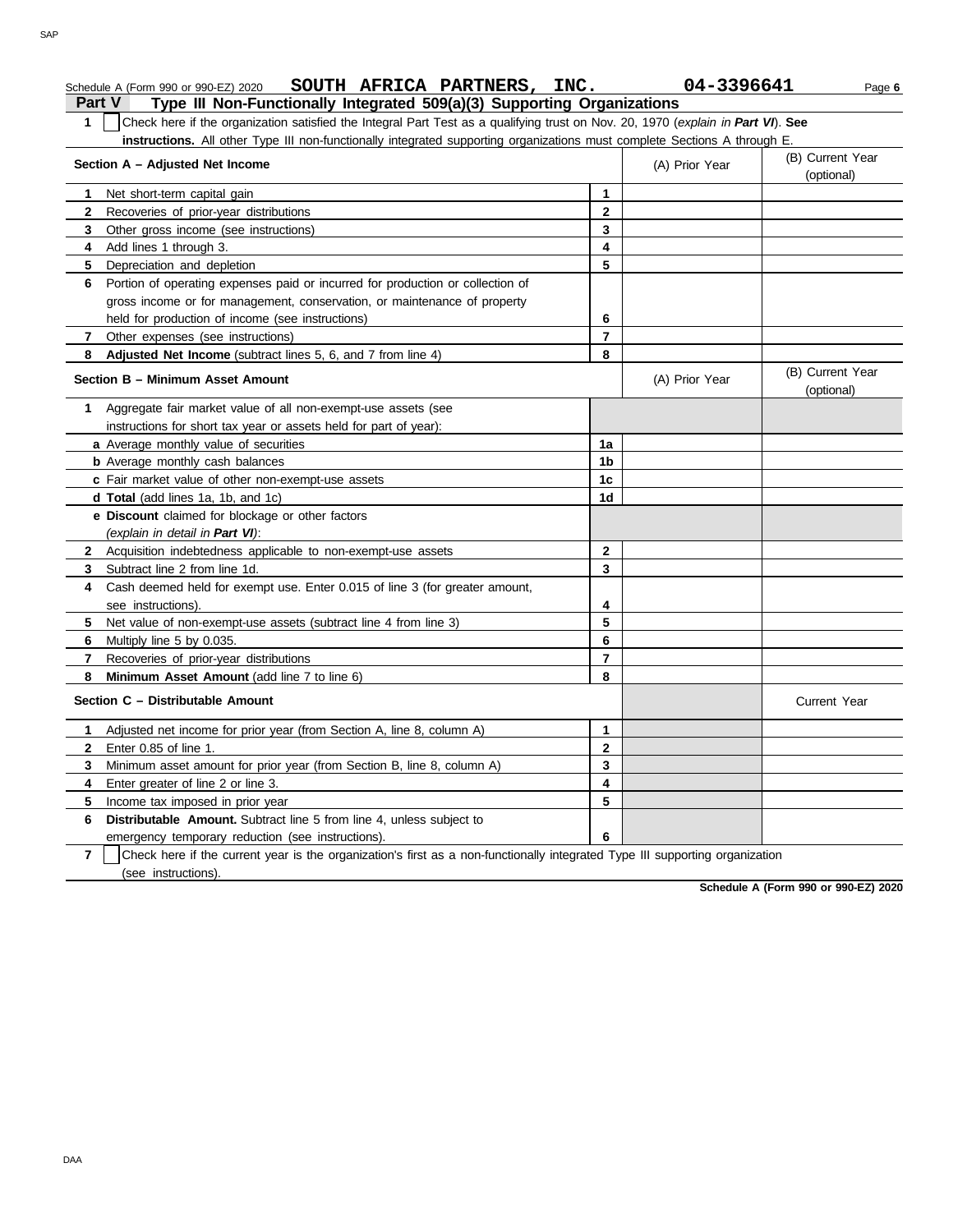#### Schedule A (Form 990 or 990-EZ) 2020 **SOUTH AF'RICA PARTNERS, INC。 O4-339664**T Page 7 **SOUTH AFRICA PARTNERS, INC. 04-3396641**

# **Part V Type III Non-Functionally Integrated 509(a)(3) Supporting Organizations** *(continued)*

| Section D - Distributions |                                                                                                                             | <b>Current Year</b>                |                                              |                                                  |  |  |  |
|---------------------------|-----------------------------------------------------------------------------------------------------------------------------|------------------------------------|----------------------------------------------|--------------------------------------------------|--|--|--|
| 1                         | Amounts paid to supported organizations to accomplish exempt purposes                                                       |                                    |                                              |                                                  |  |  |  |
| 2                         | Amounts paid to perform activity that directly furthers exempt purposes of supported                                        |                                    |                                              |                                                  |  |  |  |
|                           | organizations, in excess of income from activity                                                                            |                                    |                                              |                                                  |  |  |  |
| 3                         | Administrative expenses paid to accomplish exempt purposes of supported organizations                                       |                                    |                                              |                                                  |  |  |  |
| 4                         | Amounts paid to acquire exempt-use assets                                                                                   |                                    |                                              |                                                  |  |  |  |
| 5                         | Qualified set-aside amounts (prior IRS approval required— <i>provide details in Part VI</i> )                               |                                    |                                              |                                                  |  |  |  |
| 6                         | Other distributions (describe in Part VI). See instructions.                                                                |                                    |                                              |                                                  |  |  |  |
| 7                         | Total annual distributions. Add lines 1 through 6.                                                                          |                                    |                                              |                                                  |  |  |  |
| 8                         | Distributions to attentive supported organizations to which the organization is responsive                                  |                                    |                                              |                                                  |  |  |  |
|                           | (provide details in Part VI). See instructions.                                                                             |                                    |                                              |                                                  |  |  |  |
| 9                         | Distributable amount for 2020 from Section C, line 6                                                                        |                                    |                                              |                                                  |  |  |  |
| 10                        | Line 8 amount divided by line 9 amount                                                                                      |                                    |                                              |                                                  |  |  |  |
|                           | <b>Section E – Distribution Allocations (see instructions)</b>                                                              | (i)<br><b>Excess Distributions</b> | (i)<br><b>Underdistributions</b><br>Pre-2020 | (iii)<br><b>Distributable</b><br>Amount for 2020 |  |  |  |
| 1.                        | Distributable amount for 2020 from Section C, line 6                                                                        |                                    |                                              |                                                  |  |  |  |
| 2                         | Underdistributions, if any, for years prior to 2020<br>(reasonable cause required-explain in Part VI). See<br>instructions. |                                    |                                              |                                                  |  |  |  |
| 3                         | Excess distributions carryover, if any, to 2020                                                                             |                                    |                                              |                                                  |  |  |  |
|                           |                                                                                                                             |                                    |                                              |                                                  |  |  |  |
|                           |                                                                                                                             |                                    |                                              |                                                  |  |  |  |
|                           | <b>c</b> From 2017                                                                                                          |                                    |                                              |                                                  |  |  |  |
|                           |                                                                                                                             |                                    |                                              |                                                  |  |  |  |
|                           |                                                                                                                             |                                    |                                              |                                                  |  |  |  |
|                           | f Total of lines 3a through 3e                                                                                              |                                    |                                              |                                                  |  |  |  |
|                           | g Applied to underdistributions of prior years                                                                              |                                    |                                              |                                                  |  |  |  |
|                           | h Applied to 2020 distributable amount                                                                                      |                                    |                                              |                                                  |  |  |  |
|                           | i Carryover from 2015 not applied (see instructions)                                                                        |                                    |                                              |                                                  |  |  |  |
|                           | Remainder. Subtract lines 3g, 3h, and 3i from line 3f.                                                                      |                                    |                                              |                                                  |  |  |  |
| 4                         | Distributions for 2020 from                                                                                                 |                                    |                                              |                                                  |  |  |  |
|                           | Section D, line 7:<br>\$                                                                                                    |                                    |                                              |                                                  |  |  |  |
|                           | a Applied to underdistributions of prior years                                                                              |                                    |                                              |                                                  |  |  |  |
|                           | <b>b</b> Applied to 2020 distributable amount                                                                               |                                    |                                              |                                                  |  |  |  |
|                           | c Remainder. Subtract lines 4a and 4b from line 4.                                                                          |                                    |                                              |                                                  |  |  |  |
|                           | Remaining underdistributions for years prior to 2020, if                                                                    |                                    |                                              |                                                  |  |  |  |
|                           | any. Subtract lines 3g and 4a from line 2. For result                                                                       |                                    |                                              |                                                  |  |  |  |
|                           | greater than zero, explain in Part VI. See instructions.                                                                    |                                    |                                              |                                                  |  |  |  |
| 6                         | Remaining underdistributions for 2020 Subtract lines 3h                                                                     |                                    |                                              |                                                  |  |  |  |
|                           | and 4b from line 1. For result greater than zero, explain in                                                                |                                    |                                              |                                                  |  |  |  |
|                           | Part VI. See instructions.                                                                                                  |                                    |                                              |                                                  |  |  |  |
| 7                         | Excess distributions carryover to 2021. Add lines 3j                                                                        |                                    |                                              |                                                  |  |  |  |
|                           | and 4c.                                                                                                                     |                                    |                                              |                                                  |  |  |  |
| 8                         | Breakdown of line 7:                                                                                                        |                                    |                                              |                                                  |  |  |  |
|                           |                                                                                                                             |                                    |                                              |                                                  |  |  |  |
|                           |                                                                                                                             |                                    |                                              |                                                  |  |  |  |
|                           |                                                                                                                             |                                    |                                              |                                                  |  |  |  |
|                           | d Excess from 2019.                                                                                                         |                                    |                                              |                                                  |  |  |  |
|                           | e Excess from 2020.                                                                                                         |                                    |                                              |                                                  |  |  |  |

**Schedule A (Form 990 or 990-EZ) 2020**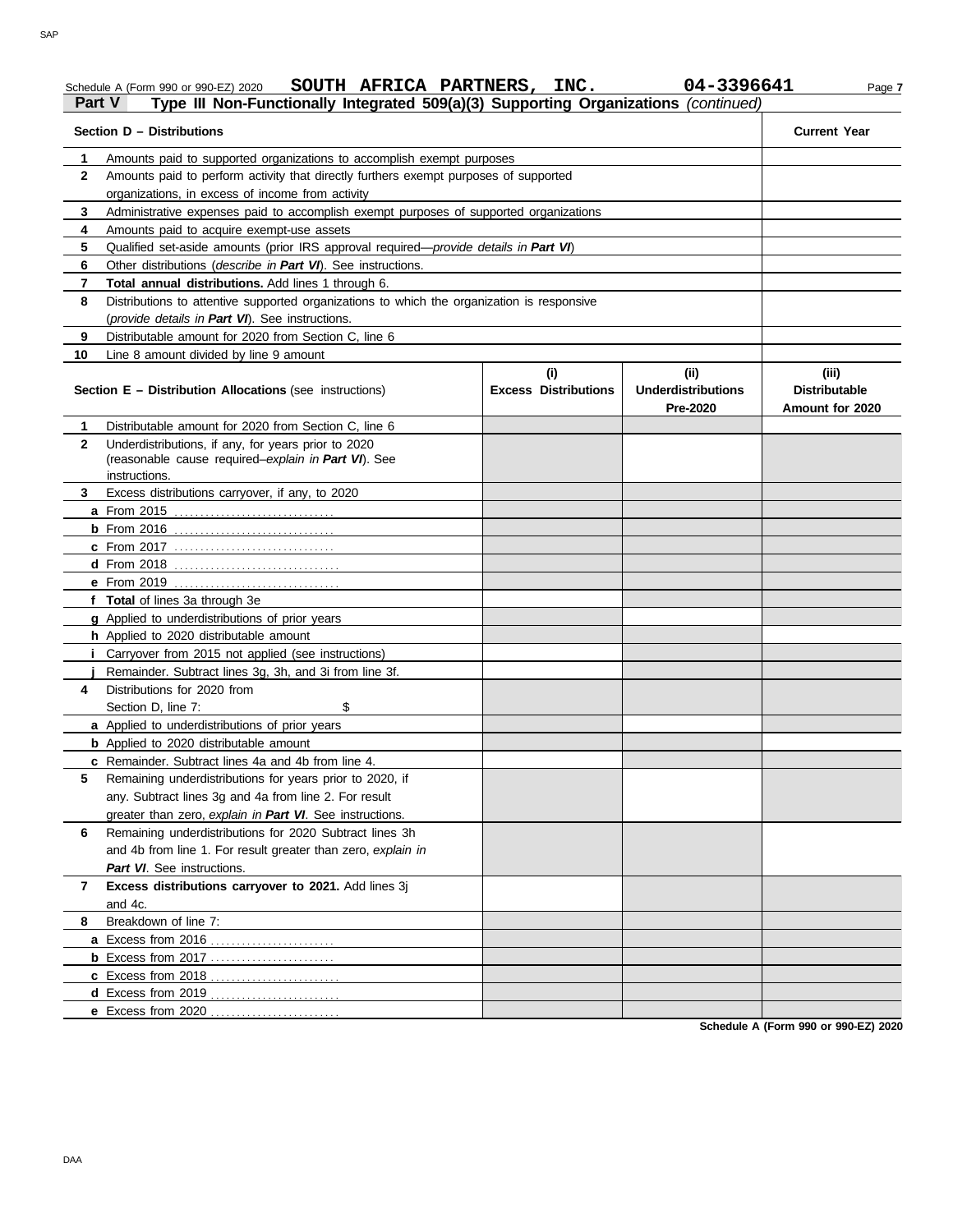| <b>Schedule B</b>  |  |
|--------------------|--|
| (Form 990, 990-EZ, |  |

Department of the Treasury Internal Revenue Service

### Name of the organization

# **Schedule of Contributors**

**or 990-PF)** u **Attach to Form 990, Form 990-EZ, or Form 990-PF.** u **Go to** *www.irs.gov/Form990* **for the latest information.**

**Employer identification number**

OMB No. 1545-0047

**2020**

| <b>SOUTH</b>       | AFRICA PARTNERS,<br>INC.                                                  | 04-3396641 |  |  |  |  |  |  |
|--------------------|---------------------------------------------------------------------------|------------|--|--|--|--|--|--|
|                    | Organization type (check one):                                            |            |  |  |  |  |  |  |
|                    |                                                                           |            |  |  |  |  |  |  |
| Filers of:         | Section:                                                                  |            |  |  |  |  |  |  |
|                    |                                                                           |            |  |  |  |  |  |  |
| Form 990 or 990-EZ | $ \mathbf{X} $ 501(c)(<br>3 ) (enter number) organization                 |            |  |  |  |  |  |  |
|                    |                                                                           |            |  |  |  |  |  |  |
|                    | 4947(a)(1) nonexempt charitable trust not treated as a private foundation |            |  |  |  |  |  |  |
|                    | 527 political organization                                                |            |  |  |  |  |  |  |
|                    |                                                                           |            |  |  |  |  |  |  |
| Form 990-PF        | 501(c)(3) exempt private foundation                                       |            |  |  |  |  |  |  |
|                    |                                                                           |            |  |  |  |  |  |  |
|                    | 4947(a)(1) nonexempt charitable trust treated as a private foundation     |            |  |  |  |  |  |  |
|                    |                                                                           |            |  |  |  |  |  |  |
|                    | $501(c)(3)$ taxable private foundation                                    |            |  |  |  |  |  |  |

Check if your organization is covered by the **General Rule** or a **Special Rule. Note:** Only a section 501(c)(7), (8), or (10) organization can check boxes for both the General Rule and a Special Rule. See instructions.

### **General Rule**

For an organization filing Form 990, 990-EZ, or 990-PF that received, during the year, contributions totaling \$5,000 or more (in money or property) from any one contributor. Complete Parts I and II. See instructions for determining a contributor's total contributions.

### **Special Rules**

For an organization described in section 501(c)(3) filing Form 990 or 990-EZ that met the  $33^{1/3\%}$  support test of the regulations under sections 509(a)(1) and 170(b)(1)(A)(vi), that checked Schedule A (Form 990 or 990-EZ), Part II, line 13, 16a, or 16b, and that received from any one contributor, during the year, total contributions of the greater of **(1)** \$5,000; or **(2)** 2% of the amount on (i) Form 990, Part VIII, line 1h; or (ii) Form 990-EZ, line 1. Complete Parts I and II.

literary, or educational purposes, or for the prevention of cruelty to children or animals. Complete Parts I (entering For an organization described in section 501(c)(7), (8), or (10) filing Form 990 or 990-EZ that received from any one contributor, during the year, total contributions of more than \$1,000 *exclusively* for religious, charitable, scientific, "N/A" in column (b) instead of the contributor name and address), II, and III.

For an organization described in section 501(c)(7), (8), or (10) filing Form 990 or 990-EZ that received from any one contributor, during the year, contributions *exclusively* for religious, charitable, etc., purposes, but no such contributions totaled more than \$1,000. If this box is checked, enter here the total contributions that were received during the year for an *exclusively* religious, charitable, etc., purpose. Don't complete any of the parts unless the **General Rule** applies to this organization because it received *nonexclusively* religious, charitable, etc., contributions totaling \$5,000 or more during the year . . . . . . . . . . . . . . . . . . . . . . . . . . . . . . . . . . . . . . . . . . . . . . . . . . . . . . . . . . . . . . . . . . . . . . . . . . . .  $\blacktriangleright$  \$

990-EZ, or 990-PF), but it **must** answer "No" on Part IV, line 2, of its Form 990; or check the box on line H of its Form 990-EZ or on its Form 990-PF, Part I, line 2, to certify that it doesn't meet the filing requirements of Schedule B (Form 990, 990-EZ, or 990-PF). **Caution:** An organization that isn't covered by the General Rule and/or the Special Rules doesn't file Schedule B (Form 990,

**For Paperwork Reduction Act Notice, see the instructions for Form 990, 990-EZ, or 990-PF.**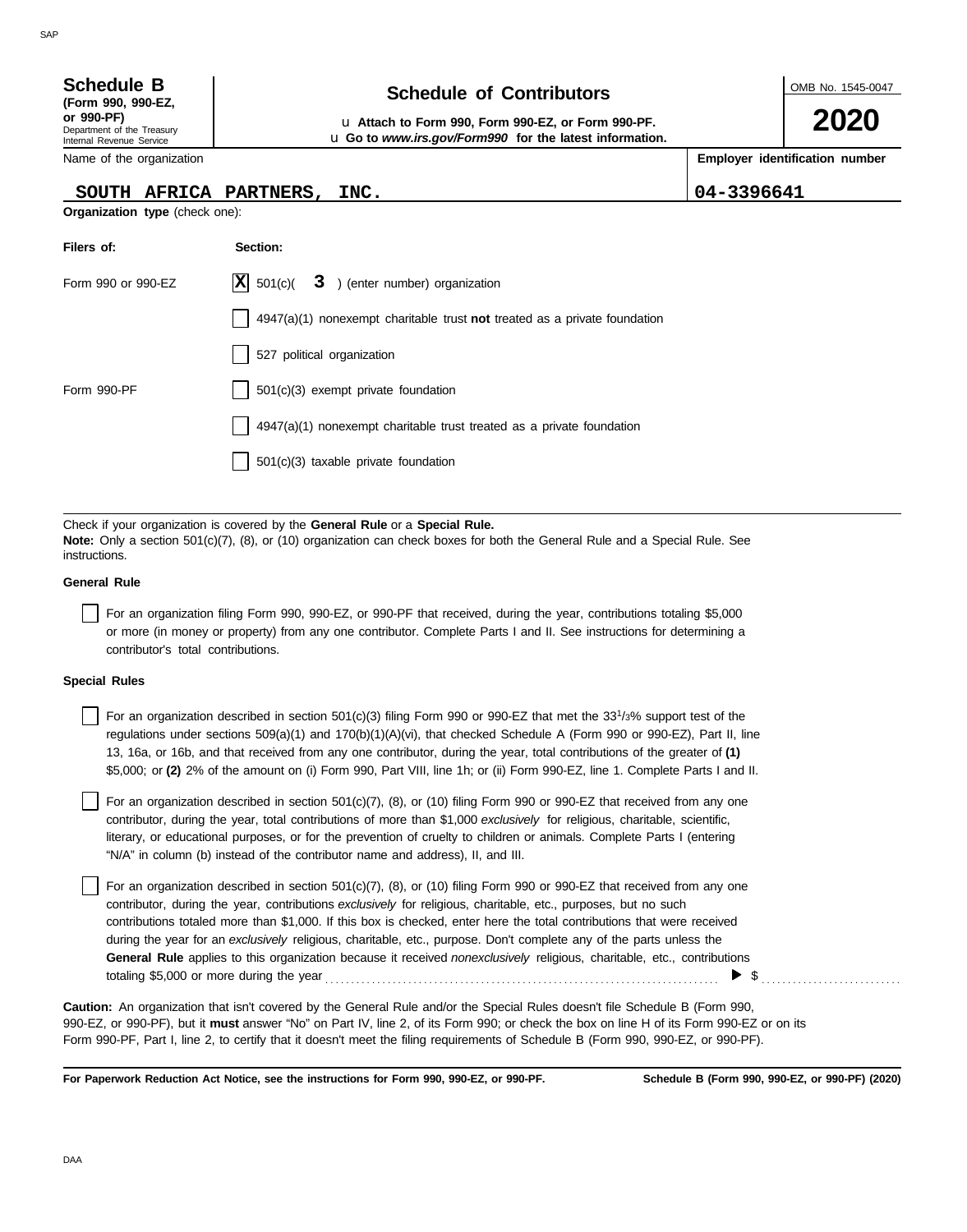|                | Schedule B (Form 990, 990-EZ, or 990-PF) (2020)                                                         |                                   | PAGE 1 OF 1<br>Page 2                                                                        |
|----------------|---------------------------------------------------------------------------------------------------------|-----------------------------------|----------------------------------------------------------------------------------------------|
|                | Name of organization<br>SOUTH AFRICA PARTNERS, INC.                                                     |                                   | Employer identification number<br>04-3396641                                                 |
| Part I         | <b>Contributors</b> (see instructions). Use duplicate copies of Part I if additional space is needed.   |                                   |                                                                                              |
| (a)<br>No.     | (b)<br>Name, address, and ZIP + 4                                                                       | (c)<br><b>Total contributions</b> | (d)<br>Type of contribution                                                                  |
| 1              | FIDELITY CHARITABLE GIFT FOUNDATION<br>P.O. BOX 770001<br>CINCINNATI<br>OH 45277                        | 5,000<br>$\sim$                   | X<br>Person<br>Payroll<br>Noncash<br>(Complete Part II for<br>noncash contributions.)        |
| (a)            | (b)                                                                                                     | (c)                               | (d)                                                                                          |
| No.            | Name, address, and ZIP + 4                                                                              | <b>Total contributions</b>        | Type of contribution                                                                         |
| $2_{1}$        | BENEVITY COMMUNITY IMPACT<br>FUND<br>PO BOX 47<br>CNR CRADOCK AND BIERMAN AVE<br>MA 02557<br>OAK BLUFFS | 16,200<br>$\mathsf{\$}$           | X<br>Person<br>Payroll<br><b>Noncash</b><br>(Complete Part II for<br>noncash contributions.) |
| (a)            | (b)                                                                                                     | (c)                               | (d)                                                                                          |
| No.            | Name, address, and ZIP + 4                                                                              | <b>Total contributions</b>        | Type of contribution                                                                         |
| 3 <sub>1</sub> | <b>ANONYMOUS</b><br>ONE BEACON STREET, 33RD FLOOR<br>MA 02108<br><b>BOSTON</b>                          | 50,000<br>$\mathsf{\$}$           | X<br>Person<br>Payroll<br><b>Noncash</b><br>(Complete Part II for<br>noncash contributions.) |
| (a)            | (b)                                                                                                     | (c)                               | (d)                                                                                          |
| No.            | Name, address, and ZIP + 4                                                                              | <b>Total contributions</b>        | Type of contribution                                                                         |
|                |                                                                                                         | \$                                | Person<br>Payroll<br>Noncash<br>(Complete Part II for<br>noncash contributions.)             |
| (a)            | (b)                                                                                                     | (c)                               | (d)                                                                                          |
| No.            | Name, address, and ZIP + 4                                                                              | <b>Total contributions</b>        | Type of contribution                                                                         |
|                |                                                                                                         | \$                                | Person<br>Payroll<br><b>Noncash</b><br>(Complete Part II for<br>noncash contributions.)      |
| (a)            | (b)                                                                                                     | (c)                               | (d)                                                                                          |
| No.            | Name, address, and ZIP + 4                                                                              | <b>Total contributions</b>        | Type of contribution                                                                         |
|                |                                                                                                         | \$                                | Person<br>Payroll<br><b>Noncash</b><br>(Complete Part II for<br>noncash contributions.)      |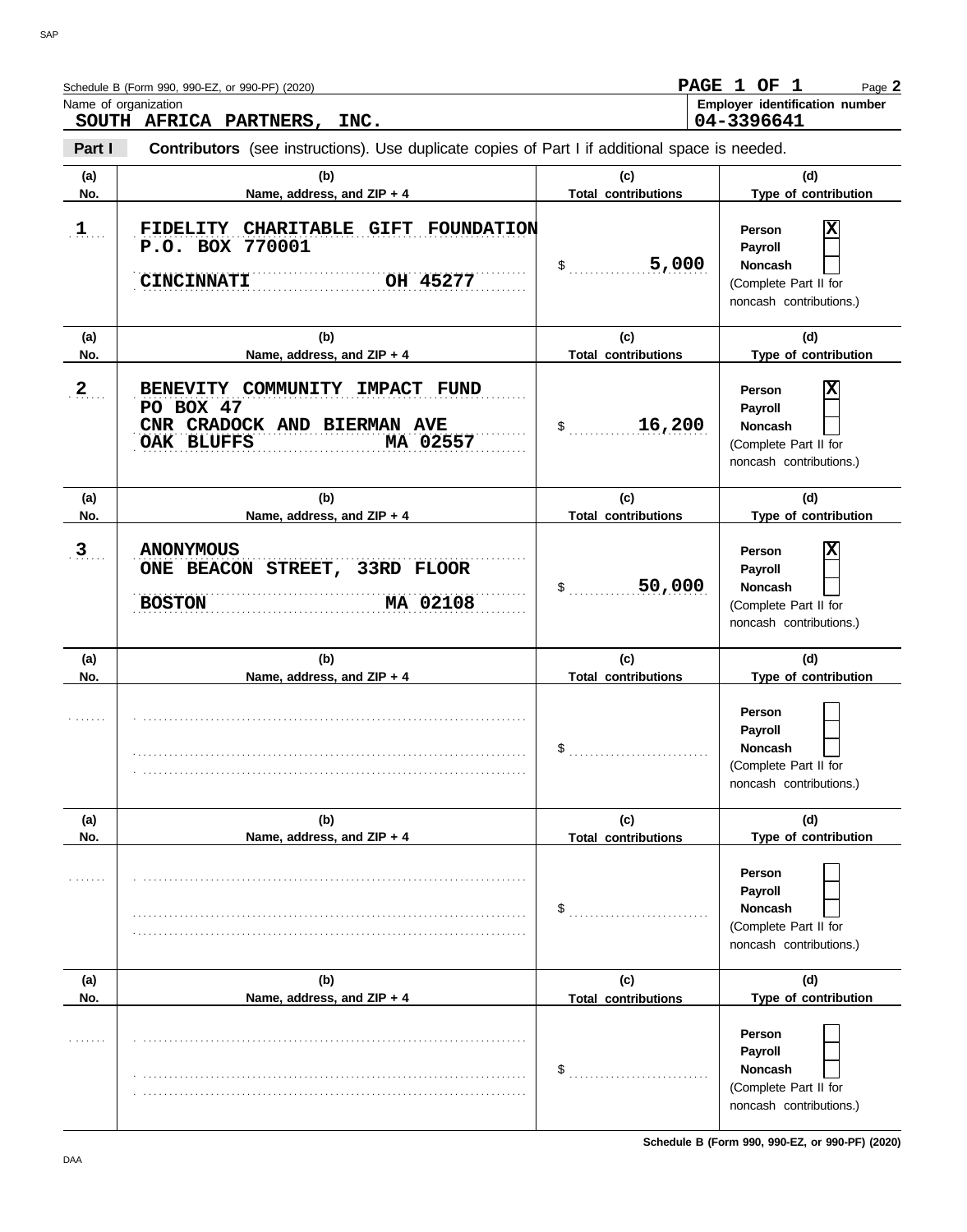| <b>SCHEDULE D</b><br>(Form 990) |                                                        |                                                                                                                                                                                                                                                                      | <b>Supplemental Financial Statements</b><br>u Complete if the organization answered "Yes" on Form 990, |                                | OMB No. 1545-0047               |
|---------------------------------|--------------------------------------------------------|----------------------------------------------------------------------------------------------------------------------------------------------------------------------------------------------------------------------------------------------------------------------|--------------------------------------------------------------------------------------------------------|--------------------------------|---------------------------------|
|                                 |                                                        |                                                                                                                                                                                                                                                                      | Part IV, line 6, 7, 8, 9, 10, 11a, 11b, 11c, 11d, 11e, 11f, 12a, or 12b.                               |                                | <b>Open to Public</b>           |
|                                 | Department of the Treasury<br>Internal Revenue Service |                                                                                                                                                                                                                                                                      | u Attach to Form 990.<br>u Go to www.irs.gov/Form990 for instructions and the latest information.      |                                | <b>Inspection</b>               |
|                                 | Name of the organization                               |                                                                                                                                                                                                                                                                      |                                                                                                        | Employer identification number |                                 |
|                                 |                                                        |                                                                                                                                                                                                                                                                      |                                                                                                        |                                |                                 |
|                                 | Part I                                                 | SOUTH AFRICA PARTNERS, INC.<br>Organizations Maintaining Donor Advised Funds or Other Similar Funds or Accounts.                                                                                                                                                     |                                                                                                        | 04-3396641                     |                                 |
|                                 |                                                        | Complete if the organization answered "Yes" on Form 990, Part IV, line 6.                                                                                                                                                                                            |                                                                                                        |                                |                                 |
|                                 |                                                        |                                                                                                                                                                                                                                                                      | (a) Donor advised funds                                                                                |                                | (b) Funds and other accounts    |
| 1                               |                                                        |                                                                                                                                                                                                                                                                      |                                                                                                        |                                |                                 |
| 2                               |                                                        | Aggregate value of contributions to (during year)                                                                                                                                                                                                                    |                                                                                                        |                                |                                 |
| 3                               |                                                        | Aggregate value of grants from (during year)                                                                                                                                                                                                                         |                                                                                                        |                                |                                 |
| 4<br>5                          |                                                        | Did the organization inform all donors and donor advisors in writing that the assets held in donor advised                                                                                                                                                           |                                                                                                        |                                |                                 |
|                                 |                                                        |                                                                                                                                                                                                                                                                      |                                                                                                        |                                | Yes<br>No                       |
| 6                               |                                                        | Did the organization inform all grantees, donors, and donor advisors in writing that grant funds can be used                                                                                                                                                         |                                                                                                        |                                |                                 |
|                                 |                                                        | only for charitable purposes and not for the benefit of the donor or donor advisor, or for any other purpose                                                                                                                                                         |                                                                                                        |                                |                                 |
|                                 |                                                        |                                                                                                                                                                                                                                                                      |                                                                                                        |                                | <b>Yes</b><br>No                |
|                                 | Part II                                                | <b>Conservation Easements.</b><br>Complete if the organization answered "Yes" on Form 990, Part IV, line 7.                                                                                                                                                          |                                                                                                        |                                |                                 |
| 1                               |                                                        | Purpose(s) of conservation easements held by the organization (check all that apply).                                                                                                                                                                                |                                                                                                        |                                |                                 |
|                                 |                                                        | Preservation of land for public use (for example, recreation or education   Preservation of a historically important land area                                                                                                                                       |                                                                                                        |                                |                                 |
|                                 | Protection of natural habitat                          |                                                                                                                                                                                                                                                                      | Preservation of a certified historic structure                                                         |                                |                                 |
|                                 | Preservation of open space                             |                                                                                                                                                                                                                                                                      |                                                                                                        |                                |                                 |
| 2                               | easement on the last day of the tax year.              | Complete lines 2a through 2d if the organization held a qualified conservation contribution in the form of a conservation                                                                                                                                            |                                                                                                        |                                |                                 |
|                                 |                                                        |                                                                                                                                                                                                                                                                      |                                                                                                        | 2a                             | Held at the End of the Tax Year |
|                                 |                                                        |                                                                                                                                                                                                                                                                      |                                                                                                        | 2 <sub>b</sub>                 |                                 |
|                                 |                                                        |                                                                                                                                                                                                                                                                      |                                                                                                        | 2c                             |                                 |
|                                 |                                                        | d Number of conservation easements included in (c) acquired after 7/25/06, and not on a                                                                                                                                                                              |                                                                                                        |                                |                                 |
|                                 |                                                        |                                                                                                                                                                                                                                                                      |                                                                                                        | 2d                             |                                 |
| 3                               |                                                        | Number of conservation easements modified, transferred, released, extinguished, or terminated by the organization during the                                                                                                                                         |                                                                                                        |                                |                                 |
|                                 | tax year $\mathbf{u}$                                  |                                                                                                                                                                                                                                                                      |                                                                                                        |                                |                                 |
| 5                               |                                                        | Number of states where property subject to conservation easement is located <b>u</b><br>Does the organization have a written policy regarding the periodic monitoring, inspection, handling of                                                                       |                                                                                                        |                                |                                 |
|                                 |                                                        |                                                                                                                                                                                                                                                                      |                                                                                                        |                                | Yes<br>No                       |
| 6                               |                                                        | Staff and volunteer hours devoted to monitoring, inspecting, handling of violations, and enforcing conservation easements during the year                                                                                                                            |                                                                                                        |                                |                                 |
|                                 |                                                        |                                                                                                                                                                                                                                                                      |                                                                                                        |                                |                                 |
| 7                               |                                                        | Amount of expenses incurred in monitoring, inspecting, handling of violations, and enforcing conservation easements during the year                                                                                                                                  |                                                                                                        |                                |                                 |
|                                 | $\mathbf{u}$ \$                                        |                                                                                                                                                                                                                                                                      |                                                                                                        |                                |                                 |
| 8                               |                                                        | Does each conservation easement reported on line 2(d) above satisfy the requirements of section 170(h)(4)(B)(i)                                                                                                                                                      |                                                                                                        |                                | <b>Yes</b><br>No                |
| 9                               |                                                        | In Part XIII, describe how the organization reports conservation easements in its revenue and expense statement and                                                                                                                                                  |                                                                                                        |                                |                                 |
|                                 |                                                        | balance sheet, and include, if applicable, the text of the footnote to the organization's financial statements that describes the                                                                                                                                    |                                                                                                        |                                |                                 |
|                                 |                                                        | organization's accounting for conservation easements.                                                                                                                                                                                                                |                                                                                                        |                                |                                 |
|                                 | Part III                                               | Organizations Maintaining Collections of Art, Historical Treasures, or Other Similar Assets.                                                                                                                                                                         |                                                                                                        |                                |                                 |
|                                 |                                                        | Complete if the organization answered "Yes" on Form 990, Part IV, line 8.                                                                                                                                                                                            |                                                                                                        |                                |                                 |
|                                 |                                                        | 1a If the organization elected, as permitted under FASB ASC 958, not to report in its revenue statement and balance sheet works<br>of art, historical treasures, or other similar assets held for public exhibition, education, or research in furtherance of public |                                                                                                        |                                |                                 |
|                                 |                                                        | service, provide in Part XIII the text of the footnote to its financial statements that describes these items.                                                                                                                                                       |                                                                                                        |                                |                                 |
|                                 |                                                        | <b>b</b> If the organization elected, as permitted under FASB ASC 958, to report in its revenue statement and balance sheet works of                                                                                                                                 |                                                                                                        |                                |                                 |
|                                 |                                                        | art, historical treasures, or other similar assets held for public exhibition, education, or research in furtherance of public service,                                                                                                                              |                                                                                                        |                                |                                 |
|                                 |                                                        | provide the following amounts relating to these items:                                                                                                                                                                                                               |                                                                                                        |                                |                                 |
|                                 |                                                        | (i) Revenue included on Form 990, Part VIII, line 1 $\ldots$ $\ldots$ $\ldots$ $\ldots$ $\ldots$ $\ldots$ $\ldots$ $\ldots$ $\ldots$ $\ldots$                                                                                                                        |                                                                                                        |                                |                                 |
|                                 |                                                        |                                                                                                                                                                                                                                                                      |                                                                                                        |                                |                                 |
| 2                               |                                                        | If the organization received or held works of art, historical treasures, or other similar assets for financial gain, provide the                                                                                                                                     |                                                                                                        |                                |                                 |
|                                 |                                                        | following amounts required to be reported under FASB ASC 958 relating to these items:                                                                                                                                                                                |                                                                                                        |                                |                                 |
|                                 |                                                        |                                                                                                                                                                                                                                                                      |                                                                                                        |                                |                                 |
|                                 |                                                        |                                                                                                                                                                                                                                                                      |                                                                                                        |                                | Schedule D (Form 990) 2020      |

FOF<br>DAA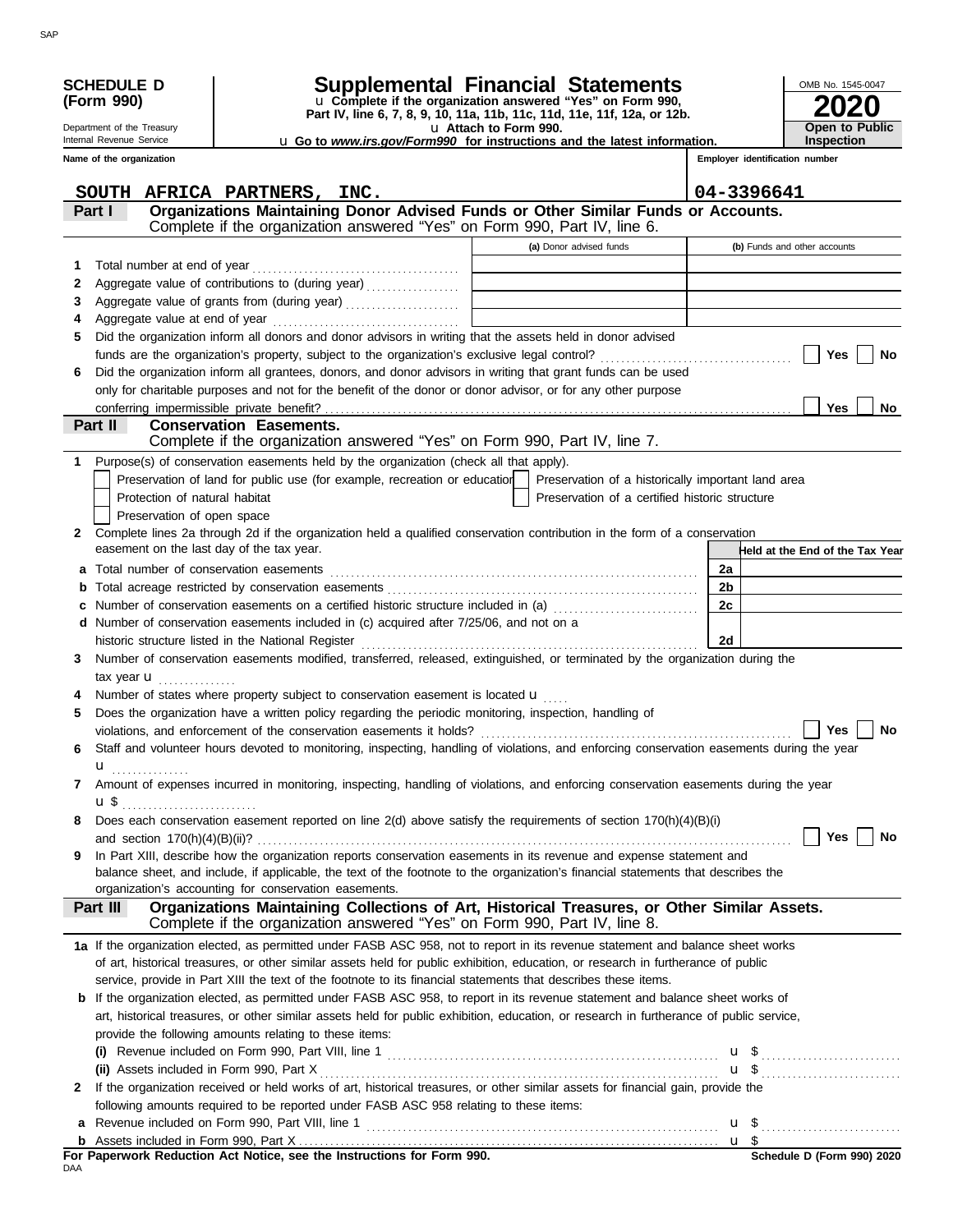|   | Schedule D (Form 990) 2020 SOUTH AFRICA PARTNERS, INC.                                                                                                                                                                         |  |                         |                |                         | 04-3396641      |                      |        | Page 2              |  |
|---|--------------------------------------------------------------------------------------------------------------------------------------------------------------------------------------------------------------------------------|--|-------------------------|----------------|-------------------------|-----------------|----------------------|--------|---------------------|--|
|   | Organizations Maintaining Collections of Art, Historical Treasures, or Other Similar Assets (continued)<br>Part III                                                                                                            |  |                         |                |                         |                 |                      |        |                     |  |
|   | 3 Using the organization's acquisition, accession, and other records, check any of the following that make significant use of its<br>collection items (check all that apply):                                                  |  |                         |                |                         |                 |                      |        |                     |  |
| a | Public exhibition<br>Loan or exchange program<br>d                                                                                                                                                                             |  |                         |                |                         |                 |                      |        |                     |  |
| b | Scholarly research                                                                                                                                                                                                             |  | е                       |                |                         |                 |                      |        |                     |  |
| c | Preservation for future generations                                                                                                                                                                                            |  |                         |                |                         |                 |                      |        |                     |  |
|   | Provide a description of the organization's collections and explain how they further the organization's exempt purpose in Part                                                                                                 |  |                         |                |                         |                 |                      |        |                     |  |
|   | XIII.                                                                                                                                                                                                                          |  |                         |                |                         |                 |                      |        |                     |  |
|   |                                                                                                                                                                                                                                |  |                         |                |                         |                 |                      |        |                     |  |
| 5 | During the year, did the organization solicit or receive donations of art, historical treasures, or other similar                                                                                                              |  |                         |                |                         |                 |                      |        |                     |  |
|   |                                                                                                                                                                                                                                |  |                         |                |                         |                 |                      |        | Yes<br>No           |  |
|   | <b>Escrow and Custodial Arrangements.</b><br><b>Part IV</b><br>Complete if the organization answered "Yes" on Form 990, Part IV, line 9, or reported an amount on Form                                                         |  |                         |                |                         |                 |                      |        |                     |  |
|   | 990, Part X, line 21.                                                                                                                                                                                                          |  |                         |                |                         |                 |                      |        |                     |  |
|   |                                                                                                                                                                                                                                |  |                         |                |                         |                 |                      |        |                     |  |
|   | 1a Is the organization an agent, trustee, custodian or other intermediary for contributions or other assets not                                                                                                                |  |                         |                |                         |                 |                      |        |                     |  |
|   | included on Form 990, Part X?                                                                                                                                                                                                  |  |                         |                |                         |                 |                      |        | <b>Yes</b><br>No    |  |
|   | <b>b</b> If "Yes," explain the arrangement in Part XIII and complete the following table:                                                                                                                                      |  |                         |                |                         |                 |                      |        |                     |  |
|   |                                                                                                                                                                                                                                |  |                         |                |                         |                 |                      | Amount |                     |  |
|   | c Beginning balance                                                                                                                                                                                                            |  |                         |                |                         |                 | 1с                   |        |                     |  |
|   |                                                                                                                                                                                                                                |  |                         |                |                         |                 | 1 <sub>d</sub>       |        |                     |  |
|   |                                                                                                                                                                                                                                |  |                         |                |                         |                 | 1e                   |        |                     |  |
|   |                                                                                                                                                                                                                                |  |                         |                |                         |                 | 1f                   |        |                     |  |
|   | 2a Did the organization include an amount on Form 990, Part X, line 21, for escrow or custodial account liability?                                                                                                             |  |                         |                |                         |                 |                      |        | Yes<br>No           |  |
|   |                                                                                                                                                                                                                                |  |                         |                |                         |                 |                      |        |                     |  |
|   | Part V<br><b>Endowment Funds.</b>                                                                                                                                                                                              |  |                         |                |                         |                 |                      |        |                     |  |
|   | Complete if the organization answered "Yes" on Form 990, Part IV, line 10.                                                                                                                                                     |  |                         |                |                         |                 |                      |        |                     |  |
|   |                                                                                                                                                                                                                                |  | (a) Current year        | (b) Prior year | (c) Two years back      |                 | (d) Three years back |        | (e) Four years back |  |
|   | 1a Beginning of year balance                                                                                                                                                                                                   |  |                         |                |                         |                 |                      |        |                     |  |
|   | <b>b</b> Contributions                                                                                                                                                                                                         |  |                         |                |                         |                 |                      |        |                     |  |
|   | c Net investment earnings, gains, and                                                                                                                                                                                          |  |                         |                |                         |                 |                      |        |                     |  |
|   | losses                                                                                                                                                                                                                         |  |                         |                |                         |                 |                      |        |                     |  |
|   | d Grants or scholarships                                                                                                                                                                                                       |  |                         |                |                         |                 |                      |        |                     |  |
|   | e Other expenditures for facilities and                                                                                                                                                                                        |  |                         |                |                         |                 |                      |        |                     |  |
|   |                                                                                                                                                                                                                                |  |                         |                |                         |                 |                      |        |                     |  |
|   | f Administrative expenses                                                                                                                                                                                                      |  |                         |                |                         |                 |                      |        |                     |  |
|   |                                                                                                                                                                                                                                |  |                         |                |                         |                 |                      |        |                     |  |
|   | g End of year balance                                                                                                                                                                                                          |  |                         |                |                         |                 |                      |        |                     |  |
|   | 2 Provide the estimated percentage of the current year end balance (line 1g, column (a)) held as:                                                                                                                              |  |                         |                |                         |                 |                      |        |                     |  |
|   | Board designated or quasi-endowment <b>u</b> %                                                                                                                                                                                 |  |                         |                |                         |                 |                      |        |                     |  |
|   | <b>b</b> Permanent endowment <b>u</b> %                                                                                                                                                                                        |  |                         |                |                         |                 |                      |        |                     |  |
|   | c Term endowment <b>u</b> %                                                                                                                                                                                                    |  |                         |                |                         |                 |                      |        |                     |  |
|   | The percentages on lines 2a, 2b, and 2c should equal 100%.                                                                                                                                                                     |  |                         |                |                         |                 |                      |        |                     |  |
|   | 3a Are there endowment funds not in the possession of the organization that are held and administered for the                                                                                                                  |  |                         |                |                         |                 |                      |        |                     |  |
|   | organization by:                                                                                                                                                                                                               |  |                         |                |                         |                 |                      |        | <b>Yes</b><br>No    |  |
|   | (i) Unrelated organizations entertainment and a contract or contract or contract or contract or contract or contract or contract or contract or contract or contract or contract or contract or contract or contract or contra |  |                         |                |                         |                 |                      | 3a(i)  |                     |  |
|   | (ii) Related organizations                                                                                                                                                                                                     |  |                         |                |                         |                 |                      | 3a(ii) |                     |  |
|   |                                                                                                                                                                                                                                |  |                         |                |                         |                 |                      | 3b     |                     |  |
|   | Describe in Part XIII the intended uses of the organization's endowment funds.                                                                                                                                                 |  |                         |                |                         |                 |                      |        |                     |  |
|   | Part VI<br>Land, Buildings, and Equipment.                                                                                                                                                                                     |  |                         |                |                         |                 |                      |        |                     |  |
|   | Complete if the organization answered "Yes" on Form 990, Part IV, line 11a. See Form 990, Part X, line 10.                                                                                                                     |  |                         |                |                         |                 |                      |        |                     |  |
|   | Description of property                                                                                                                                                                                                        |  | (a) Cost or other basis |                | (b) Cost or other basis | (c) Accumulated |                      |        | (d) Book value      |  |
|   |                                                                                                                                                                                                                                |  | (investment)            |                | (other)                 | depreciation    |                      |        |                     |  |
|   |                                                                                                                                                                                                                                |  |                         |                |                         |                 |                      |        |                     |  |
|   |                                                                                                                                                                                                                                |  |                         |                |                         |                 |                      |        |                     |  |
|   | c Leasehold improvements                                                                                                                                                                                                       |  |                         |                |                         |                 |                      |        |                     |  |
|   |                                                                                                                                                                                                                                |  |                         |                | 20,336                  |                 | 10,539               |        | 9,797               |  |
|   |                                                                                                                                                                                                                                |  |                         |                | 70, 153                 |                 | 29,220               |        | 40,933              |  |
|   | Total. Add lines 1a through 1e. (Column (d) must equal Form 990, Part X, column (B), line 10c.)                                                                                                                                |  |                         |                |                         |                 | u                    |        | 50,730              |  |

**Schedule D (Form 990) 2020**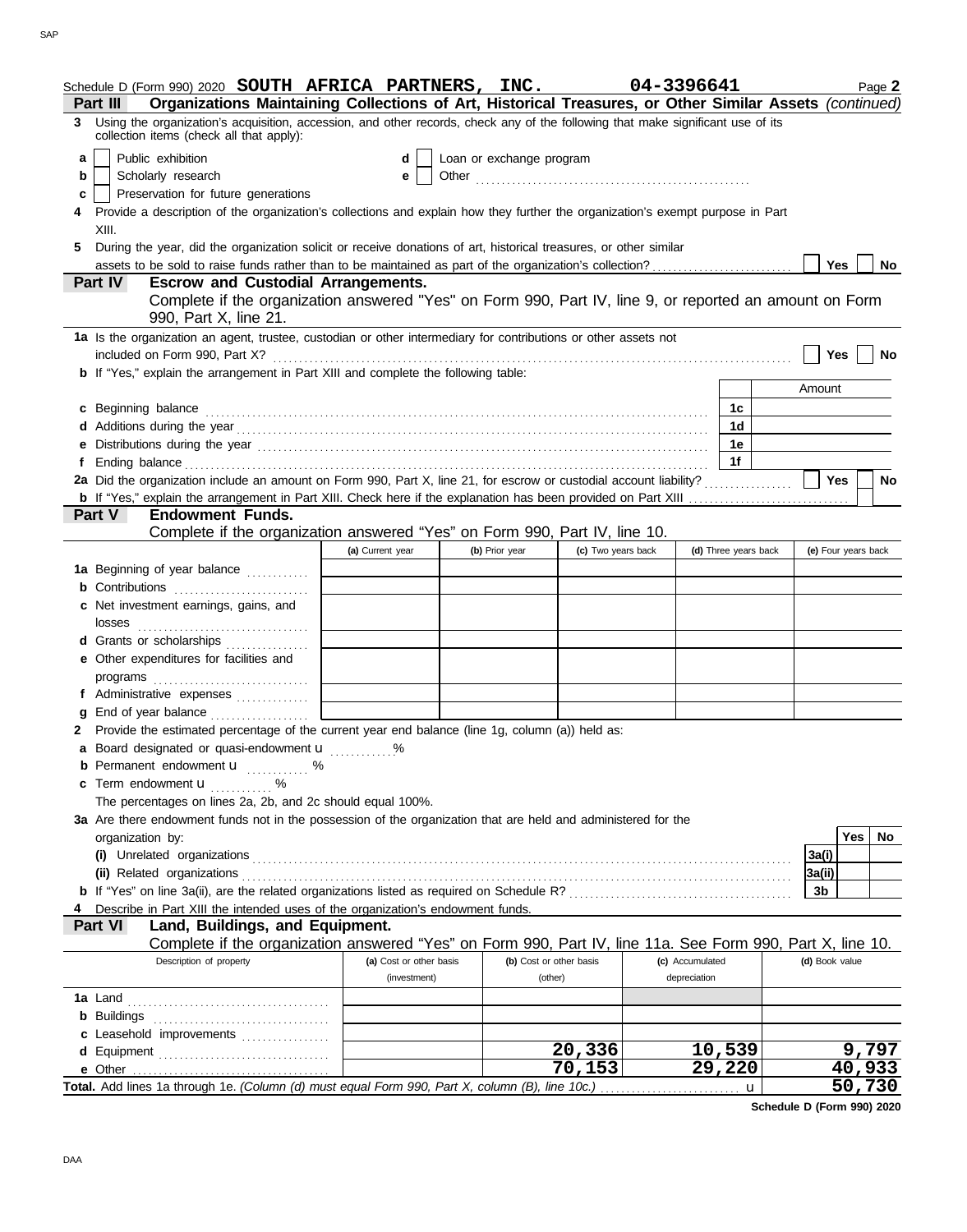|                           | Schedule D (Form 990) 2020 SOUTH AFRICA PARTNERS,                                                    |                               |                 | INC.           | 04-3396641                                                                                                                                           | Page 3                                                                                                     |
|---------------------------|------------------------------------------------------------------------------------------------------|-------------------------------|-----------------|----------------|------------------------------------------------------------------------------------------------------------------------------------------------------|------------------------------------------------------------------------------------------------------------|
| <b>Part VII</b>           | <b>Investments - Other Securities.</b>                                                               |                               |                 |                |                                                                                                                                                      |                                                                                                            |
|                           |                                                                                                      |                               |                 |                |                                                                                                                                                      | Complete if the organization answered "Yes" on Form 990, Part IV, line 11b. See Form 990, Part X, line 12. |
|                           | (a) Description of security or category                                                              |                               |                 | (b) Book value | (c) Method of valuation:                                                                                                                             |                                                                                                            |
|                           |                                                                                                      | (including name of security)  |                 |                | Cost or end-of-year market value                                                                                                                     |                                                                                                            |
| (1) Financial derivatives |                                                                                                      |                               |                 |                |                                                                                                                                                      |                                                                                                            |
|                           | (2) Closely held equity interests                                                                    |                               |                 |                |                                                                                                                                                      |                                                                                                            |
| $(3)$ Other               |                                                                                                      |                               |                 |                |                                                                                                                                                      |                                                                                                            |
|                           |                                                                                                      |                               |                 |                |                                                                                                                                                      |                                                                                                            |
|                           |                                                                                                      |                               |                 |                |                                                                                                                                                      |                                                                                                            |
|                           |                                                                                                      |                               |                 |                |                                                                                                                                                      |                                                                                                            |
|                           |                                                                                                      |                               |                 |                |                                                                                                                                                      |                                                                                                            |
|                           |                                                                                                      |                               |                 |                |                                                                                                                                                      |                                                                                                            |
|                           |                                                                                                      |                               |                 |                |                                                                                                                                                      |                                                                                                            |
| (G)                       |                                                                                                      |                               |                 |                |                                                                                                                                                      |                                                                                                            |
| (H)                       |                                                                                                      |                               |                 |                |                                                                                                                                                      |                                                                                                            |
| <b>Part VIII</b>          | Total. (Column (b) must equal Form 990, Part X, col. (B) line 12.)<br>Investments - Program Related. |                               | u               |                |                                                                                                                                                      |                                                                                                            |
|                           |                                                                                                      |                               |                 |                |                                                                                                                                                      | Complete if the organization answered "Yes" on Form 990, Part IV, line 11c. See Form 990, Part X, line 13. |
|                           |                                                                                                      | (a) Description of investment |                 | (b) Book value | (c) Method of valuation:                                                                                                                             |                                                                                                            |
|                           |                                                                                                      |                               |                 |                | Cost or end-of-year market value                                                                                                                     |                                                                                                            |
| (1)                       |                                                                                                      |                               |                 |                |                                                                                                                                                      |                                                                                                            |
| (2)                       |                                                                                                      |                               |                 |                |                                                                                                                                                      |                                                                                                            |
| (3)                       |                                                                                                      |                               |                 |                |                                                                                                                                                      |                                                                                                            |
| (4)                       |                                                                                                      |                               |                 |                |                                                                                                                                                      |                                                                                                            |
| (5)                       |                                                                                                      |                               |                 |                |                                                                                                                                                      |                                                                                                            |
| (6)                       |                                                                                                      |                               |                 |                |                                                                                                                                                      |                                                                                                            |
| (7)                       |                                                                                                      |                               |                 |                |                                                                                                                                                      |                                                                                                            |
| (8)                       |                                                                                                      |                               |                 |                |                                                                                                                                                      |                                                                                                            |
| (9)                       |                                                                                                      |                               |                 |                |                                                                                                                                                      |                                                                                                            |
|                           | Total. (Column (b) must equal Form 990, Part X, col. (B) line 13.)                                   |                               | u               |                |                                                                                                                                                      |                                                                                                            |
| Part IX                   | Other Assets.                                                                                        |                               |                 |                |                                                                                                                                                      |                                                                                                            |
|                           |                                                                                                      |                               |                 |                |                                                                                                                                                      | Complete if the organization answered "Yes" on Form 990, Part IV, line 11d. See Form 990, Part X, line 15. |
|                           |                                                                                                      |                               | (a) Description |                |                                                                                                                                                      | (b) Book value                                                                                             |
| (1)                       |                                                                                                      |                               |                 |                |                                                                                                                                                      |                                                                                                            |
| (2)                       |                                                                                                      |                               |                 |                |                                                                                                                                                      |                                                                                                            |
| (3)                       |                                                                                                      |                               |                 |                |                                                                                                                                                      |                                                                                                            |
| (4)                       |                                                                                                      |                               |                 |                |                                                                                                                                                      |                                                                                                            |
| (5)                       |                                                                                                      |                               |                 |                |                                                                                                                                                      |                                                                                                            |
| (6)                       |                                                                                                      |                               |                 |                |                                                                                                                                                      |                                                                                                            |
| (7)                       |                                                                                                      |                               |                 |                |                                                                                                                                                      |                                                                                                            |
| (8)                       |                                                                                                      |                               |                 |                |                                                                                                                                                      |                                                                                                            |
| (9)                       | Total. (Column (b) must equal Form 990, Part X, col. (B) line 15.)                                   |                               |                 |                | u                                                                                                                                                    |                                                                                                            |
| Part X                    | <b>Other Liabilities.</b>                                                                            |                               |                 |                |                                                                                                                                                      |                                                                                                            |
|                           |                                                                                                      |                               |                 |                |                                                                                                                                                      | Complete if the organization answered "Yes" on Form 990, Part IV, line 11e or 11f. See Form 990, Part X,   |
|                           | line 25.                                                                                             |                               |                 |                |                                                                                                                                                      |                                                                                                            |
| 1.                        |                                                                                                      | (a) Description of liability  |                 |                |                                                                                                                                                      | (b) Book value                                                                                             |
| (1)                       | Federal income taxes                                                                                 |                               |                 |                |                                                                                                                                                      |                                                                                                            |
| (2)                       |                                                                                                      |                               |                 |                |                                                                                                                                                      |                                                                                                            |
| (3)                       |                                                                                                      |                               |                 |                |                                                                                                                                                      |                                                                                                            |
| (4)                       |                                                                                                      |                               |                 |                |                                                                                                                                                      |                                                                                                            |
| (5)                       |                                                                                                      |                               |                 |                |                                                                                                                                                      |                                                                                                            |
| (6)                       |                                                                                                      |                               |                 |                |                                                                                                                                                      |                                                                                                            |
| (7)                       |                                                                                                      |                               |                 |                |                                                                                                                                                      |                                                                                                            |
| (8)                       |                                                                                                      |                               |                 |                |                                                                                                                                                      |                                                                                                            |
| (9)                       |                                                                                                      |                               |                 |                |                                                                                                                                                      |                                                                                                            |
|                           | Total. (Column (b) must equal Form 990, Part X, col. (B) line 25.)                                   |                               |                 |                | u                                                                                                                                                    |                                                                                                            |
|                           |                                                                                                      |                               |                 |                | 2. Liability for uncertain tax positions. In Part XIII, provide the text of the footnote to the organization's financial statements that reports the |                                                                                                            |

organization's liability for uncertain tax positions under FASB ASC 740. Check here if the text of the footnote has been provided in Part XIII .......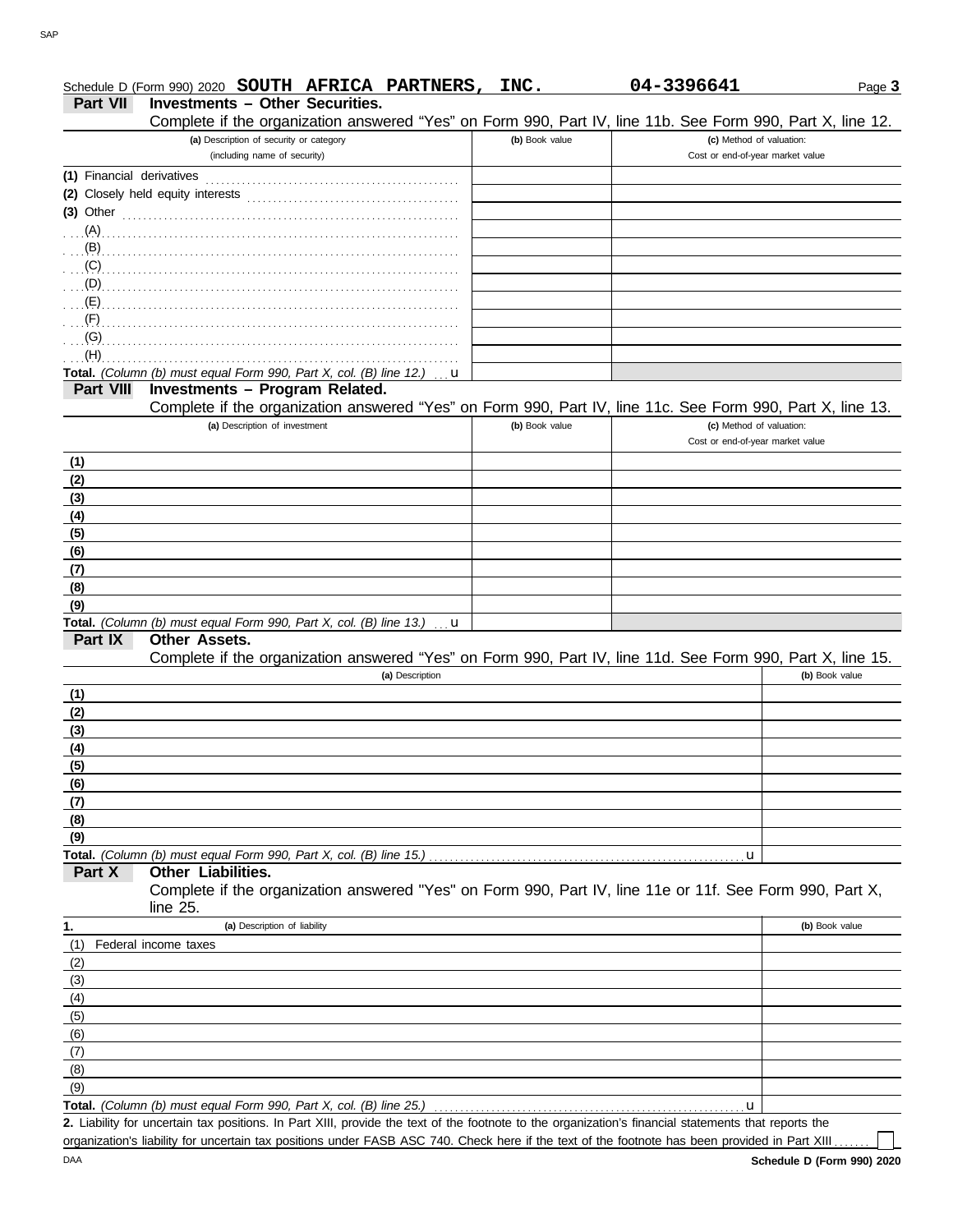|    | Schedule D (Form 990) 2020 SOUTH AFRICA PARTNERS, INC.                                                                                                                                                                         |                | 04-3396641   | Page 4    |
|----|--------------------------------------------------------------------------------------------------------------------------------------------------------------------------------------------------------------------------------|----------------|--------------|-----------|
|    | Reconciliation of Revenue per Audited Financial Statements With Revenue per Return.<br><b>Part XI</b>                                                                                                                          |                |              |           |
|    | Complete if the organization answered "Yes" on Form 990, Part IV, line 12a.                                                                                                                                                    |                |              |           |
| 1. |                                                                                                                                                                                                                                |                | 1            | 3,161,380 |
| 2  | Amounts included on line 1 but not on Form 990, Part VIII, line 12:                                                                                                                                                            |                |              |           |
| a  |                                                                                                                                                                                                                                | 2a             |              |           |
| b  |                                                                                                                                                                                                                                | 2 <sub>b</sub> |              |           |
| C  |                                                                                                                                                                                                                                | 2c             |              |           |
| d  |                                                                                                                                                                                                                                | 2d             |              |           |
| е  | Add lines 2a through 2d [11] Additional Property and Table 1 and Table 1 and Table 1 and Table 1 and Table 1 and Table 1 and Table 1 and Table 1 and Table 1 and Table 1 and Table 1 and Table 1 and Table 1 and Table 1 and T |                | 2e           |           |
| 3  |                                                                                                                                                                                                                                |                | 3            | 3,161,380 |
| 4  | Amounts included on Form 990, Part VIII, line 12, but not on line 1:                                                                                                                                                           |                |              |           |
|    |                                                                                                                                                                                                                                | 4a             |              |           |
| b  |                                                                                                                                                                                                                                | 4 <sub>b</sub> |              |           |
| C  | Add lines 4a and 4b                                                                                                                                                                                                            |                | 4c           |           |
|    |                                                                                                                                                                                                                                |                | 5            | 3,161,380 |
|    | Reconciliation of Expenses per Audited Financial Statements With Expenses per Return.<br><b>Part XII</b>                                                                                                                       |                |              |           |
|    | Complete if the organization answered "Yes" on Form 990, Part IV, line 12a.                                                                                                                                                    |                |              |           |
| 1  |                                                                                                                                                                                                                                |                | $\mathbf{1}$ | 3,129,274 |
| 2  | Amounts included on line 1 but not on Form 990, Part IX, line 25:                                                                                                                                                              |                |              |           |
| a  |                                                                                                                                                                                                                                | 2a             |              |           |
|    |                                                                                                                                                                                                                                | 2 <sub>b</sub> |              |           |
| c  |                                                                                                                                                                                                                                | 2c             |              |           |
| d  |                                                                                                                                                                                                                                | 2d             |              |           |
|    |                                                                                                                                                                                                                                |                | 2e           |           |
| 3  |                                                                                                                                                                                                                                |                | 3            | 3,129,274 |
| 4  | Amounts included on Form 990, Part IX, line 25, but not on line 1:                                                                                                                                                             |                |              |           |
|    |                                                                                                                                                                                                                                |                |              |           |
|    |                                                                                                                                                                                                                                | 4а             |              |           |
|    |                                                                                                                                                                                                                                | 4 <sub>b</sub> |              |           |
|    |                                                                                                                                                                                                                                |                | 4c           |           |
|    | c Add lines 4a and 4b (a) and the contract of the contract of the contract of the contract of the contract of the contract of the contract of the contract of the contract of the contract of the contract of the contract of  |                | 5            | 3,129,274 |
|    | Part XIII Supplemental Information.                                                                                                                                                                                            |                |              |           |
|    | Provide the descriptions required for Part II, lines 3, 5, and 9; Part III, lines 1a and 4; Part IV, lines 1b and 2b; Part V, line 4; Part X, line                                                                             |                |              |           |
|    | 2; Part XI, lines 2d and 4b; and Part XII, lines 2d and 4b. Also complete this part to provide any additional information.                                                                                                     |                |              |           |
|    |                                                                                                                                                                                                                                |                |              |           |
|    |                                                                                                                                                                                                                                |                |              |           |
|    |                                                                                                                                                                                                                                |                |              |           |
|    |                                                                                                                                                                                                                                |                |              |           |
|    |                                                                                                                                                                                                                                |                |              |           |
|    |                                                                                                                                                                                                                                |                |              |           |
|    |                                                                                                                                                                                                                                |                |              |           |
|    |                                                                                                                                                                                                                                |                |              |           |
|    |                                                                                                                                                                                                                                |                |              |           |
|    |                                                                                                                                                                                                                                |                |              |           |
|    |                                                                                                                                                                                                                                |                |              |           |
|    |                                                                                                                                                                                                                                |                |              |           |
|    |                                                                                                                                                                                                                                |                |              |           |
|    |                                                                                                                                                                                                                                |                |              |           |
|    |                                                                                                                                                                                                                                |                |              |           |
|    |                                                                                                                                                                                                                                |                |              |           |
|    |                                                                                                                                                                                                                                |                |              |           |
|    |                                                                                                                                                                                                                                |                |              |           |
|    |                                                                                                                                                                                                                                |                |              |           |
|    |                                                                                                                                                                                                                                |                |              |           |
|    |                                                                                                                                                                                                                                |                |              |           |
|    |                                                                                                                                                                                                                                |                |              |           |
|    |                                                                                                                                                                                                                                |                |              |           |
|    |                                                                                                                                                                                                                                |                |              |           |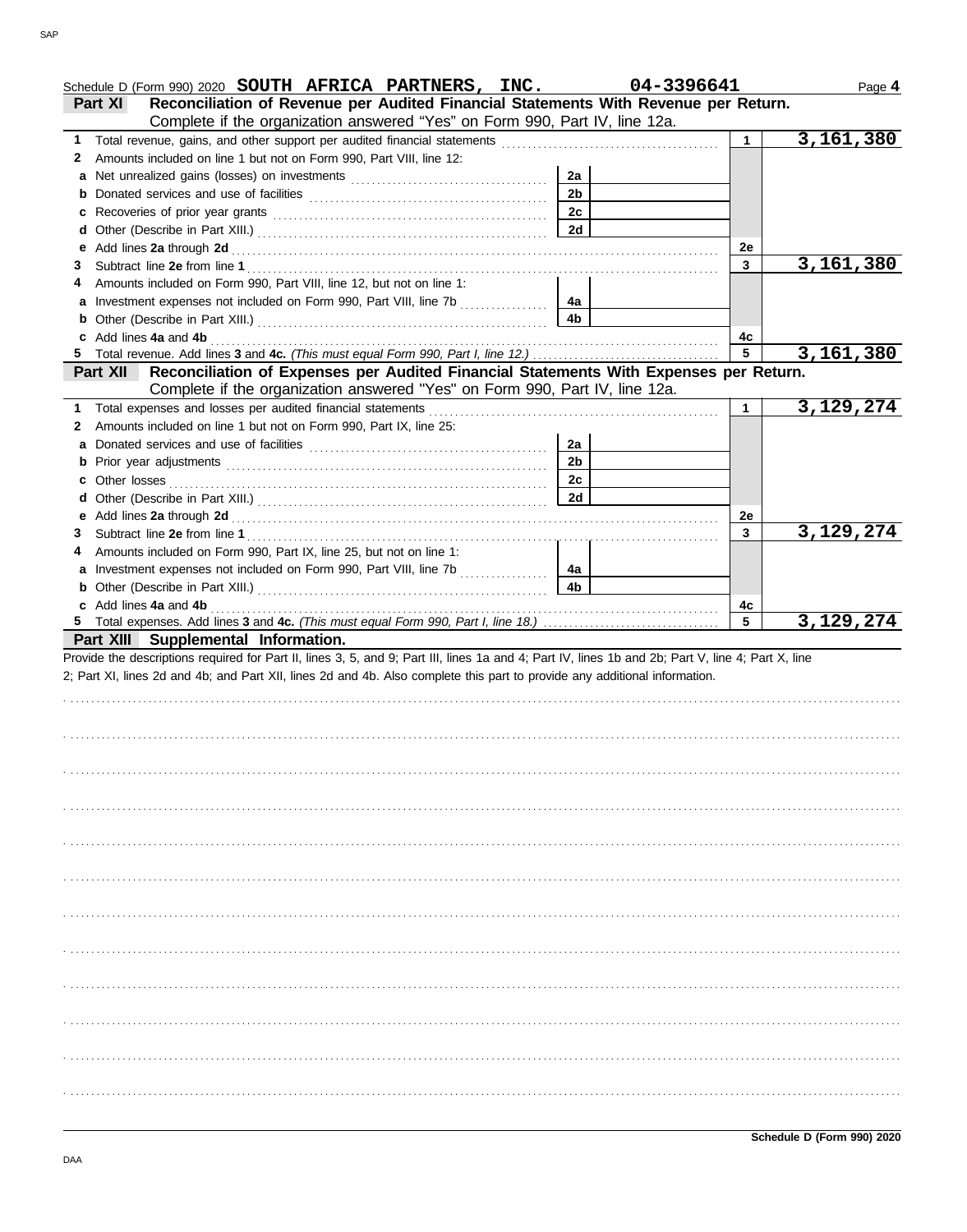| <b>SCHEDULE F</b>                                                                                                                                                                                                                                                                                                                                                                                                                                             |  |                                           |                                                                                           | <b>Statement of Activities Outside the United States</b>                                                                                                       |                                                                                                                 |                                              | OMB No. 1545-0047                                                 |
|---------------------------------------------------------------------------------------------------------------------------------------------------------------------------------------------------------------------------------------------------------------------------------------------------------------------------------------------------------------------------------------------------------------------------------------------------------------|--|-------------------------------------------|-------------------------------------------------------------------------------------------|----------------------------------------------------------------------------------------------------------------------------------------------------------------|-----------------------------------------------------------------------------------------------------------------|----------------------------------------------|-------------------------------------------------------------------|
| (Form 990)<br>u Complete if the organization answered "Yes" on Form 990, Part IV, line 14b, 15, or 16.                                                                                                                                                                                                                                                                                                                                                        |  |                                           |                                                                                           |                                                                                                                                                                |                                                                                                                 |                                              |                                                                   |
| Department of the Treasury<br>Internal Revenue Service                                                                                                                                                                                                                                                                                                                                                                                                        |  |                                           |                                                                                           | u Attach to Form 990.<br>u Go to www.irs.gov/Form990 for instructions and the latest information.                                                              |                                                                                                                 |                                              | <b>Open to Public</b><br><b>Inspection</b>                        |
| Name of the organization                                                                                                                                                                                                                                                                                                                                                                                                                                      |  |                                           |                                                                                           | SOUTH AFRICA PARTNERS, INC.                                                                                                                                    |                                                                                                                 | Employer identification number<br>04-3396641 |                                                                   |
| Part I                                                                                                                                                                                                                                                                                                                                                                                                                                                        |  |                                           |                                                                                           | General Information on Activities Outside the United States. Complete if the organization answered "Yes" on                                                    |                                                                                                                 |                                              |                                                                   |
| 1.                                                                                                                                                                                                                                                                                                                                                                                                                                                            |  | Form 990, Part IV, line 14b.              |                                                                                           | For grantmakers. Does the organization maintain records to substantiate the amount of its grants and                                                           |                                                                                                                 |                                              |                                                                   |
|                                                                                                                                                                                                                                                                                                                                                                                                                                                               |  |                                           |                                                                                           | other assistance, the grantees' eligibility for the grants or assistance, and the selection criteria used to                                                   |                                                                                                                 |                                              |                                                                   |
|                                                                                                                                                                                                                                                                                                                                                                                                                                                               |  |                                           |                                                                                           |                                                                                                                                                                |                                                                                                                 |                                              | Yes  X  No                                                        |
| $\mathbf{2}$<br>outside the United States.                                                                                                                                                                                                                                                                                                                                                                                                                    |  |                                           |                                                                                           | For grantmakers. Describe in Part V the organization's procedures for monitoring the use of its grants and other assistance                                    |                                                                                                                 |                                              |                                                                   |
| 3                                                                                                                                                                                                                                                                                                                                                                                                                                                             |  |                                           |                                                                                           | Activities per Region. (The following Part I, line 3 table can be duplicated if additional space is needed.)                                                   |                                                                                                                 |                                              |                                                                   |
| (a) Region                                                                                                                                                                                                                                                                                                                                                                                                                                                    |  | (b) Number<br>of offices in<br>the region | (c) Number of<br>employees,<br>agents, and<br>independent<br>contractors<br>in the region | (d) Activities conducted in the<br>region (by type) (such as,<br>fundraising, program services,<br>investments, grants to recipients<br>located in the region) | (e) If activity listed in (d) is<br>a program service,<br>describe specific type of<br>service(s) in the region |                                              | (f) Total<br>expenditures for<br>and investments<br>in the region |
| SUB-SAHARAN AFRICA                                                                                                                                                                                                                                                                                                                                                                                                                                            |  |                                           |                                                                                           |                                                                                                                                                                |                                                                                                                 |                                              |                                                                   |
| (1)                                                                                                                                                                                                                                                                                                                                                                                                                                                           |  | 1                                         |                                                                                           | 31 PROGRAM SERVICES                                                                                                                                            | EDUCATION & HEALTH                                                                                              |                                              | 1,443,652                                                         |
| (2)                                                                                                                                                                                                                                                                                                                                                                                                                                                           |  |                                           |                                                                                           |                                                                                                                                                                |                                                                                                                 |                                              |                                                                   |
| (3)                                                                                                                                                                                                                                                                                                                                                                                                                                                           |  |                                           |                                                                                           |                                                                                                                                                                |                                                                                                                 |                                              |                                                                   |
| (4)                                                                                                                                                                                                                                                                                                                                                                                                                                                           |  |                                           |                                                                                           |                                                                                                                                                                |                                                                                                                 |                                              |                                                                   |
| (5)<br>$\label{eq:2.1} \frac{1}{\sqrt{2}}\left(\frac{1}{\sqrt{2}}\right)^{2} \left(\frac{1}{\sqrt{2}}\right)^{2} \left(\frac{1}{\sqrt{2}}\right)^{2} \left(\frac{1}{\sqrt{2}}\right)^{2} \left(\frac{1}{\sqrt{2}}\right)^{2} \left(\frac{1}{\sqrt{2}}\right)^{2} \left(\frac{1}{\sqrt{2}}\right)^{2} \left(\frac{1}{\sqrt{2}}\right)^{2} \left(\frac{1}{\sqrt{2}}\right)^{2} \left(\frac{1}{\sqrt{2}}\right)^{2} \left(\frac{1}{\sqrt{2}}\right)^{2} \left(\$ |  |                                           |                                                                                           |                                                                                                                                                                |                                                                                                                 |                                              |                                                                   |
| (6)<br><u> 1990 - Jan Barnett, p</u>                                                                                                                                                                                                                                                                                                                                                                                                                          |  |                                           |                                                                                           |                                                                                                                                                                |                                                                                                                 |                                              |                                                                   |
|                                                                                                                                                                                                                                                                                                                                                                                                                                                               |  |                                           |                                                                                           |                                                                                                                                                                |                                                                                                                 |                                              |                                                                   |
| (7)                                                                                                                                                                                                                                                                                                                                                                                                                                                           |  |                                           |                                                                                           |                                                                                                                                                                |                                                                                                                 |                                              |                                                                   |
| (8)                                                                                                                                                                                                                                                                                                                                                                                                                                                           |  |                                           |                                                                                           |                                                                                                                                                                |                                                                                                                 |                                              |                                                                   |
| (9)                                                                                                                                                                                                                                                                                                                                                                                                                                                           |  |                                           |                                                                                           |                                                                                                                                                                |                                                                                                                 |                                              |                                                                   |
| (10)                                                                                                                                                                                                                                                                                                                                                                                                                                                          |  |                                           |                                                                                           |                                                                                                                                                                |                                                                                                                 |                                              |                                                                   |
| (11)                                                                                                                                                                                                                                                                                                                                                                                                                                                          |  |                                           |                                                                                           |                                                                                                                                                                |                                                                                                                 |                                              |                                                                   |
| (12)                                                                                                                                                                                                                                                                                                                                                                                                                                                          |  |                                           |                                                                                           |                                                                                                                                                                |                                                                                                                 |                                              |                                                                   |
| (13)                                                                                                                                                                                                                                                                                                                                                                                                                                                          |  |                                           |                                                                                           |                                                                                                                                                                |                                                                                                                 |                                              |                                                                   |
| (14)                                                                                                                                                                                                                                                                                                                                                                                                                                                          |  |                                           |                                                                                           |                                                                                                                                                                |                                                                                                                 |                                              |                                                                   |
| (15)                                                                                                                                                                                                                                                                                                                                                                                                                                                          |  |                                           |                                                                                           |                                                                                                                                                                |                                                                                                                 |                                              |                                                                   |
| (16)                                                                                                                                                                                                                                                                                                                                                                                                                                                          |  |                                           |                                                                                           |                                                                                                                                                                |                                                                                                                 |                                              |                                                                   |
| (17)                                                                                                                                                                                                                                                                                                                                                                                                                                                          |  |                                           |                                                                                           |                                                                                                                                                                |                                                                                                                 |                                              |                                                                   |
| 3a Subtotal<br><b>b</b> Total from continuation                                                                                                                                                                                                                                                                                                                                                                                                               |  | $\mathbf{1}$                              | 31                                                                                        |                                                                                                                                                                |                                                                                                                 |                                              | 1,443,652                                                         |
| sheets to Part I                                                                                                                                                                                                                                                                                                                                                                                                                                              |  |                                           |                                                                                           |                                                                                                                                                                |                                                                                                                 |                                              |                                                                   |
| c Totals (add<br>lines 3a and 3b)                                                                                                                                                                                                                                                                                                                                                                                                                             |  | 1                                         | 31                                                                                        |                                                                                                                                                                |                                                                                                                 |                                              | 1,443,652                                                         |

**For Paperwork Reduction Act Notice, see the Instructions for Form 990. Schedule F (Form 990) 2020** DAA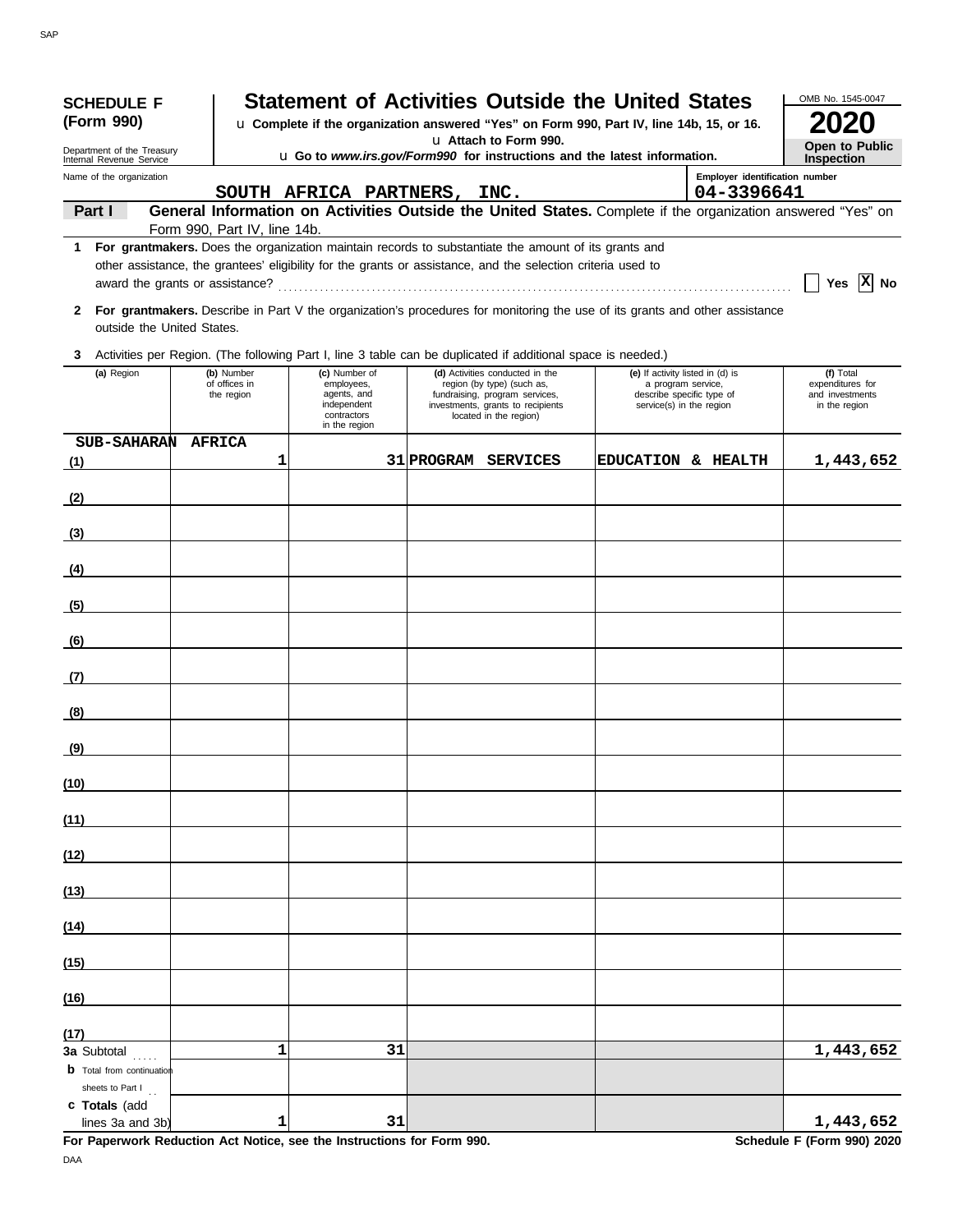# Schedule F (Form 990) 2020 Page **2 SOUTH AFRICA PARTNERS, INC. 04-3396641**

**Part II Grants and Other Assistance to Organizations or Entities Outside the United States.** Complete if the organization answered "Yes" on Form 990, Part IV, line 15, for any recipient who received more than \$5,000. Part II can be duplicated if additional space is needed.

|              |                             |                                                    |            | T art TV, line TJ, for any recipient who received more than \$0,000. I art in carr be duplicated in additional space is needed.           |                             |                                       |                                        |                                          |                                                                                                  |
|--------------|-----------------------------|----------------------------------------------------|------------|-------------------------------------------------------------------------------------------------------------------------------------------|-----------------------------|---------------------------------------|----------------------------------------|------------------------------------------|--------------------------------------------------------------------------------------------------|
| $\mathbf{1}$ | (a) Name of<br>organization | (b) IRS code<br>section and EIN<br>(if applicable) | (c) Region | (d) Purpose of<br>grant                                                                                                                   | (e) Amount of<br>cash grant | (f) Manner of<br>cash<br>disbursement | (g) Amount of<br>noncash<br>assistance | (h) Description<br>of noncash assistance | (i) Method of<br>valuation<br>(book, FMV,<br>appraisal, other)                                   |
| (1)          |                             |                                                    |            | GENERAL SUPPORT                                                                                                                           | 1,357,062                   | EFT                                   |                                        |                                          | <b>FMV</b>                                                                                       |
| (2)          |                             |                                                    |            | <b>EDUCATION</b>                                                                                                                          | 86,590                      | <b>EFT</b>                            |                                        |                                          | ${\tt FMV}$                                                                                      |
| (3)          |                             |                                                    |            |                                                                                                                                           |                             |                                       |                                        |                                          |                                                                                                  |
|              |                             |                                                    |            |                                                                                                                                           |                             |                                       |                                        |                                          |                                                                                                  |
| (4)          |                             |                                                    |            |                                                                                                                                           |                             |                                       |                                        |                                          |                                                                                                  |
| (5)          |                             |                                                    |            |                                                                                                                                           |                             |                                       |                                        |                                          |                                                                                                  |
| (6)          |                             |                                                    |            |                                                                                                                                           |                             |                                       |                                        |                                          |                                                                                                  |
| (7)          |                             |                                                    |            |                                                                                                                                           |                             |                                       |                                        |                                          |                                                                                                  |
| (8)          |                             |                                                    |            |                                                                                                                                           |                             |                                       |                                        |                                          |                                                                                                  |
| (9)          |                             |                                                    |            |                                                                                                                                           |                             |                                       |                                        |                                          |                                                                                                  |
| (10)         |                             |                                                    |            |                                                                                                                                           |                             |                                       |                                        |                                          |                                                                                                  |
| (11)         |                             |                                                    |            |                                                                                                                                           |                             |                                       |                                        |                                          |                                                                                                  |
| (12)         |                             |                                                    |            |                                                                                                                                           |                             |                                       |                                        |                                          |                                                                                                  |
| (13)         |                             |                                                    |            |                                                                                                                                           |                             |                                       |                                        |                                          |                                                                                                  |
| (14)         |                             |                                                    |            |                                                                                                                                           |                             |                                       |                                        |                                          |                                                                                                  |
| (15)         |                             |                                                    |            |                                                                                                                                           |                             |                                       |                                        |                                          |                                                                                                  |
| (16)         |                             |                                                    |            |                                                                                                                                           |                             |                                       |                                        |                                          |                                                                                                  |
|              |                             |                                                    |            | 2 Enter total number of recipient organizations listed above that are recognized as charities by the foreign country, recognized as a tax |                             |                                       |                                        |                                          |                                                                                                  |
|              |                             |                                                    |            |                                                                                                                                           |                             |                                       |                                        |                                          | $\mathbf{r} = \mathbf{r}$ , $\mathbf{r} = \mathbf{r}$ , and the set of $\mathbf{r} = \mathbf{r}$ |

**Schedule F (Form 990) 2020**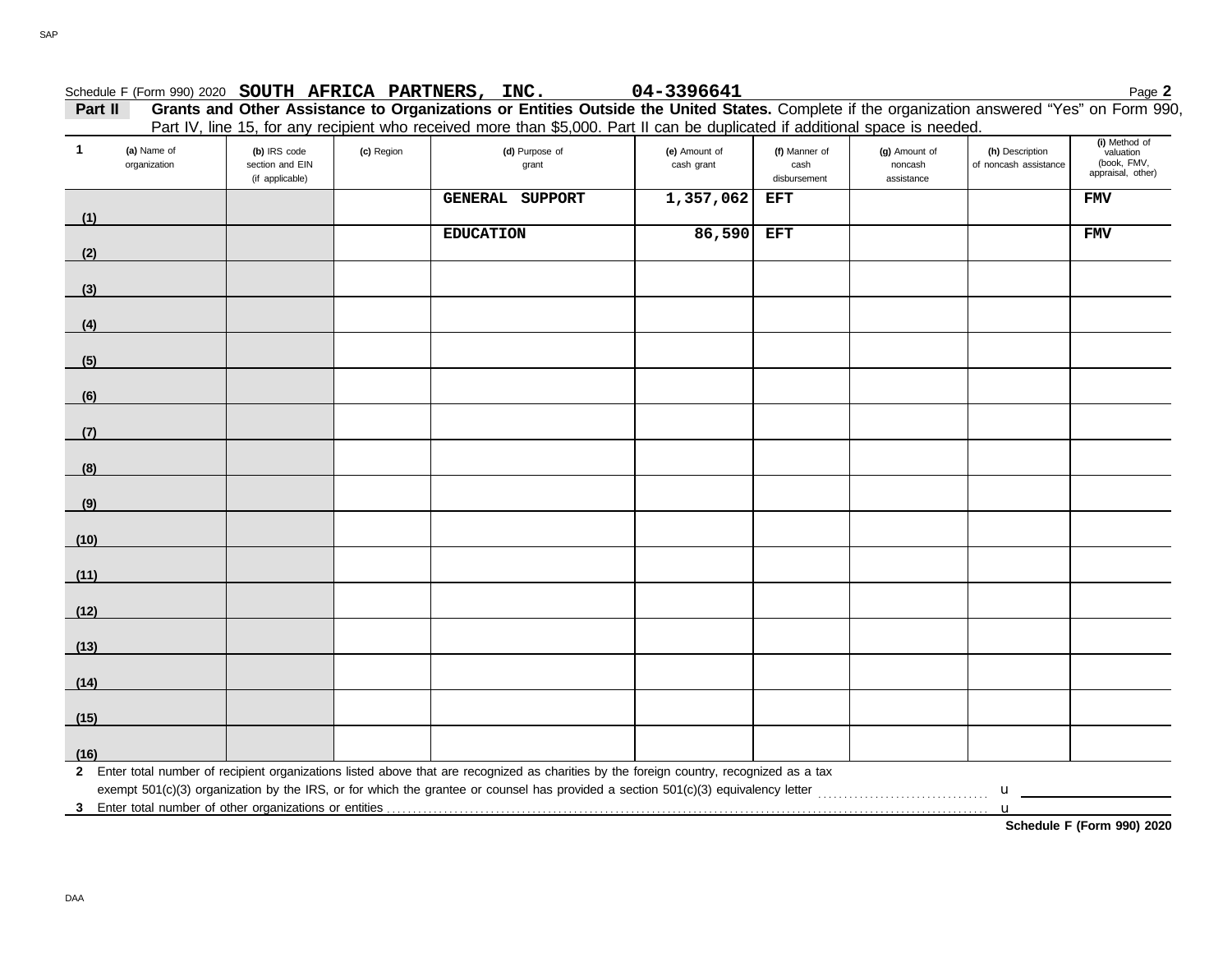| Schedule | 2020<br>990).<br>'Form ∶ | <b>SOUTH</b> | <b>AFRICA</b> | <b>PARTNERS</b><br>. Ar | INC | 39554<br>. ) 4<br>- 7001- | Page |
|----------|--------------------------|--------------|---------------|-------------------------|-----|---------------------------|------|
|          |                          |              |               |                         |     |                           |      |

**Part III Grants and Other Assistance to Individuals Outside the United States.** Complete if the organization answered "Yes" on Form 990, Part IV, line 16. Part III can be duplicated if additional space is needed.

|      | Part in can be duplicated if additional space is needed.  |            |                             |                             |                                       |                                        |                                          |                                                                |
|------|-----------------------------------------------------------|------------|-----------------------------|-----------------------------|---------------------------------------|----------------------------------------|------------------------------------------|----------------------------------------------------------------|
|      | (a) Type of grant or assistance                           | (b) Region | (c) Number of<br>recipients | (d) Amount of<br>cash grant | (e) Manner of<br>cash<br>disbursement | (f) Amount of<br>noncash<br>assistance | (g) Description<br>of noncash assistance | (h) Method of<br>valuation<br>(book, FMV,<br>appraisal, other) |
|      | (1)                                                       |            |                             |                             |                                       |                                        |                                          |                                                                |
| (2)  |                                                           |            |                             |                             |                                       |                                        |                                          |                                                                |
| (3)  |                                                           |            |                             |                             |                                       |                                        |                                          |                                                                |
| (4)  |                                                           |            |                             |                             |                                       |                                        |                                          |                                                                |
| (5)  | <u> 1989 - Johann Barbara, martxa a</u>                   |            |                             |                             |                                       |                                        |                                          |                                                                |
| (6)  |                                                           |            |                             |                             |                                       |                                        |                                          |                                                                |
| (7)  |                                                           |            |                             |                             |                                       |                                        |                                          |                                                                |
| (8)  |                                                           |            |                             |                             |                                       |                                        |                                          |                                                                |
| (9)  |                                                           |            |                             |                             |                                       |                                        |                                          |                                                                |
| (10) |                                                           |            |                             |                             |                                       |                                        |                                          |                                                                |
| (11) |                                                           |            |                             |                             |                                       |                                        |                                          |                                                                |
| (12) | <u> 1980 - Johann Barn, mars eta bainar eta idazlea (</u> |            |                             |                             |                                       |                                        |                                          |                                                                |
| (13) |                                                           |            |                             |                             |                                       |                                        |                                          |                                                                |
| (14) |                                                           |            |                             |                             |                                       |                                        |                                          |                                                                |
| (15) |                                                           |            |                             |                             |                                       |                                        |                                          |                                                                |
| (16) |                                                           |            |                             |                             |                                       |                                        |                                          |                                                                |
| (17) |                                                           |            |                             |                             |                                       |                                        |                                          |                                                                |
| (18) |                                                           |            |                             |                             |                                       |                                        |                                          |                                                                |

**Schedule F (Form 990) 2020**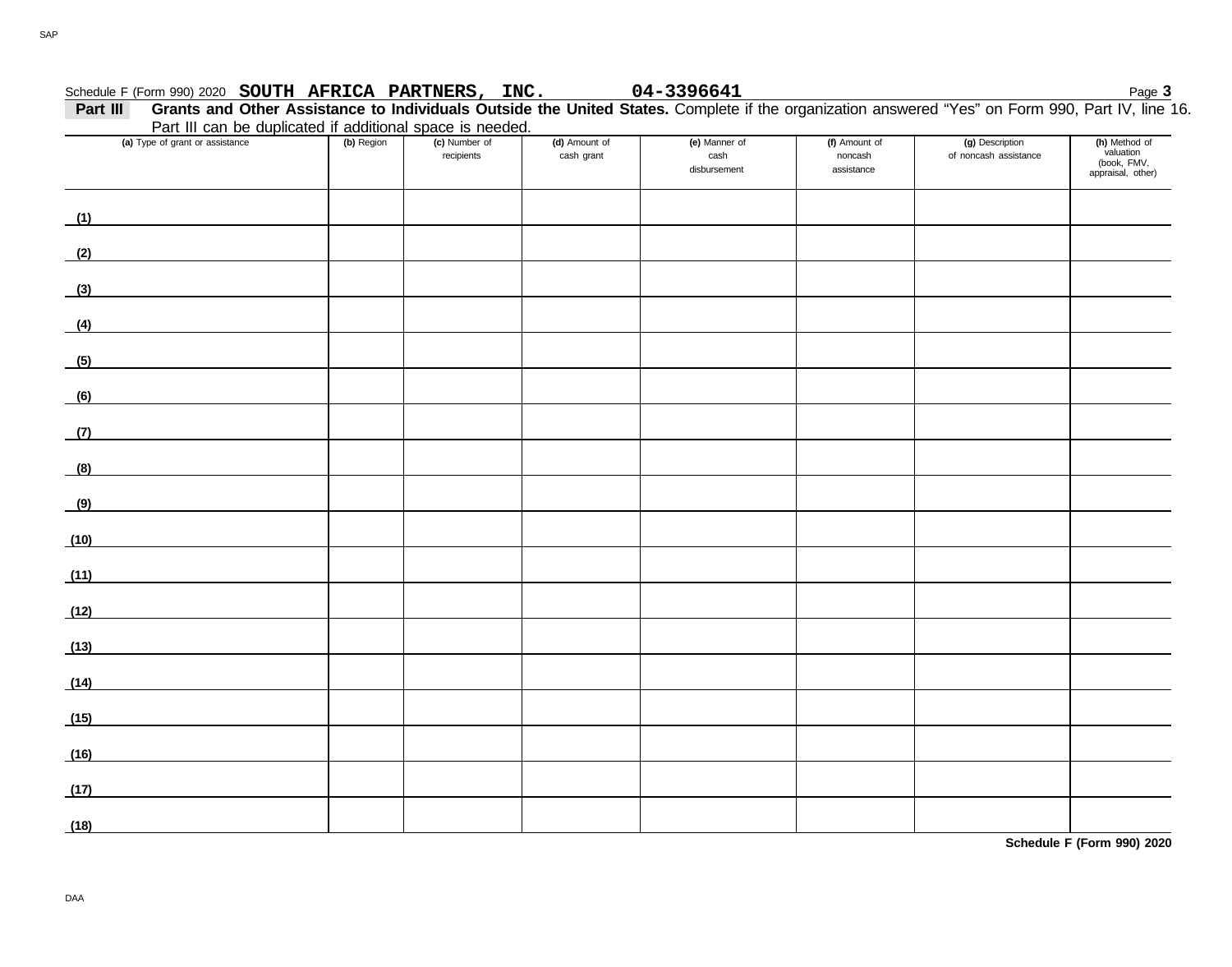|              | 04-3396641<br>Schedule F (Form 990) 2020 SOUTH AFRICA PARTNERS, INC.                                                                                                                                                                                                                                                                                                  | Page 4                      |
|--------------|-----------------------------------------------------------------------------------------------------------------------------------------------------------------------------------------------------------------------------------------------------------------------------------------------------------------------------------------------------------------------|-----------------------------|
|              | <b>Part IV</b><br><b>Foreign Forms</b>                                                                                                                                                                                                                                                                                                                                |                             |
| 1            | Was the organization a U.S. transferor of property to a foreign corporation during the tax year? If "Yes,"<br>the organization may be required to file Form 926, Return by a U.S. Transferor of Property to a Foreign<br>Corporation (see Instructions for Form 926) Material Corporation (see Instructions of Terms and School and School<br>Yes                     | X<br><b>No</b>              |
| $\mathbf{2}$ | Did the organization have an interest in a foreign trust during the tax year? If "Yes," the organization may<br>be required to separately file Form 3520, Annual Return To Report Transactions With Foreign Trusts and<br>Receipt of Certain Foreign Gifts, and/or Form 3520-A, Annual Information Return of Foreign Trust With a<br>Yes                              | No                          |
| 3            | Did the organization have an ownership interest in a foreign corporation during the tax year? If "Yes,"<br>the organization may be required to file Form 5471, Information Return of U.S. Persons With Respect to<br>Yes                                                                                                                                              | X<br>No                     |
| 4            | Was the organization a direct or indirect shareholder of a passive foreign investment company or a<br>qualified electing fund during the tax year? If "Yes," the organization may be required to file Form 8621,<br>Information Return by a Shareholder of a Passive Foreign Investment Company or Qualified Electing<br>Fund (see Instructions for Form 8621)<br>Yes | $ \mathbf{x} $<br><b>No</b> |
| 5            | Did the organization have an ownership interest in a foreign partnership during the tax year? If "Yes,"<br>the organization may be required to file Form 8865, Return of U.S. Persons With Respect to Certain<br>Yes<br>Foreign Partnerships (see Instructions for Form 8865) [2010] [2010] [2010] [2010] [3010] [3010] [3010] [3010] [                               | X<br><b>No</b>              |
| 6            | Did the organization have any operations in or related to any boycotting countries during the tax year? If<br>"Yes," the organization may be required to separately file Form 5713, International Boycott Report (see<br>Yes                                                                                                                                          | $\mathbf x$<br>No           |

**Schedule F (Form 990) 2020**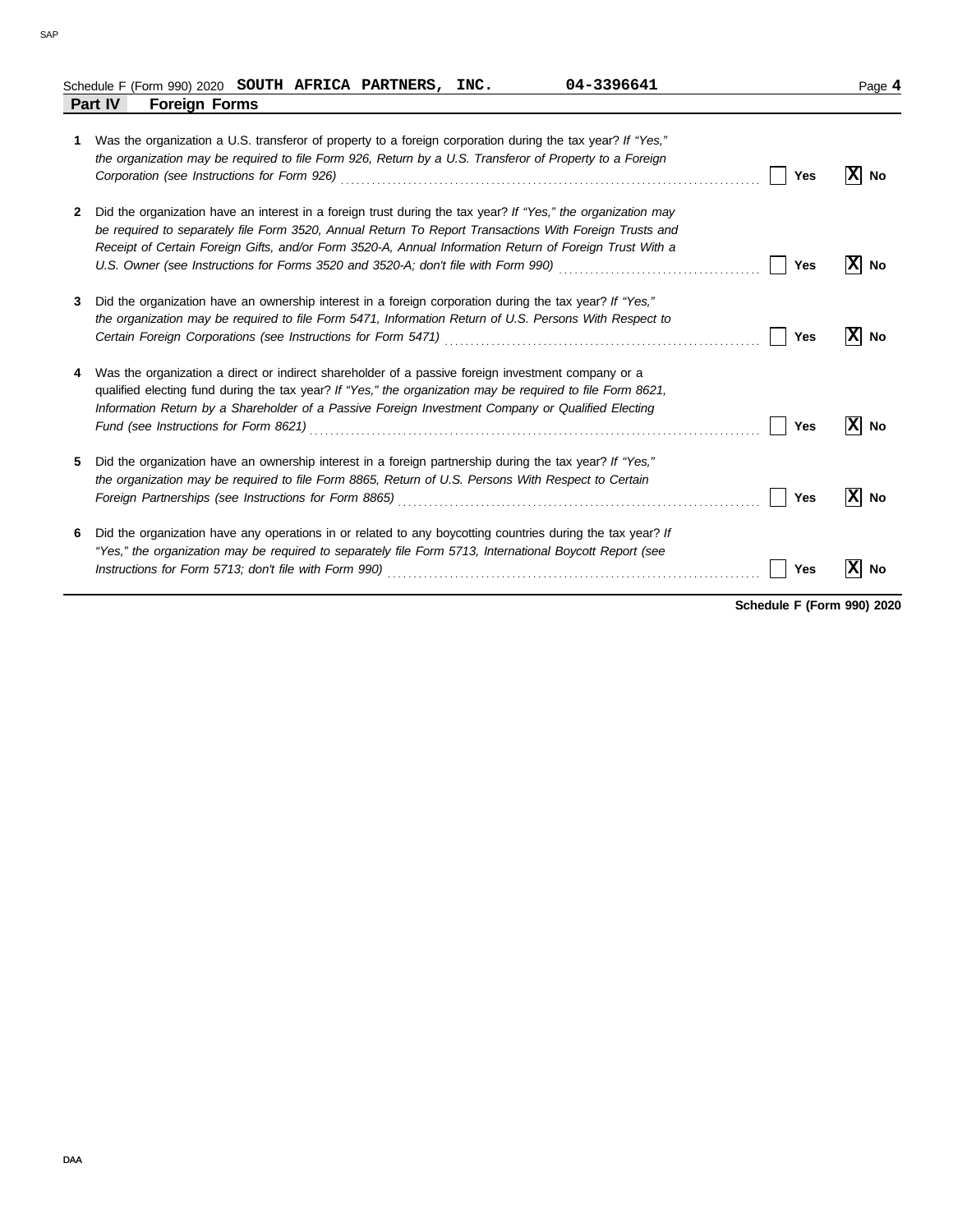| Schedule F (Form 990) 2020 SOUTH AFRICA PARTNERS, INC.                    | 04-3396641                                                                                                                                                                                                                                                                                                                                                                         | Page 5             |
|---------------------------------------------------------------------------|------------------------------------------------------------------------------------------------------------------------------------------------------------------------------------------------------------------------------------------------------------------------------------------------------------------------------------------------------------------------------------|--------------------|
| Supplemental Information<br>Part V<br>information. See instructions.      | Provide the information required by Part I, line 2 (monitoring of funds); Part I, line 3, column (f) (accounting method;<br>amounts of investments vs. expenditures per region); Part II, line 1 (accounting method); Part III (accounting method); and<br>Part III, column (c) (estimated number of recipients), as applicable. Also complete this part to provide any additional |                    |
| PART I, LINE 3 - ACTIVITIES PER REGION                                    |                                                                                                                                                                                                                                                                                                                                                                                    |                    |
| <b>REGION</b>                                                             | <b>EXPENDITURES</b>                                                                                                                                                                                                                                                                                                                                                                | <b>INVESTMENTS</b> |
| SUB-SAHARAN AFRICA                                                        | $1,443,652$ \$                                                                                                                                                                                                                                                                                                                                                                     | $\mathbf 0$        |
| - ADDITIONAL INFORMATION<br>PART V                                        |                                                                                                                                                                                                                                                                                                                                                                                    |                    |
| METHOD USED TO ACCOUNT FOR EXPENDITURES (PART 1, COLUMN (F), LINE 3):     |                                                                                                                                                                                                                                                                                                                                                                                    |                    |
| EXPENDITURES FROM SOUTH AFRICA OFFICE ARE AUDITED BY A REGISTERED AUDITOR |                                                                                                                                                                                                                                                                                                                                                                                    |                    |
| FROM SOUTH AFRICA.                                                        | TRANSACTIONS ARE INCORPORATED ON SA PARTNER'S USA BOOKS                                                                                                                                                                                                                                                                                                                            |                    |
| USING AN AVERAGE EXCHANGE RATE. METHOD USED TO ACCOUNT FOR CASH GRANTS    |                                                                                                                                                                                                                                                                                                                                                                                    |                    |
| (PART II, LINE 1): GRANTS ARE MADE FROM THE US OFFICE AND ARE RECORDED AS |                                                                                                                                                                                                                                                                                                                                                                                    |                    |
| DISBURSED.                                                                |                                                                                                                                                                                                                                                                                                                                                                                    |                    |
|                                                                           |                                                                                                                                                                                                                                                                                                                                                                                    |                    |
|                                                                           |                                                                                                                                                                                                                                                                                                                                                                                    |                    |
|                                                                           |                                                                                                                                                                                                                                                                                                                                                                                    |                    |
|                                                                           |                                                                                                                                                                                                                                                                                                                                                                                    |                    |
|                                                                           |                                                                                                                                                                                                                                                                                                                                                                                    |                    |
|                                                                           |                                                                                                                                                                                                                                                                                                                                                                                    |                    |
|                                                                           |                                                                                                                                                                                                                                                                                                                                                                                    |                    |
|                                                                           |                                                                                                                                                                                                                                                                                                                                                                                    |                    |
|                                                                           |                                                                                                                                                                                                                                                                                                                                                                                    |                    |
|                                                                           |                                                                                                                                                                                                                                                                                                                                                                                    |                    |
|                                                                           |                                                                                                                                                                                                                                                                                                                                                                                    |                    |
|                                                                           |                                                                                                                                                                                                                                                                                                                                                                                    |                    |
|                                                                           |                                                                                                                                                                                                                                                                                                                                                                                    |                    |
|                                                                           |                                                                                                                                                                                                                                                                                                                                                                                    |                    |
|                                                                           |                                                                                                                                                                                                                                                                                                                                                                                    |                    |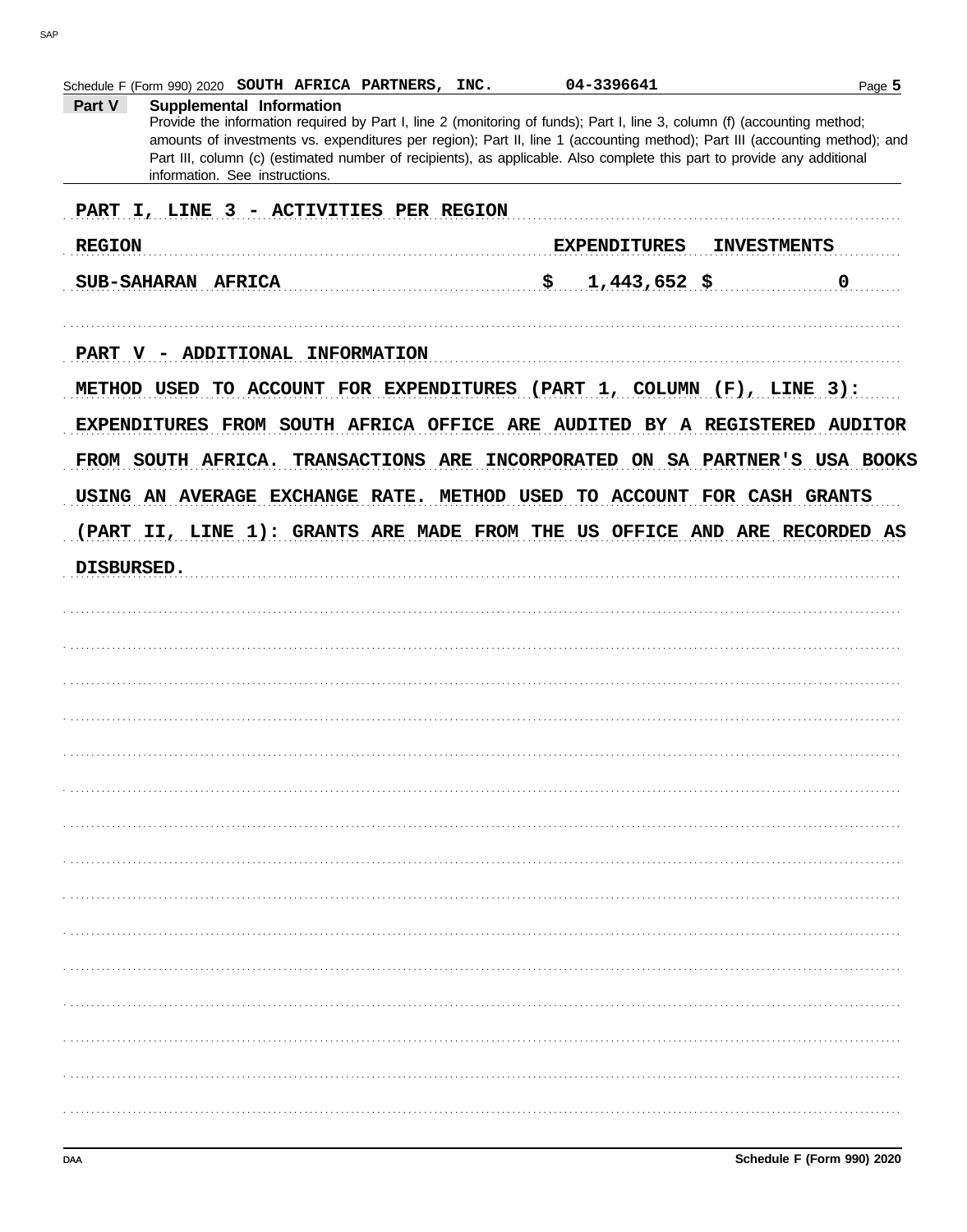**SCHEDULE O** (Form 990 or 990-EZ)

Department of the Treasury<br>Internal Revenue Service

Name of the organization

Supplemental Information to Form 990 or 990-EZ Complete to provide information for responses to specific questions on Form 990 or 990-EZ or to provide any additional information.



SOUTH AFRICA PARTNERS, INC.

2020 Open to Public **Inspection** Employer identification number

OMB No. 1545-0047

04-3396641

FORM 990 - ORGANIZATION'S MISSION OR MOST SIGNIFICANT ACTIVITIES SOUTH AFRICA PARTNERS (SA PARTNERS) BRINGS TOGETHER THE SKILLS, TALENT, AND RESOURCES NEEDED TO BUILD IN THE NEW SOUTH AFRICA. BY FACILITATING MUTUALLY BENEFICIAL PARTNRESHIPS BETWEEN ORGANIZATIONS AND INSTITUTIONS IN THE UNITED STATES AND SOUTH AFRICA, SA PARTNERS IS ABLE TO LEVERAGE REOURCES, TRANSFER SKILLS, AND BUILD CAPACITY IN SOUTH AFRICA. OUR PARTNERSHIPS FOCUS ON ADDRESSING KEY AREAS OF HEALTH AND EDUCATION; IDENTIFYING NEW AND UNIQUE WAYS TO ADDRESS SOCIAL CHALLENGES IN BOTH COUNTRIES. SA PARTNERS IS COMMITTED TO IDENTIFYING AND FACILITATING STRATEGIC PARTNERSHIP OPPORTUNITIES THAT: 1) BUILD THE CAPACITY OF SOUTH AFRICAN ORGANIZATIONS AND IMPROVE THEIR ABILITY TO CARRY OUT PROGRAM ACTIVITIES; 2) OFFER THE POTANTIAL FOR LONG-TERM COLLABORATIONS BETWEEN INSTITUTIONS IN THE UNITED STATES AND SOUTH AFRICA; 3) IDENTIFY MODEL PROGRAMS AND "BEST PRACTICES" THAT CAN BE REPLICATED IN BOTH COUNTRIES; AND 4) ENCOURAGE "PEOPLE-TO-PEOPLE" INITIATIVES THAT STRENGTHEN RELATIONSHIPS BETWEEN THE TWO **COUNTRIES.** 

FORM 990, PART V, LINE 4B - FINANCIAL ACCOUNTS IN FOREIGN COUNTRIES SOUTH AFRICA

FORM 990, PART VI, LINE 7A - ELECTION OF MEMBERS AND THEIR RIGHTS ELECTION OF MEMBERS IS HELD ANNUALLY AT BOARD OF DIRECTORS MEETING.

FORM 990, PART VI, LINE 11B - ORGANIZATION'S PROCESS TO REVIEW FORM 990 A COPY OF THE FORM 990 IS PROVIDED TO THE TREASURER. ALL MEMBERS OF THE